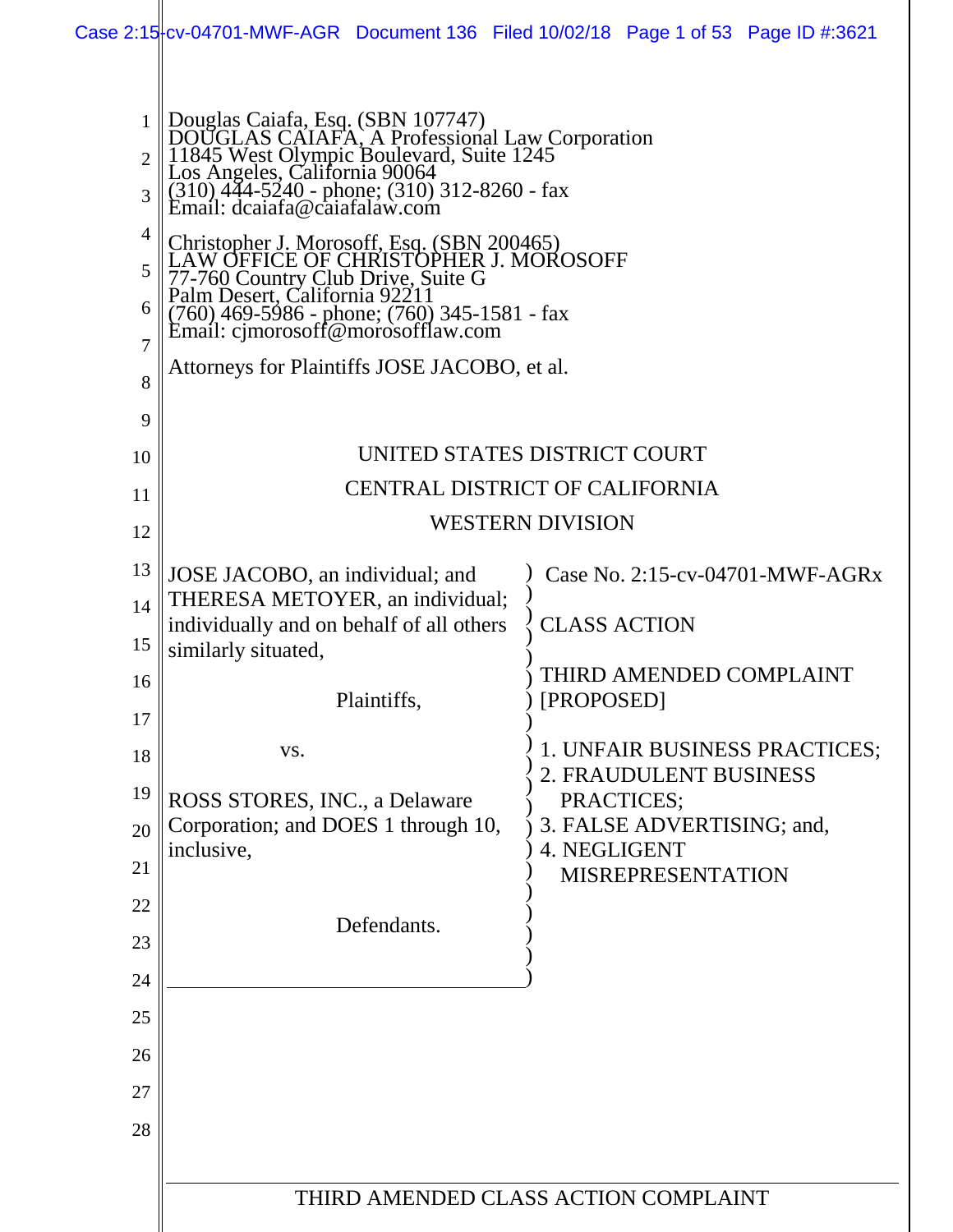| 1              | This Third Amended Class Action Complaint ("Complaint") is brought by                   |
|----------------|-----------------------------------------------------------------------------------------|
| $\overline{2}$ | individual consumers in California against retailer ROSS STORES, INC.                   |
| 3              | ("Defendant") for using false, deceptive, or misleading comparative reference           |
| 4              | prices on the price tags of the products sold in Ross Dress for Less ("Ross") stores    |
| 5              | in the United States of America. Plaintiffs JOSE JACOBO ("Jacobo") and                  |
| 6              | THERESA METOYER ("Metoyer") (collectively referred to as "Plaintiffs"),                 |
| 7              | individually and on behalf of all others similarly situated (collectively referred to   |
| 8              | as "Class Members"), bring this action against Defendant, and for causes of action      |
| 9              | against Defendant, based upon personal knowledge, information and belief, and           |
| 10             | investigation of counsel, allege as follows:                                            |
| 11             | <b>JURISDICTION AND VENUE</b>                                                           |
| 12             | This Court has jurisdiction over this action pursuant to $28$ U.S.C. $\S 1332(d)$<br>1. |
| 13             | (the Class Action Fairness Act of 2005 ("CAFA")) because the amount in                  |
| 14             | controversy exceeds the value of \$5,000,000, exclusive of interest and costs,          |
| 15             | because the Class consists of 100 or more putative Class Members, and                   |
| 16             | because at least one putative Class Member is diverse from Defendant, a                 |
| 17             | Delaware corporation with its principal place of business in Dublin,                    |
| 18             | California.                                                                             |
| 19  2          | This is a civil action brought under and pursuant to California Business $\&$           |
| 20             | Professions Code §17200, et seq. (the Unfair Competition Law or "UCL"),                 |
| 21             | and California Business & Professions Code §17500, et seq. (the False                   |
| 22             | Advertising Law or "FAL").                                                              |
| 23             | Venue is proper in the Western Division of the Central District of California<br>3.     |
| 24             | because Defendant transacts a substantial amount of business in this District,          |
| 25             | Plaintiff Jacobo resides in Los Angeles County, California, and the                     |
| 26             | transactions which form the basis of his claims against Defendant occurred              |
| 27             | in the cities of La Puente and City of Industry, in Los Angeles County,                 |
| 28             | California.                                                                             |
|                | $-1-$                                                                                   |
|                | THIRD AMENDED CLASS ACTION COMPLAINT                                                    |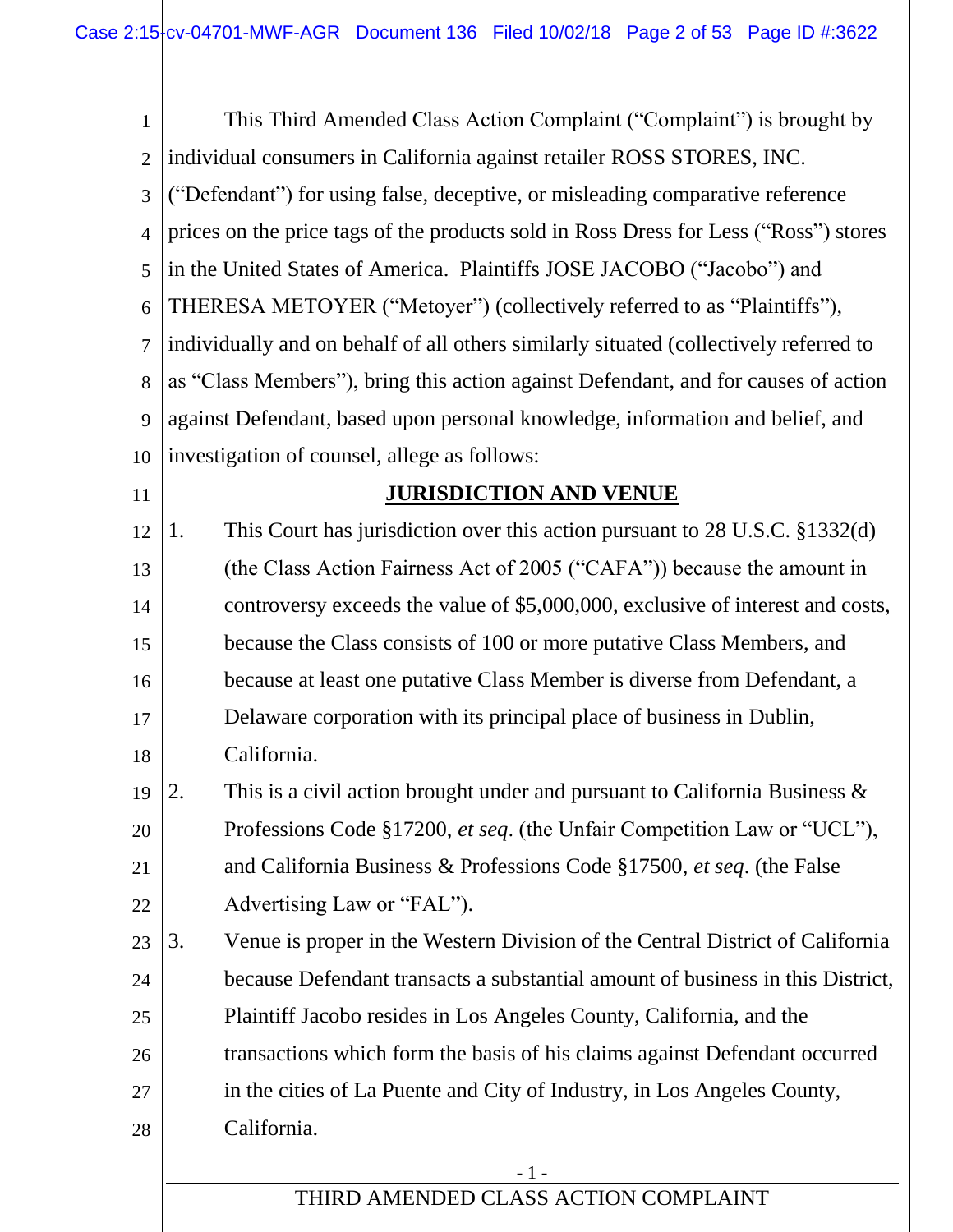- 2 - THIRD AMENDED CLASS ACTION COMPLAINT 1 2 3 4 5 6 7 8 9 10 11 12 13 14 15 16 17 18 19 20 21 22 23 24 25 26 27 28 4. The Central District of California has personal jurisdiction over the Defendant named in this action because Defendant is a corporate business entity authorized to do business in the State of California and registered with the California Secretary of State to do business, with sufficient minimum contacts in California. Defendant has otherwise intentionally availed itself of the California market through the ownership and operation of approximately 240 retail stores within the State of California, such that the exercise of jurisdiction over Defendant by the California courts is consistent with traditional notions of fair play and substantial justice. 5. Defendant transacts business within the county of Los Angeles, and elsewhere throughout the State of California. The violations of law alleged herein have been carried out within the County of Los Angeles and throughout the State of California. **INTRODUCTION** 6. A product's regular price, the price at which a product generally sells for in the marketplace, matters to consumers. The price that a product generally sells for in the marketplace provides important information to consumers about the product's worth and the prestige that ownership of that product conveys. Many retailers these days use comparative reference prices to assure their customers that their sale prices are lower than the prices their products regularly sell for at other retailers in the marketplace. 7. This is a case about one of the nation's largest retailers, Ross, using deceptive comparative prices at each of its California stores and throughout the United States to trick its customers into mistakenly believing that the selling prices of products at Ross stores are significantly lower than the regular prices of those same products at other retailers in the United States. Plaintiffs are typical reasonable American consumers who, like all reasonable consumers, are motivated by the promise of a good deal.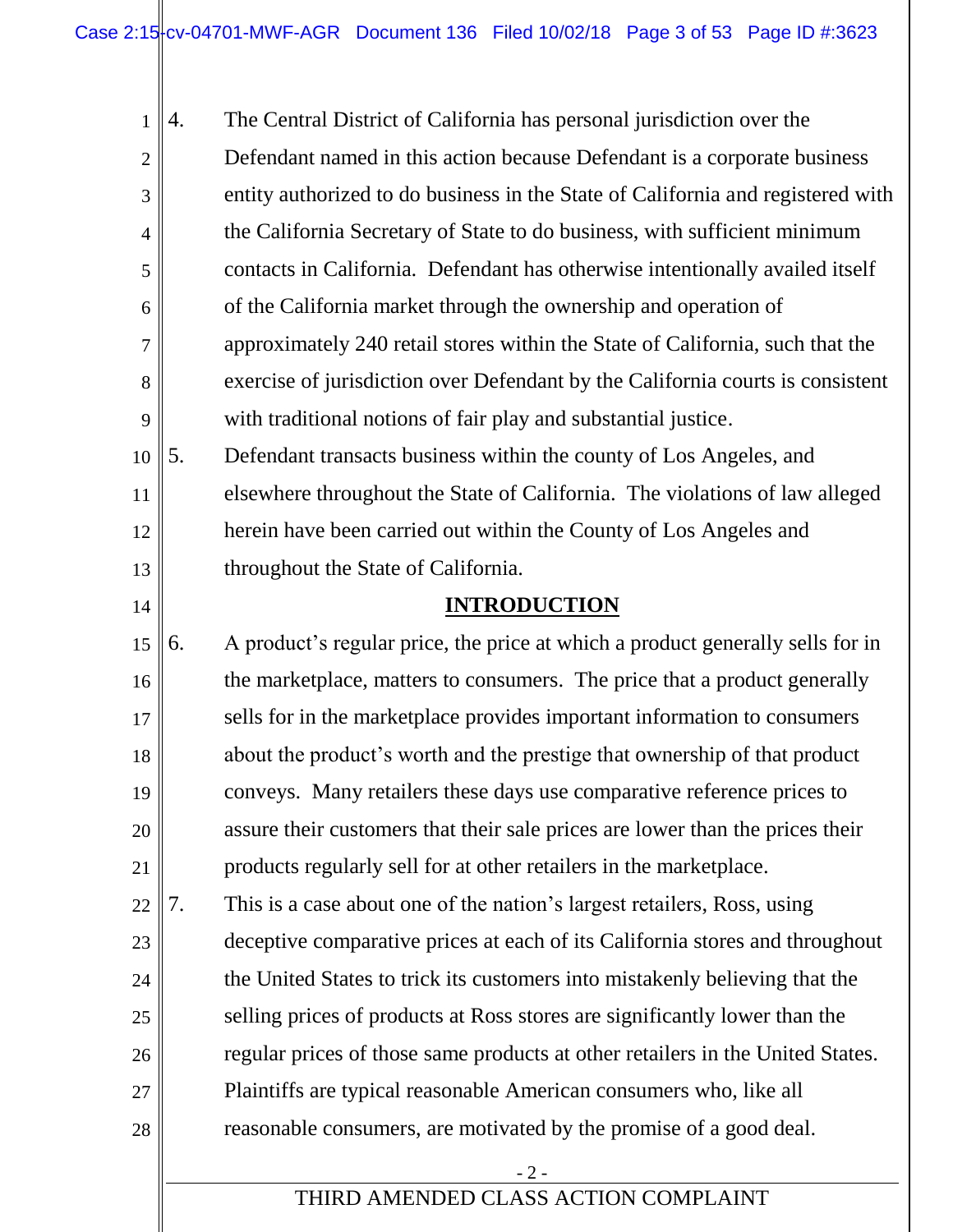Defendant is a large national retailer that makes enormous profits by promising consumers a good deal. Defendant owns and operates a chain of so called "off-price" department stores in California known as Ross stores. Plaintiffs occasionally shop at Ross because of Defendant's promise that they can get name brand products for 20 to 60% below department store prices. Defendant supports that promise with price tags on each item in each store which feature Defendant's selling prices alongside much higher supposedly comparative prices. The comparative prices assure consumers like Plaintiffs that they are receiving an exceptionally good deal and saving a specific dollar amount equal to the difference between the two prices. Defendant's price tags deceptively instruct customers to "compare" the selling prices of Defendant's products to these higher comparative reference prices. The comparative prices, however, are deceptive. They are not true, bona fide comparative prices. They are not what typical, reasonable consumers, like Plaintiffs, think they are. Defendant does not adequately, clearly, or conspicuously disclose to consumers that its "Compare At" reference prices are references to prices of supposedly "similar," nonidentical items. There are no definitions or disclosures of what Defendant's Compare At prices are at or near the comparative price representations made on the price tags of the items sold at Ross stores in the United States. a. Plaintiffs, having been misled and deceived by Defendant's deceptive pricing practices like all other Ross customers, bring this action against Defendant for false, deceptive and misleading advertising on behalf of themselves and all other consumers who have purchased items at Ross stores in the United States throughout the period from June 20, 2011, to the present (the "Class Period").<sup>1</sup>

1

2

3

4

5

6

7

8

9

10

11

12

13

14

15

16

17

18

19

20

21

22

23

24

25

26

<sup>27</sup>

<sup>28</sup>  $\overline{a}$ <sup>1</sup> Unless otherwise specified, all references to time periods in this Second Amended Complaint refer to the "Class Period."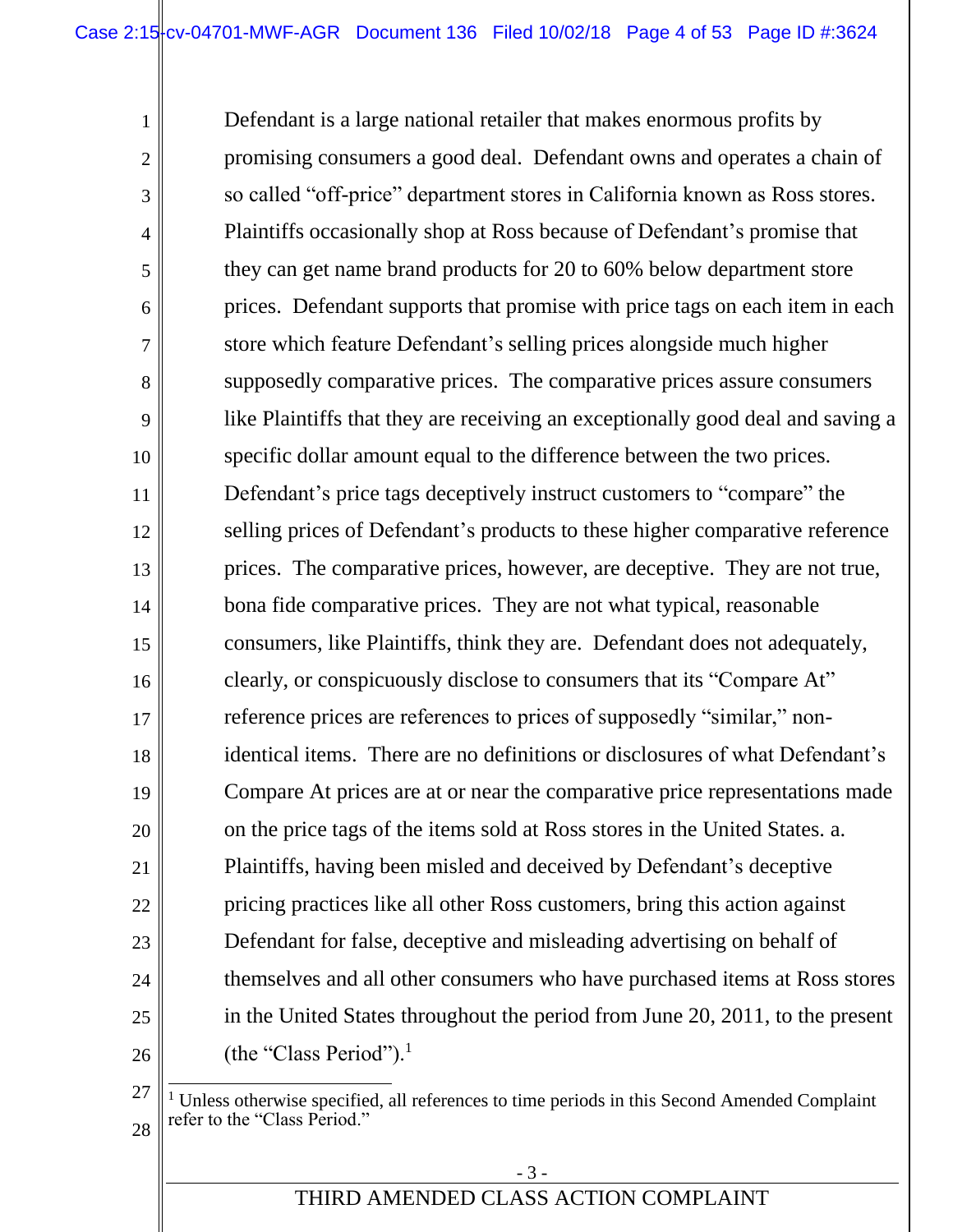Case  $2:15\frac{1}{1}$  cv-04701-MWF-AGR Document 136 Filed 10/02/18 Page 5 of 53 Page ID #:3625

#### **PARTIES**

2

1

3 4 5 6 7 8 9 10 11 12 13 14 15 16 17 18 19 20 8. Plaintiff Jacobo is, and at all times relevant hereto has been, an individual and a resident of Los Angeles County, California. On over 10 occasions throughout the Class Period, Jacobo purchased products from the La Puente and City of Industry, California, Ross stores which were falsely, deceptively, and/or misleadingly labeled with false, deceptive, and/or misleading, comparative prices. The marked "Compare At" prices for the products which Jacobo purchased from Defendant were not actual prices at which substantial and significant sales of those same products were made at other principal retail outlets in California. The marked "Compare At" prices for many of the products which Jacobo purchased from Defendants were supposed prices of supposed "similar," non-identical items. Jacobo, a reasonable consumer, did not interpret the phrase, "Compare At" on Defendant's price tags to be a possible reference to the price of a "similar," non-identical item. Jacobo purchased products from Defendant throughout the Class Period in reliance on Defendant's false, deceptive and misleading advertising, marketing and pricing schemes, which he would not otherwise have purchased absent Defendant's deceptive advertising and pricing scheme, and Jacobo has lost money and/or property, and has been damaged as a result. Jacobo is a reasonable consumer.

21 22 23 24 25 26 27 28 9. Plaintiff Metoyer is, and at all times relevant hereto has been, an individual and a resident of Riverside County, California. On over 10 occasions throughout the Class Period, Metoyer purchased products from the Hemet, Beaumont, Indio, and Mira Loma, California, Ross stores which were falsely, deceptively, and/or misleadingly labeled with false, deceptive, and/or misleading, comparative prices. The marked "Compare At" prices for the products which Metoyer purchased from Defendant were not actual prices at which substantial and significant sales of those same products were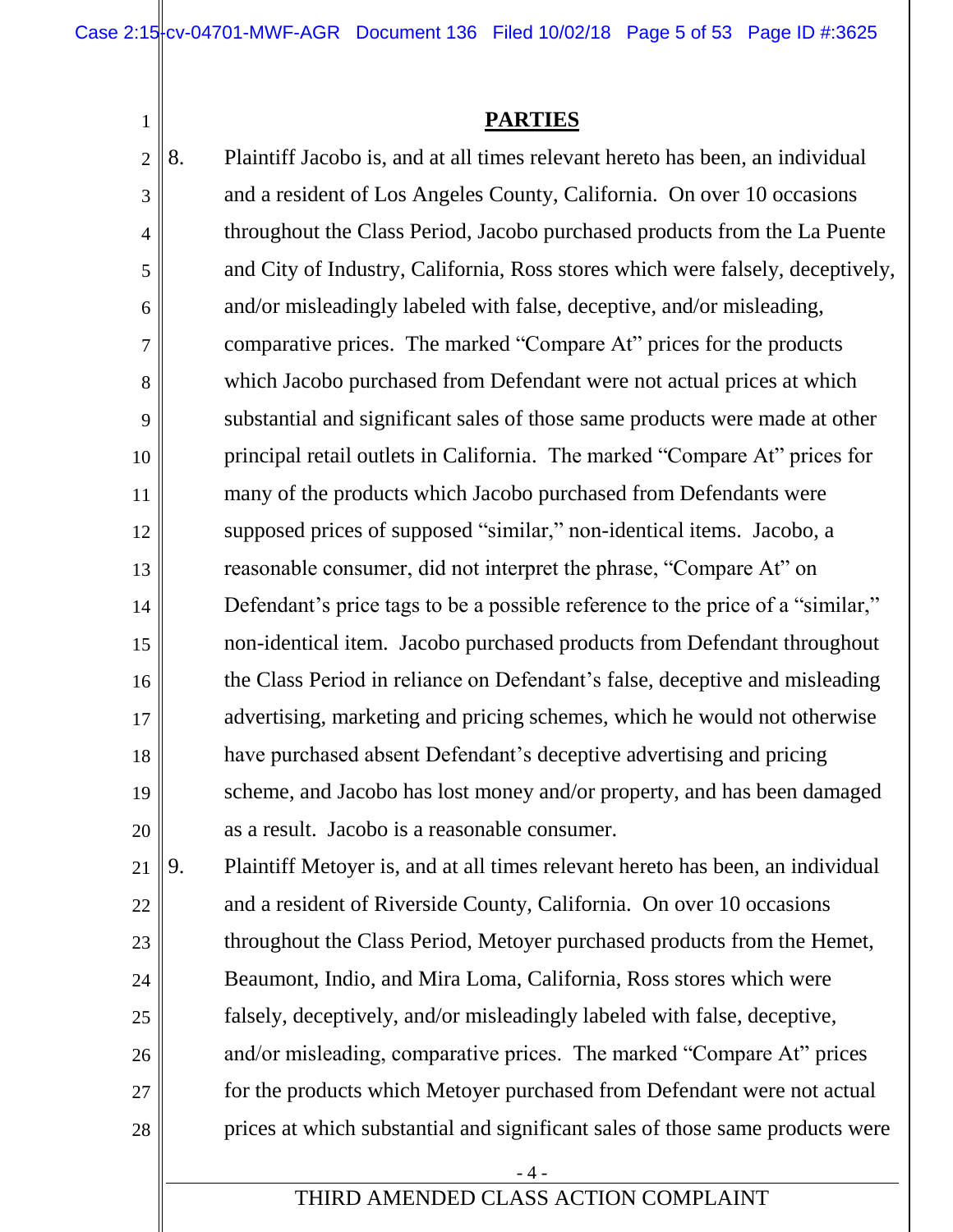1 2 3 4 5 6 7 8 9 10 11 12 13 14 15 16 made at other principal retail outlets in California. The marked "Compare At" prices for many of the products which Metoyer purchased from Defendants were supposed prices of supposed "similar," non-identical items. Metoyer, a reasonable consumer, did not interpret the phrase, "Compare At" on Defendant's price tags to be a possible reference to the price of a "similar," non-identical item. Metoyer purchased products from Defendant throughout the Class Period in reliance on Defendant's false, deceptive and misleading advertising, marketing and pricing schemes, which she would not otherwise have purchased absent Defendant's deceptive advertising and pricing scheme, and Metoyer has lost money and/or property, and has been damaged as a result. Metoyer is a reasonable consumer. 10. Defendant is a Delaware corporation, organized under the laws of the state of Delaware, which conducts substantial business on a regular and continuous basis in the state of California. Defendant's principal place of business is in Dublin, California. 11. The true names and capacities of the Defendants named herein as DOES 1

17 18 19 20 21 22 23 24 through 10, inclusive, whether individual, corporate, associate or otherwise, are unknown to Plaintiffs who therefore sue such Defendants under fictitious names. Plaintiffs are informed and believe, and on that basis allege, that these Defendants, DOES 1 through 10, are in some manner or capacity, and to some degree, legally responsible and liable for the damages of which Plaintiffs complain. Plaintiffs will seek leave of Court to amend this Complaint to set forth the true names and capacities of all fictitiously-named Defendants within a reasonable time after they become known.

25

28

# **FACTUAL ALLEGATIONS**

26 27 12. During the Class Period, Plaintiffs bought apparel and other items from various Ross stores in Southern California.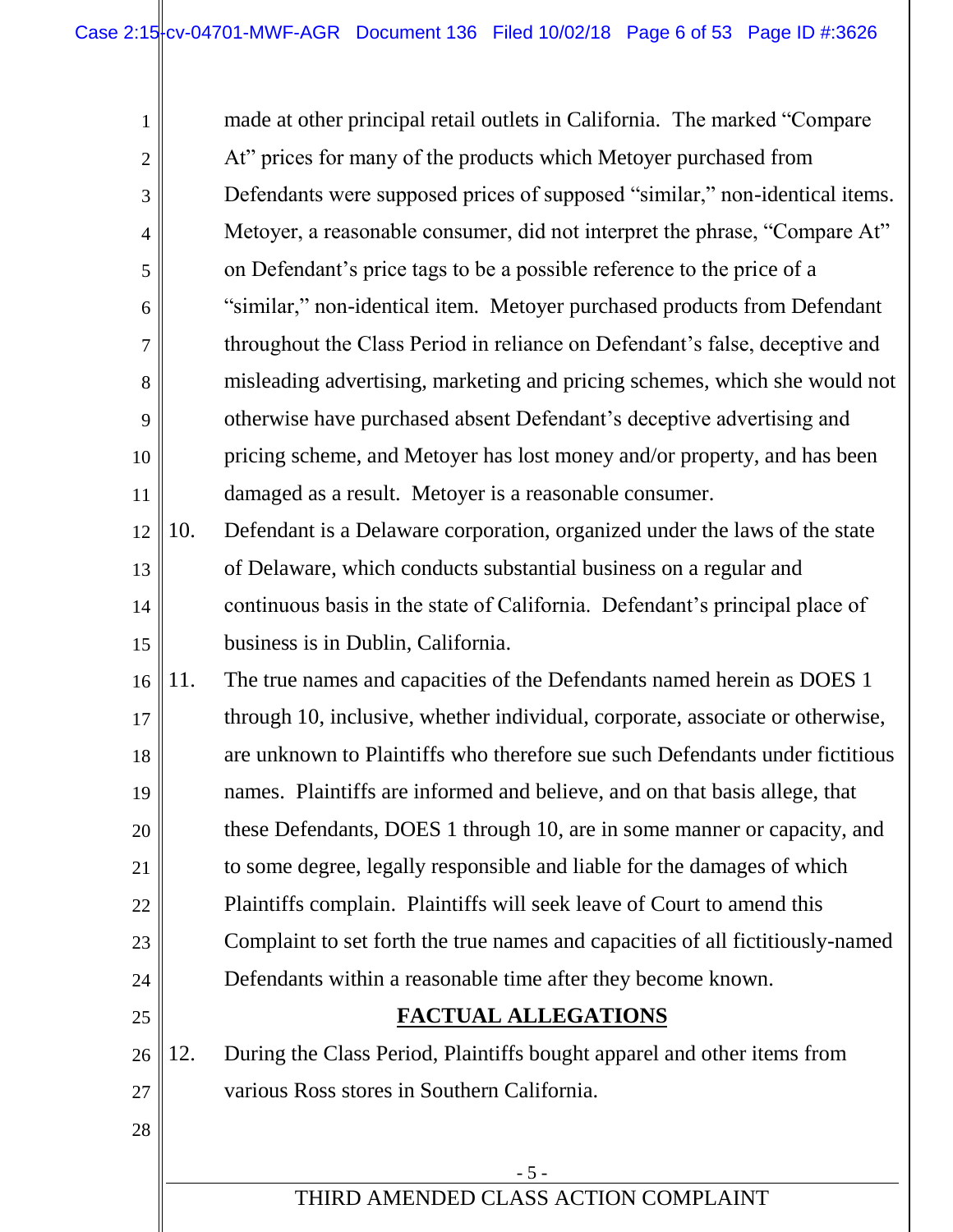- 1 2 3 4 5 6 7 8 9 10 11 12 13 14 15 16 17 18 19 20 21 13. Plaintiffs were each lured into Defendant's stores with the promise of significant savings on name brand merchandise such as, without limitation, apparel, handbags, shoes, and bed, bath and home items. 14. Plaintiffs would each shop at Ross stores in California in the future if they could be assured that the comparative reference prices advertised by Defendant were true and accurate, and not misleading or deceptive, reference prices. **I. Defendant Labels Its Products With "Compare At" Reference Prices**: 15. At all relevant times throughout the Class Period, each item offered for sale at Ross was displayed with a comparative price tag which provided 2 prices: the Ross sale price, and another significantly higher price described simply as the "Compare At" price. 16. The price tags used by Defendant at Ross stores throughout California are identical in all material respects. They each have a sale price (i.e., a price at which Defendant is selling the item for), and a higher comparative reference price listed above the sale price accompanied by the phrase "Compare At." 17. The price tags do not tell consumers what the phrase "Compare At" means, or give any information about the comparative price other than the dollar amount and the phrase, "Compare At." Nor are consumers told where Defendant came up with the "Compare At" price. They are simply presented with the 2 prices (the sale price, and the higher "Compare At"
- 22 23 24 reference price), left to guess what the "Compare At" price is a reference to, and are led to believe that they are actually saving the difference between the 2 prices.
- 25

28

# **II. Comparative Reference Prices Are Material to Consumers**:

26 27 18. Defendant compares the prices of its products with higher reference prices which consumers are led to believe are the prices supposedly charged by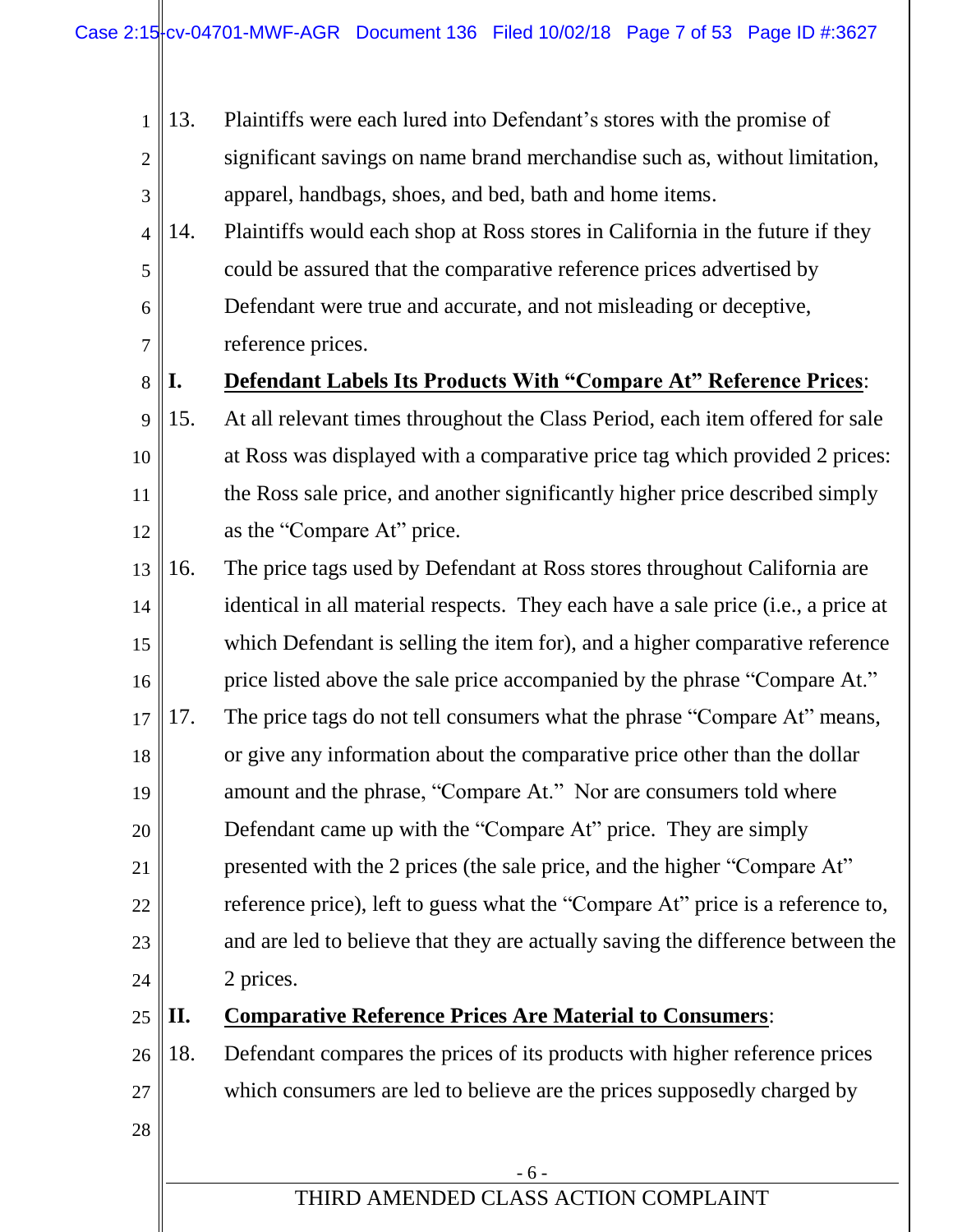1 2 3 4 5 6 7 8 9 10 11 12 13 14 15 16 17 18 19 20 21 22 23 24 25 other merchants for the same identical products. Defendant labels those higher comparative prices as the "Compare At" prices for those products. 19. Defendant presents its reference prices (commonly referred to as "advertised reference prices" or "ARPs") to consumers with the simple, short tag-line phrase, "Compare At." These types of marketing phrases are commonly referred to as "semantic cues." 20. Over 30 years of marketing research unanimously concludes that semantic cues presented with comparative reference prices, such as Defendant's use of the phrase "Compare At" on its price tags, are material to consumers such as Plaintiffs. That is, they influence consumers' purchasing decisions. Defendant's use of the phrase, "Compare At," on its price tags did in fact influence both Plaintiffs' decisions to purchase products from Ross. 21. For example, a well-respected and oft-cited study by Dhruv Grewal & Larry D. Compeau, *Comparative Price Advertising: Informative or Deceptive?,* 11 J. of Pub. Pol'y & Mktg. 52, 55 (Spring 1992), concludes that "[b]y creating an impression of savings, the presence of a higher reference price enhances [consumers'] perceived value and willingness to buy [a] product." In other words, comparative reference prices lead consumers, like Plaintiffs, to believe they are saving money, and increase their willingness to buy products. 22. Numerous other consumer and marketing research studies arrive at similar conclusions. For example, Compeau & Grewal, in *Comparative Price Advertising: Believe It Or Not*, J. of Consumer Affairs, Vol. 36, No. 2, at 287 (Winter 2002), conclude that "decades of research support the conclusion that advertised reference prices do indeed enhance consumers'

26 27 28 perceptions of the value of the deal." They also conclude that "[c]onsumers are influenced by comparison prices even when the stated reference prices are implausibly high." *Id*.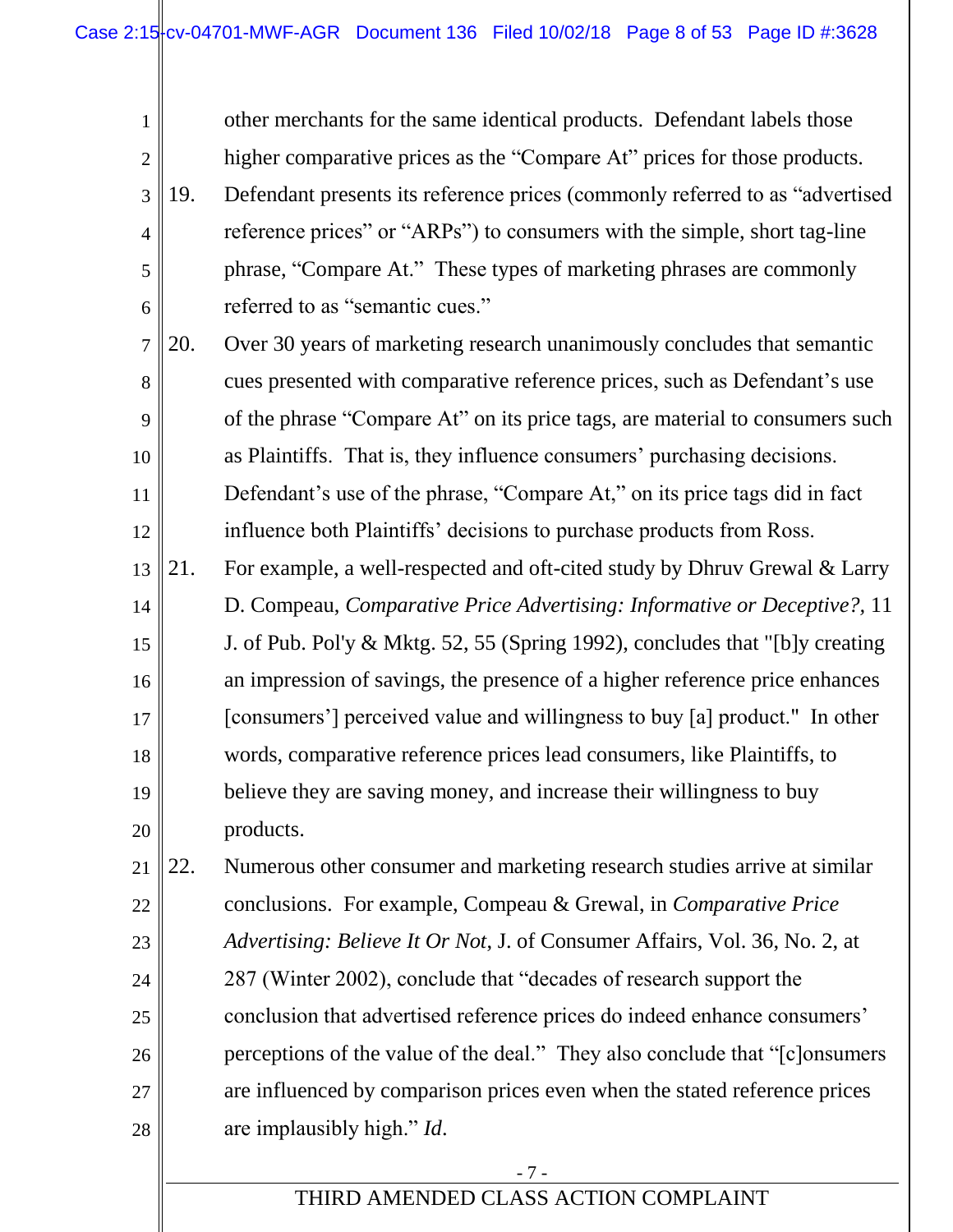1 2 3 4 5 6 7 8 9 23. Joan Lindsey-Mullikin & Ross D. Petty, *Marketing Tactics Discouraging Price Search: Deception and Competition*, 64 J. of Bus. Research 67 (January 2011), conclude that "[r]eference price ads strongly influence consumer perceptions of value. . . . Consumers often make purchases not based on price but because a retailer assures them that a deal is a good bargain. This occurs when . . . the retailer highlights the relative savings compared with the prices of competitors . . . [T]hese bargain assurances (BAs) change consumers' purchasing behavior and may deceive consumers."

10 11 12 13 14 24. Praveen K. Kopalle & Joan Lindsey-Mullikin, *The Impact of External Reference Price On Consumer Price Expectations*, 79 J. of Retailing 225 (2003), similarly conclude that "research has shown that retailer-supplied reference prices clearly enhance buyers' perceptions of value" and "have a significant impact on consumer purchasing decisions."

15 16 17 18 19 20 21 22 23 25. The belief that they are paying a specific amount less than the market retail price of a product, in and of itself, creates a quantifiable value to consumers, including Plaintiffs. When a deceptive reference price leads a reasonable consumer to mistakenly believe he or she is paying less than the market retail price of a product, then the actual value of the product is less than the consumer believed and less than the amount the consumer paid. Because of the false or misleading reference price, the product actually has less value than the consumer believes it has, and therefore the consumer paid more for the product than the value he or she actually received.

24 25 26 27 28 26. The results of a study by Dr. Jerry B. Gotlieb & Dr. Cyndy Thomas Fitzgerald, *An Investigation Into the Effects of Advertised Reference Prices On the Price Consumers Are Willing To Pay For the Product*, 6 J. of App'd Bus. Res. 1 (1990), conclude that "reference prices are important cues consumers use when making the decision concerning how much they are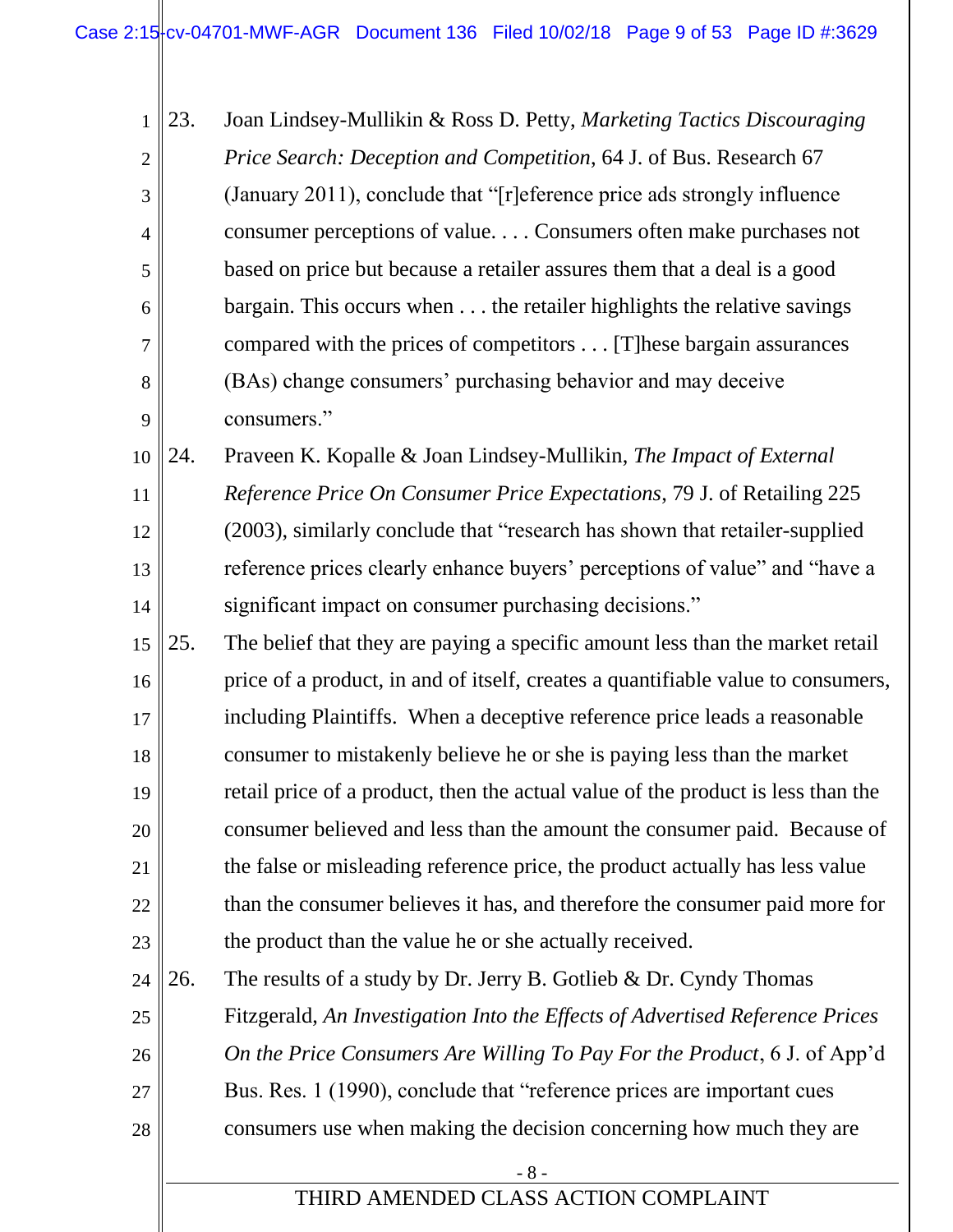#### Case 215-cv-04701-MWF-AGR Document 136 Filed 10/02/18 Page 10 of 53 Page ID #:3630

| 1              |     | willing to pay for the product." This study further concludes that              |
|----------------|-----|---------------------------------------------------------------------------------|
| $\overline{2}$ |     | "consumers are likely to be misled into a willingness to pay a higher price     |
| 3              |     | for a product simply because the product has a higher reference price."         |
| $\overline{4}$ | 27. | Consumers, like Plaintiffs, place a higher value on products that have          |
| 5              |     | reference prices higher than the selling price. When those reference prices     |
| 6              |     | are not what the consumer believed them to be, then the consumer has paid       |
| 7              |     | an additional amount for value he or she did not actually receive.              |
| 8              | 28. | The indisputable conclusion of decades of scholarly research concerning         |
| 9              |     | comparative reference prices, such as the "Compare At" reference prices         |
| 10             |     | used by Defendant, is that they matter $-$ they are material to consumers.      |
| 11             |     | Defendant's "Compare At" reference prices were material to Plaintiffs.          |
| 12             | Ш.  | <b>Defendant Has a Duty to Verify Its "Compare At" Prices:</b>                  |
| 13             | 29. | The FTC requires that "[a]dvertisers must have evidence to back up their        |
| 14             |     | claims ("substantiation"). Before disseminating an ad, advertisers must         |
| 15             |     | have appropriate support for all express and implied objective claims that the  |
| 16             |     | ad conveys to reasonable consumers. When an ad lends itself to more than        |
| 17             |     | one reasonable interpretation, there must be substantiation for each            |
| 18             |     | interpretation. The type of evidence needed to substantiate a claim may         |
| 19             |     | depend on the product, the claims, and what experts in the relevant field       |
| 20             |     | believe is necessary."                                                          |
| 21             | 30. | Plaintiffs are informed and believe, and on that basis allege, that Defendant   |
| 22             |     | does not have sufficient evidence to substantiate the validity of its "Compare" |
| 23             |     | At" reference prices. Plaintiffs believe that further investigation and         |
| 24             |     | discovery will reveal that Defendant does not have sufficient evidence to       |
| 25             |     | substantiate the validity of its "Compare At" reference prices.                 |
| 26             | 31. | The FTC Pricing Guides, 16 C.F.R. §233.2, provide rules for merchants           |
| 27             |     | such as Defendant that claim "to offer goods at prices lower than those being   |
| 28             |     | charged by others for the same merchandise in the advertiser's trade area."     |
|                |     | $-9-$                                                                           |
|                |     | THIRD AMENDED CLASS ACTION COMPLAINT                                            |
|                |     |                                                                                 |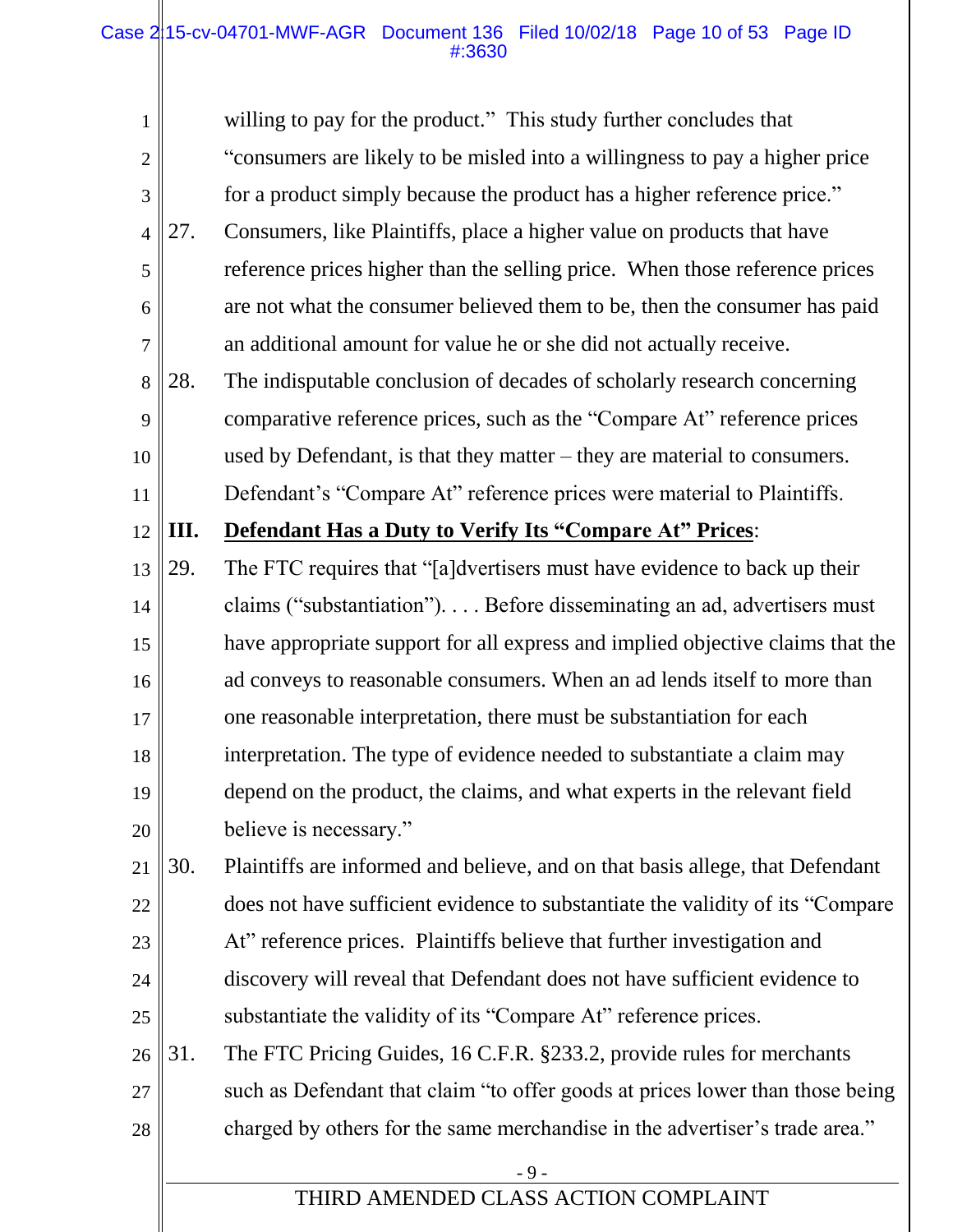| 1              | 32. | The FTC Pricing Guides require that when merchants such as Defendant use                                                                                                                                             |
|----------------|-----|----------------------------------------------------------------------------------------------------------------------------------------------------------------------------------------------------------------------|
| $\overline{2}$ |     | advertising that compares their prices to higher comparative prices for the                                                                                                                                          |
| 3              |     | same merchandise, "the advertised higher price must be based on fact, and                                                                                                                                            |
| $\overline{4}$ |     | not be fictitious or misleading." The FTC Pricing Guides further provide:                                                                                                                                            |
| 5              |     | "Whenever an advertiser represents that he is selling below the prices                                                                                                                                               |
| 6              |     | being charged in his area for a particular article, he should be<br>reasonably certain that the higher price he advertises does not<br>appreciably exceed the price at which <i>substantial sales</i> of the article |
| 7<br>8         |     | are being made in the area - that is, a sufficient number of sales so that a consumer would consider a reduction from the price to<br>represent a genuine bargain or saving." (Emphasis added).                      |
| 9              | 33. | Defendant thus has, and has had, a duty to provide "appropriate support" for,                                                                                                                                        |
| 10             |     | and "evidence to back up," its "Compare At" reference prices.                                                                                                                                                        |
| 11             | 34. | Defendant has, and has had, a duty to verify that its "Compare At" reference                                                                                                                                         |
| 12             |     | prices do not "appreciably exceed the price at which substantial sales" of its                                                                                                                                       |
| 13             |     | products have been made in the United States.                                                                                                                                                                        |
| 14             | 35. | Plaintiffs believe that further investigation and discovery will reveal that                                                                                                                                         |
| 15             |     | Defendant does not have such evidence and has not in fact verified that its                                                                                                                                          |
| 16             |     | "Compare At" reference prices do not "appreciably exceed the price at                                                                                                                                                |
| 17             |     | which substantial sales" of its products have been made in California.                                                                                                                                               |
| 18             | 36. | Where the advertiser's comparison price is purportedly based on prices                                                                                                                                               |
| 19             |     | being charged for similar or "comparable" products, the FTC Pricing Guides                                                                                                                                           |
| 20             |     | require that the advertiser make "clear to the consumer that a comparison is                                                                                                                                         |
| 21             |     | being made with other merchandise and the other merchandise is, in fact, of                                                                                                                                          |
| 22             |     | essentially similar quality and obtainable in the area." In such a case:                                                                                                                                             |
| 23             |     | "The advertiser should, however, be reasonably certain, just as in the                                                                                                                                               |
| 24             |     | case of comparisons involving the same merchandise, that the price                                                                                                                                                   |
| 25             |     | advertised as being the price of comparable merchandise does not<br>exceed the price at which such merchandise is being offered by                                                                                   |
| 26             |     | representative retail outlets in the area."                                                                                                                                                                          |
| 27             |     |                                                                                                                                                                                                                      |
| 28             |     |                                                                                                                                                                                                                      |
|                |     | $-10-$                                                                                                                                                                                                               |
|                |     | THIRD AMENDED CLASS ACTION COMPLAINT                                                                                                                                                                                 |
|                |     |                                                                                                                                                                                                                      |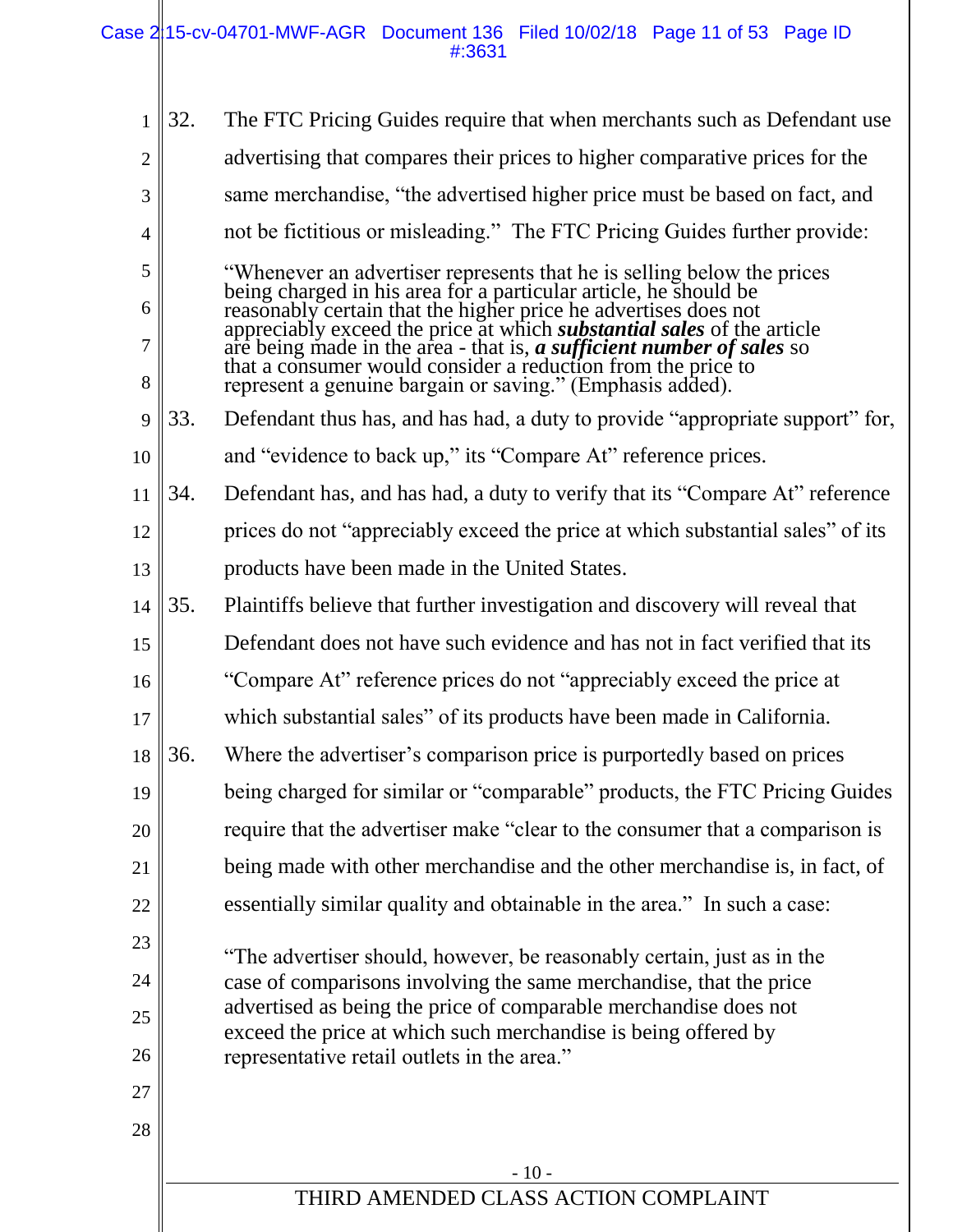Case 2|15-cv-04701-MWF-AGR Document 136 Filed 10/02/18 Page 12 of 53 Page ID #:3632

- 1 2 3 37. Defendant's price comparison advertising does not make clear to consumers that a comparison is being made with other "similar," non-identical merchandise.
- 4 5 6 38. Neither Plaintiff saw any sign anywhere in Defendant's stores which described Defendant's "Compare At Pricing" before purchasing any of the items they purchased from Ross.
- 7 8 9 39. Neither Plaintiff saw or read any description of Defendant's "Compare At Pricing," online or anywhere else, before purchasing any of the items they purchased from Ross.
- 10 11 12 13 14 15 16 40. Nowhere on Defendant's price tags, or in Defendants' price advertising, is it made clear to consumers, including Plaintiffs, that the advertised "Compare At" price is merely what Defendant believes to be the "selling price" of a "similar item." The words "similar item" do not appear on any price tag of any item sold at Ross. Reasonable consumers, including Plaintiffs, would have to look beyond Defendant's price tags to discover that the "Compare At" price might be a reference to the supposed price of a "similar item."
- 17 **IV. Defendant Does Not Adequately Verify Its "Compare At" Prices**:
- 18 19 20 21 22 41. Plaintiffs believe that further investigation and discovery will reveal that when Defendant advertised prices as "Compare At" prices on the price tags of items sold in its Ross stores, Defendant was not reasonably certain that the higher prices it advertised did not appreciably exceed the prices at which *substantial sales* of the items were being made.
- 23 24 25 26 42. Plaintiffs believe that further investigation and discovery will reveal that the "Compare At" reference prices advertised by Defendant were significantly in excess of the highest prices at which *substantial sales* of those products were made.
- 27 28 43. Plaintiffs believe that further investigation and discovery will reveal that Defendant did not ascertain whether the "Compare At" prices on its price

<sup>-</sup> 11 -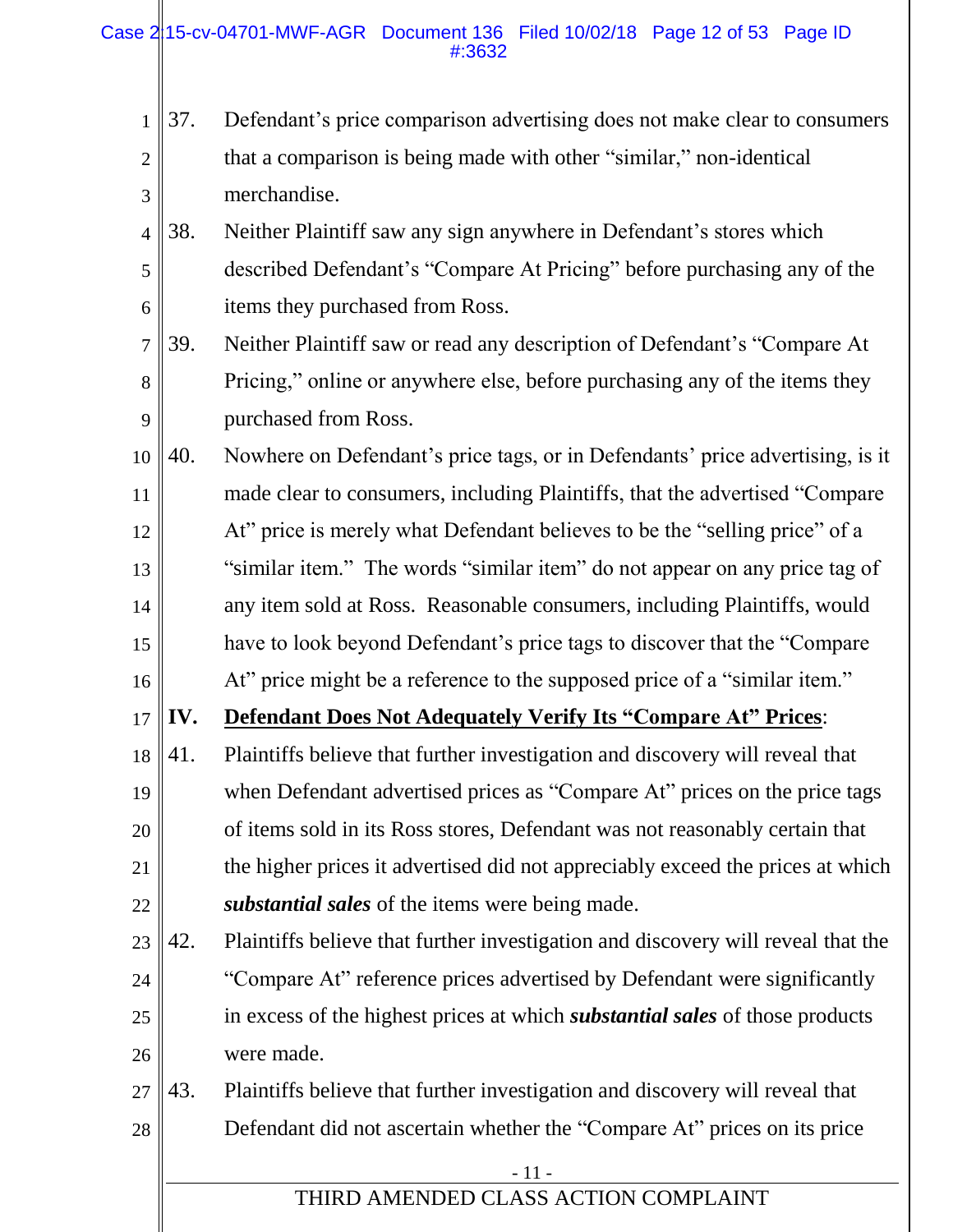#### Case 215-cv-04701-MWF-AGR Document 136 Filed 10/02/18 Page 13 of 53 Page ID #:3633

| $\mathbf{1}$   |     | tags were in fact the prices regularly charged by a substantial number of          |
|----------------|-----|------------------------------------------------------------------------------------|
| $\overline{c}$ |     | principal outlets in California, or whether its "Compare At" prices were           |
| 3              |     | prices at which <i>substantial sales</i> of such products were made in California. |
| $\overline{4}$ | 44. | Plaintiffs believe that further investigation and discovery will reveal that       |
| 5              |     | Defendant systematically and routinely used unverified comparative prices          |
| 6              |     | as comparative reference prices for its products which were not, in fact,          |
| 7              |     | prices at which those identical products sold, or are selling, in any              |
| 8              |     | substantial volume at the "principal retail outlets" in California.                |
| 9              | 45. | Defendant's misrepresentation of the "Compare At" prices as actual prices at       |
| 10             |     | which substantial sales of identical products had been made in California          |
| 11             |     | was deceptive, misleading, unlawful, unfair, and/or fraudulent.                    |
| 12             | V.  | Defendant's "Compare At" Reference Prices Are Misleading, Deceptive,               |
| 13             |     | and/or False:                                                                      |
| 14             | 46. | The result of Defendant's use of prices of supposed "similar" products, was        |
| 15             |     | that consumers, including Plaintiffs, were misled into believing that they         |
| 16             |     | were receiving substantial savings on the purchase of products at Ross when        |
| 17             |     | compared to prices charged for those same products at other retailers.             |
| 18             |     | Plaintiffs and other Class Members were misled into paying more for                |
| 19             |     | Defendant's products than they would have paid for identical products sold         |
| 20             |     | by other merchants.                                                                |
| 21             | 47. | Plaintiffs were confronted with ARPs on the items they purchased from              |
| 22             |     | Defendant, accompanied by the undefined, unqualified phrase, "Compare"             |
| 23             |     | At." Plaintiffs reasonably believed, like all reasonable consumers, that the       |
| 24             |     | "Compare At" prices represented the prices that they would expect to pay           |
| 25             |     | for those same products at other retailers in their general area. In other         |
| 26             |     | words, Plaintiffs reasonably believed that the "Compare At" prices referred        |
| 27             |     | to the then prevailing retail prices for those same items - that if they left      |
| 28             |     | Defendant's store and shopped around for those same products, they would           |
|                |     | $-12-$                                                                             |
|                |     | THIRD AMENDED CLASS ACTION COMPLAINT                                               |
|                |     |                                                                                    |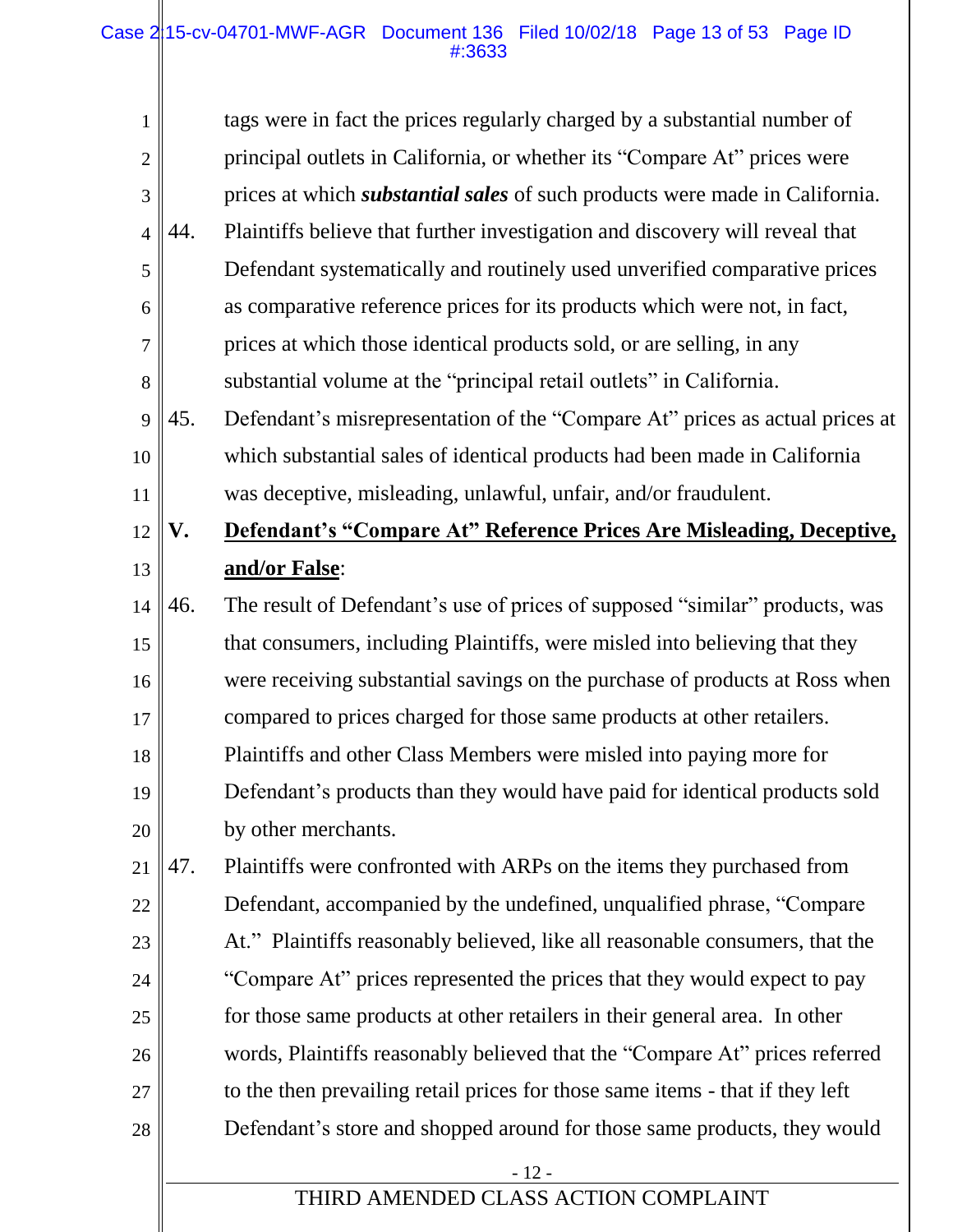| likely find them elsewhere at the higher "Compare At" prices advertised by |
|----------------------------------------------------------------------------|
| Defendant.                                                                 |

- 3 4 5 6 48. Defendant, however, had a different definition of what it meant by "Compare At" - a definition not clearly or conspicuously disclosed to consumers, and not consistent with the common meaning of the phrase "compare at."
- 7 8 9 10 11 12 49. Had Plaintiffs been savvy enough, and stopped their shopping to get to a computer, log onto Defendant's website, find the "Compare at Pricing" hyperlink in fine print at the bottom of the page (alongside Defendant's "Terms of Use," "Privacy Policy," and other related hyperlinks) and click on that hyperlink, Plaintiffs would have found Defendant's definition of "Compare at" as follows:
- 13 "Compare at Pricing

1

2

23

24

25

- 14 15 16 17 18 19 20 21 22 We want you to shop with more information, so many of our products include a comparison price. The comparison price represents a recent documented selling price of the same or similar product in full-price department stores or specialty stores. Where identical products are not available we may compare to similar products and styles. Prices charged for the compared to products may change over time, but our goal is to provide you with a useful comparison point of what you may have paid in a competitive store, so you can be sure you are getting a great bargain when you shop at Ross."
	- **A. Reasonable Consumers Do Not Interpret Defendant's "Compare At" Prices to be Prices Defendant Believes to be Prices of Similar Products**:

26 27 28 50. Reasonable consumers, including Plaintiffs, believe that ARPs are real, verified comparative retail prices. Reasonable consumers, including Plaintiffs, believe that ARPs are not numbers that retailers estimate or make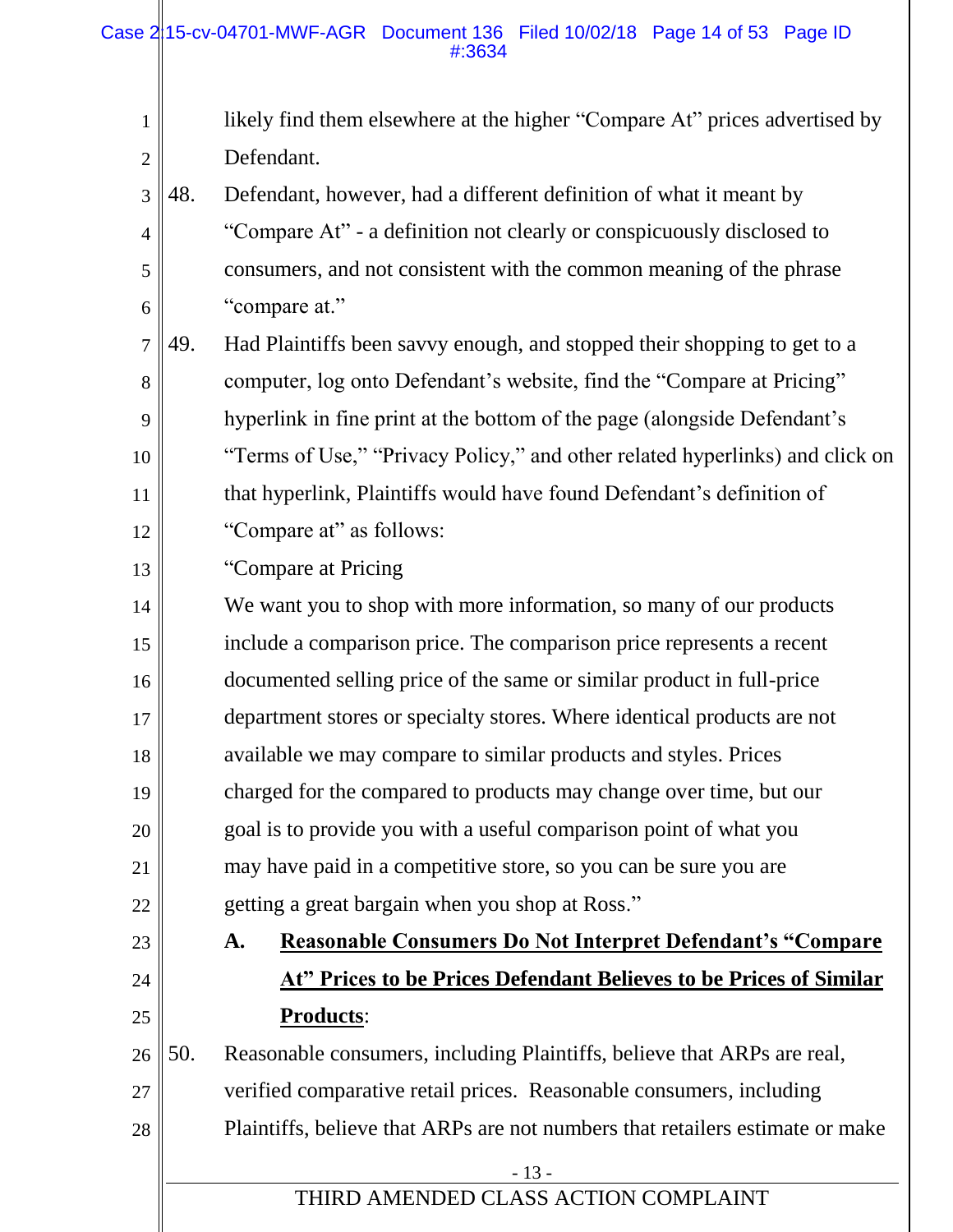| $\mathbf{1}$   |     | up. Reasonable consumers, including Plaintiffs, believe that an ARP           |
|----------------|-----|-------------------------------------------------------------------------------|
| $\overline{2}$ |     | advertised with the phrase, "Compare At," is a verified retail price for the  |
| 3              |     | same, identical item.                                                         |
| $\overline{4}$ | 51. | A 2004 study in The Journal of Consumer Affairs by Larry D. Compeau,          |
| 5              |     | Ph.D., et al., has concluded that the average reasonable consumer interprets  |
| 6              |     | the term "compare at," when presented in comparison to a lower selling        |
| $\tau$         |     | price for an item, to refer to "prices found in a 'regular price' department  |
| 8              |     | store." (The Journal of Consumer Affairs, Vol. 38, No. 1, 2004, at 184).      |
| 9              | 52. | Reasonable consumers, including Plaintiffs, believed the "Compare At"         |
| 10             |     | reference prices on Defendant's price tags were the prices at which other     |
| 11             |     | merchants supposedly sold the same, identical products.                       |
| 12             | 53. | A reasonable consumer would interpret Defendant's "Compare At" prices as      |
| 13             |     | the prices at which a substantial number of vendors are selling the identical |
| 14             |     | products.                                                                     |
| 15             | 54. | Defendant does not, and did not, make clear to consumers that a comparison    |
| 16             |     | is, and was, being made with other "similar," non-identical products.         |
| 17             | 55. | Nowhere on Defendant's price tags, or in Defendants' price advertising, is it |
| 18             |     | made clear to consumers, including Plaintiffs, that the advertised "Compare"  |
| 19             |     | At" price is what Defendant believes to be the price of a "similar" product.  |
| 20             | 56. | Nowhere on Defendant's price tags is it made clear to consumers, or even      |
| 21             |     | mentioned, that the "Compare At" price may be a reference to the price of a   |
| 22             |     | "similar product" or to products with similar "styles."                       |
| 23             | 57. | Consumers should not have to sleuth their way into Defendant's website just   |
| 24             |     | to find Defendant's, ambiguous, contradictory, misleading and non-intuitive   |
| 25             |     | interpretation of what it means by the phrase "Compare At."                   |
| 26             | 58. | Even if a consumer were to find Defendant's interpretation of the phrase      |
| 27             |     | "Compare At" on its website before purchasing a product from Ross, it is      |
| 28             |     |                                                                               |
|                |     | $-14-$                                                                        |
|                |     | THIRD AMENDED CLASS ACTION COMPLAINT                                          |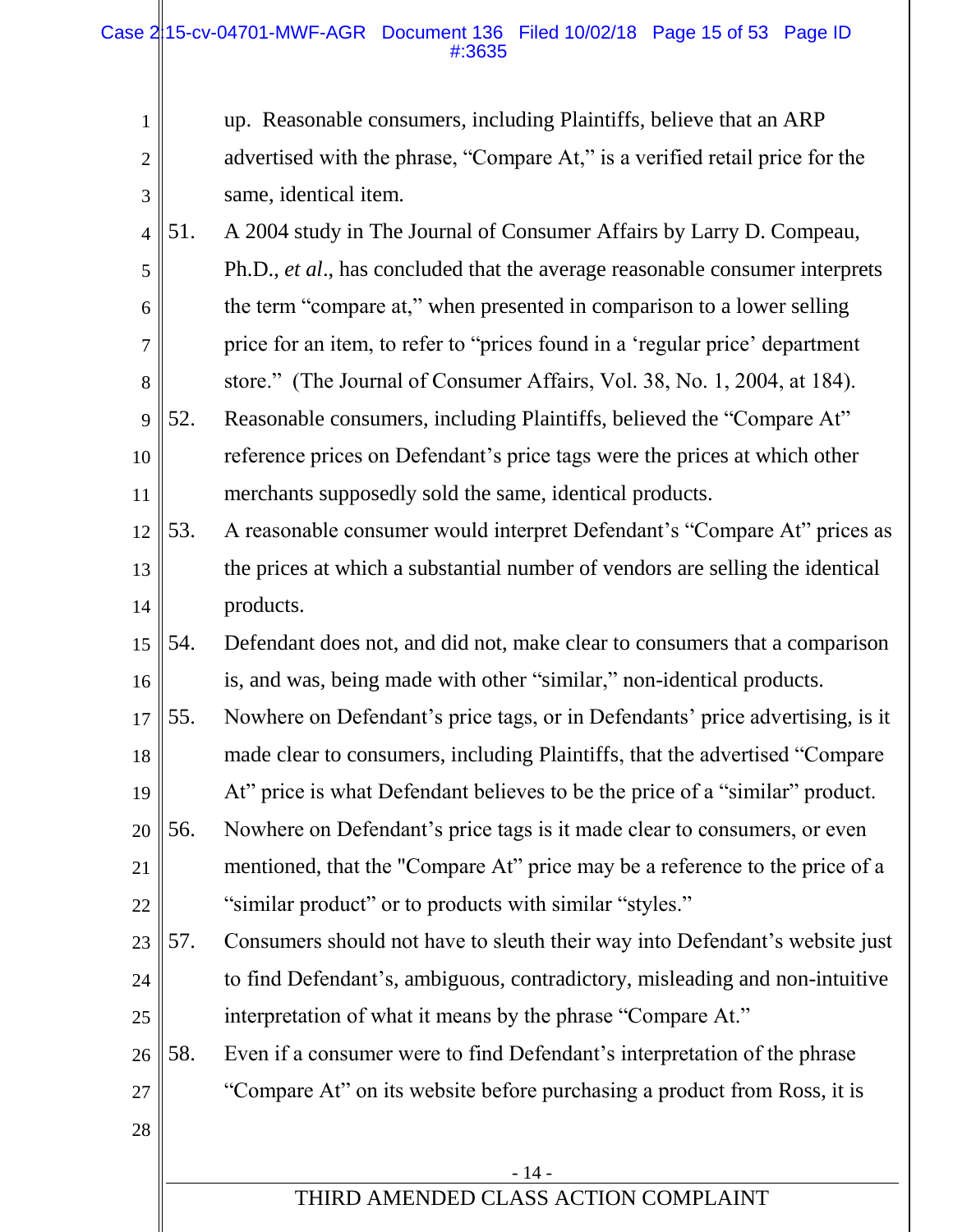1

2

28

still not clear from Defendant's definition exactly what the "Compare At" price actually is.

- 3 4 5 6 7 8 9 10 11 12 13 14 15 16 17 18 19 20 59. Even though one of the alternative interpretations provided by Defendant of its definition of the phrase "Compare At" might include the price of a "similar product," there are other equally reasonable and plausible interpretations of the same phrase and definition. One such reasonable and plausible interpretation of the phrase "Compare At" read in light of Defendant's definition is that the "Compare At" price is a reference to the "selling price of the same product." This is precisely how Plaintiffs, reasonable consumers, interpreted the "Compare At" prices of each of the items they purchased from Ross – as the "price of the same product." 60. Viewed in light of Defendant's definition, Defendant's "Compare At" price could be the selling price of the same item at other full-price department or specialty stores. Or, it could be the selling price of a "similar" product. It could simply be what Defendant believes a product of similar "style" might sell for. Or, it could be none of the above. It may be that the particular item, or even a similar item, was never offered for sale at the "Compare At" price by any other retailer. And consumers, even if they were to find Defendant's definition, would still be left to guess what a "similar" product might be, or what products may have similar "styles."
- 21 22 23 24 61. Defendant's depiction of prices, as described herein, deceptively represented to consumers, including Plaintiffs, that the "Compare At" price was the price at which the same, identical product typically sold in the marketplace, from which Defendant offered a discount.
- 25 26 27 62. Plaintiffs believe that further investigation and discovery will reveal that the "Compare At" prices advertised by Defendant were not the then prevailing retail prices for the products that they purchased from Ross.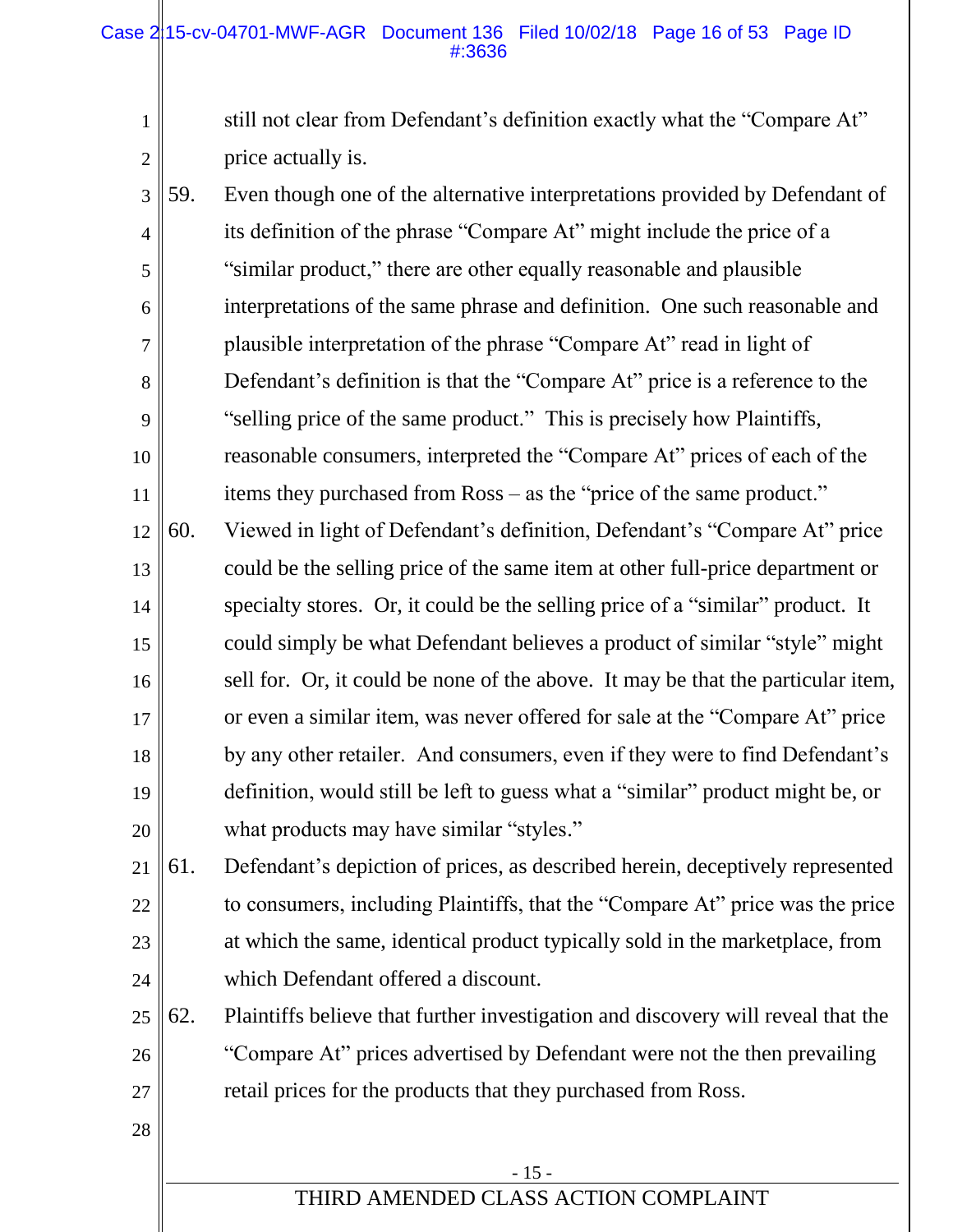#### Case  $2/15$ -cv-04701-MWF-AGR Document 136 Filed 10/02/18 Page 17 of 53 Page ID #:3637

22

23

|               | $1 \, \ \, 63.$ | Nowhere on or near Defendant's price tags does Defendant disclose to   |
|---------------|-----------------|------------------------------------------------------------------------|
| $2 \parallel$ |                 | consumers, including Plaintiffs, what the "Compare At" price is, where |
| $3 \parallel$ |                 | Defendant came up with the "Compare At" price, or what Defendant means |
| $4 \parallel$ |                 | by the term "Compare At."                                              |

- 5 6 7 8 9 64. The Better Business Bureau ("BBB") Code of Advertising suggests that if a retailer means to compare its selling prices to higher reference prices of comparable, non-identical merchandise, the retailer should use clear language in its advertising such as "comparative value," "compares with merchandise selling at," or "equal to merchandise selling for."
- 10 11 12 65. Confronted with the simple phrase, "Compare At," reasonable consumers like Plaintiffs believe that the higher reference prices represent prices at which the same, identical items currently sell for, or have recently sold for,
- 13 14 in the marketplace – the then-or-recent-prevailing retail or market prices. 66. Plaintiffs and all other Class Members reasonably relied upon Defendant's
- 15 16 17 deceptive, misleading, and/or false representations of comparative prices and false representations of purported savings, discounts and bargains when purchasing merchandise from Defendant's California stores.
- 18 19 67. Plaintiffs did not, and reasonable consumers would not, interpret the semantic phrase "Compare At" the way Defendant interprets it.
- 20 21 68. Defendant's use of the phrase "Compare At" in connection with its ARPs was, and is, false, misleading, and/or deceptive.

# **B. Defendant's "Compare At" Price Advertising Omits Necessary Information, Including Defendant's Purported Disclosure**:

- 24 25 26 69. At all times relevant herein, Defendant has been under a duty to Plaintiffs and all other Class Members to adequately disclose the truth about its "Compare At" prices.
- 27 28 70. The FTC, in its Policy Statement on Deception (Oct. 14, 1983), requires that advertisers must disclose material information to consumers if the disclosure

| × |
|---|
|---|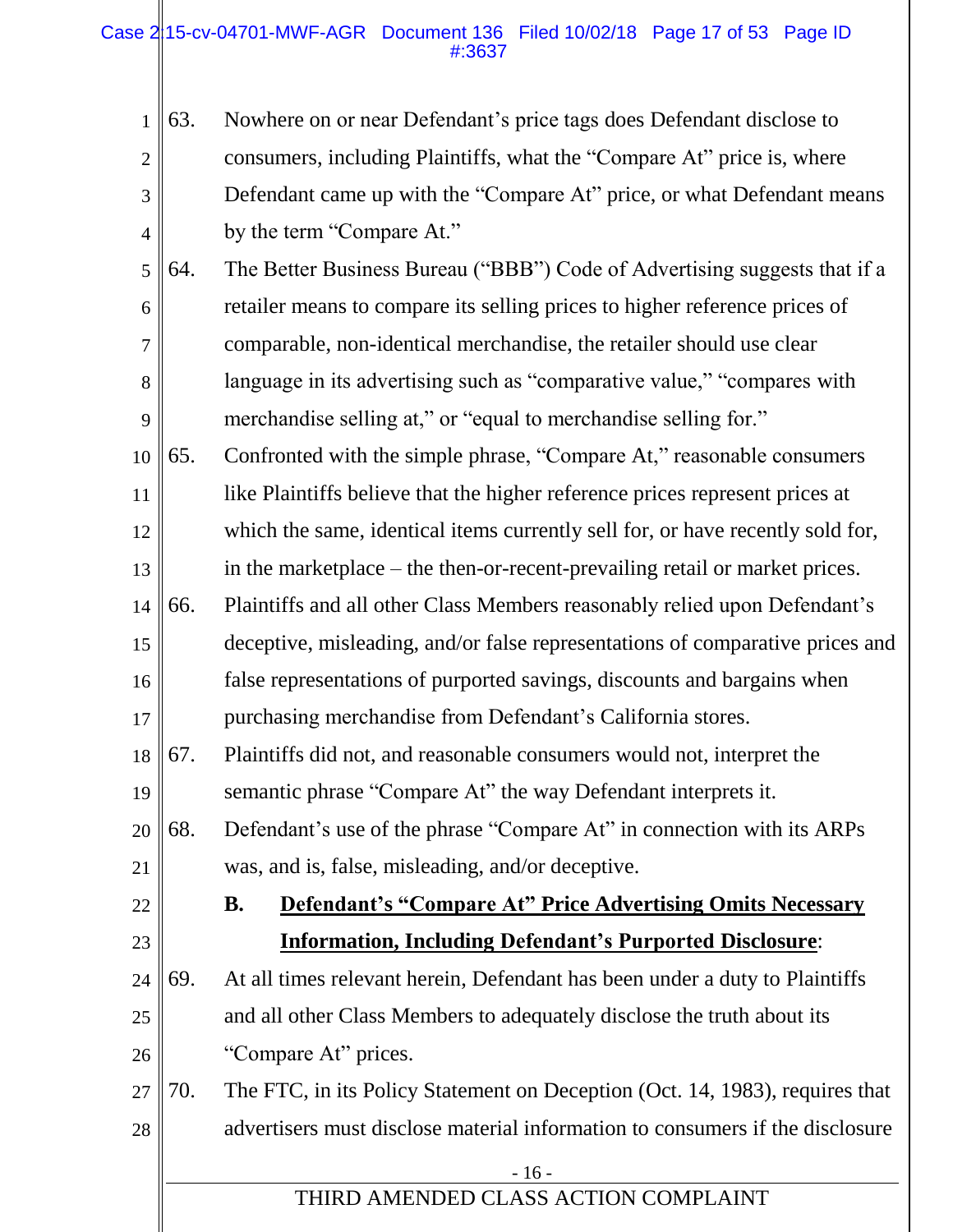1

2

of the information would "prevent the claim, practice, or sale from being misleading."

3 4 5 6 7 8 9 10 11 12 13 14 15 16 17 18 71. The FTC further states that "[a] misleading omission occurs when qualifying information necessary to prevent a practice, claim, representation, or reasonable expectation or belief from being misleading is not disclosed." 72. Defendant has used the phrase "Compare At" on the price tags of each product offered for sale at Ross stores throughout California regardless of whether the product was a "close-out" item (one which was previously or currently sold at a full-price department store) or a "makeup" item (one that was produced exclusively for Defendant and sold only at Ross stores). 73. Defendant's 2014 Annual Report reveals that Defendant purchases "the vast majority of [its] merchandise directly from manufacturers," as opposed to the leftover or closeout items from department stores. One buyer intern for Ross has revealed that as much as 70% of the inventory at Ross stores may consist of "make-up" items which means the "vast majority" of the items sold at Ross advertised with "Compare At" reference prices, were never offered for sale at any other store or by any other retailer at the "Compare At" price.

19 20 21 22 23 24 25 26 27 28 74. When Defendant compares its selling price to a supposed "recent documented selling price" of an identical item previously sold at a full-price department store (a "close-out" item), Defendant does so by using the comparative reference phrase "Compare At." In this case, Defendant is supposedly comparing apples-to-apples. That is, the phrase "Compare At" supposedly instructs the consumer to compare Defendant's selling price to the price that the same exact product recently sold for at other retailers. 75. When Defendant compares its selling price to a supposed "recent documented selling price" of a "similar product" (a "makeup" item), Defendant also does so by using the same comparative reference phrase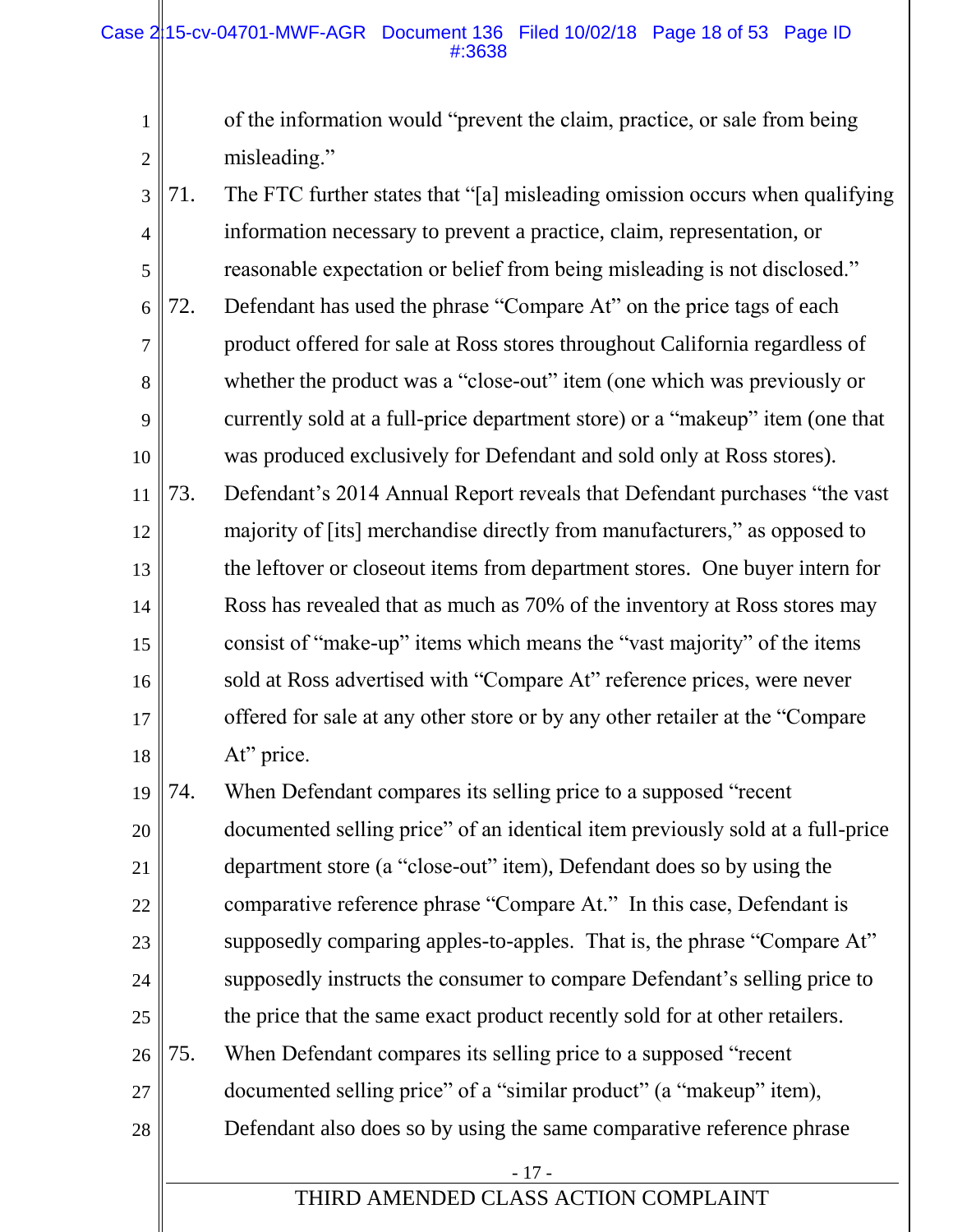#### Case 215-cv-04701-MWF-AGR Document 136 Filed 10/02/18 Page 19 of 53 Page ID #:3639

| $\mathbf{1}$   |     | "Compare At." In this case, Defendant is supposedly comparing apples-to-        |
|----------------|-----|---------------------------------------------------------------------------------|
| $\overline{2}$ |     | oranges. That is, the phrase "Compare At" in this case supposedly instructs     |
| 3              |     | the consumer to compare Defendant's selling price not to the same exact         |
| $\overline{4}$ |     | product, but to the price that a "similar product," or a product with a similar |
| 5              |     | "style," recently sold for at other retailers.                                  |
| 6              | 76. | Defendant, however, does not disclose to consumers whether they are             |
| 7              |     | comparing the Ross price to the supposed recent price of the exact same         |
| 8              |     | product (apples-to-apples), or whether they are comparing the Ross price to     |
| 9              |     | the supposed price of a "similar product" (apples-to-oranges).                  |
| 10             | 77. | When Plaintiffs were exposed to Defendant's "Compare At" reference prices       |
| 11             |     | they, like all typical reasonable consumers, believed they were comparing       |
| 12             |     | apples-to-apples. In reality, however, it is not clear whether they were        |
| 13             |     | comparing Defendant's selling price to supposed prices of identical items, or   |
| 14             |     | "similar," non-identical items.                                                 |
| 15             | 78. | Even if Plaintiffs, or any other Class Member, had seen and read                |
| 16             |     | Defendant's disclosure before purchasing a product from a Ross store in         |
| 17             |     | California, they would not have known whether they were comparing the           |
| 18             |     | Ross price to the price of an identical product, a "similar" product, or a      |
| 19             |     | product with a similar "style."                                                 |
| 20             | 79. | Thus, Defendant's "Compare At" reference prices are deceptive, misleading,      |
| 21             |     | and/or have a tendency or likelihood to mislead or confuse a reasonable         |
| 22             |     | consumer, and in fact did deceive, mislead and confuse Plaintiffs.              |
| 23             | 80. | Defendant's "Compare At" reference prices therefore required, and continue      |
| 24             |     | to require, a qualifying disclosure because, amongst other things, Defendant    |
| 25             |     | defines and interprets the term "Compare At" in a way that reasonable           |
| 26             |     | consumers do not, and would not.                                                |
| 27             | 81. | Defendant has in fact provided a qualifying disclosure, but that disclosure is  |
| 28             |     | ambiguous, unclear, and is buried on its website, or out of plain view in its   |
|                |     | $-18-$                                                                          |
|                |     | THIRD AMENDED CLASS ACTION COMPLAINT                                            |
|                |     |                                                                                 |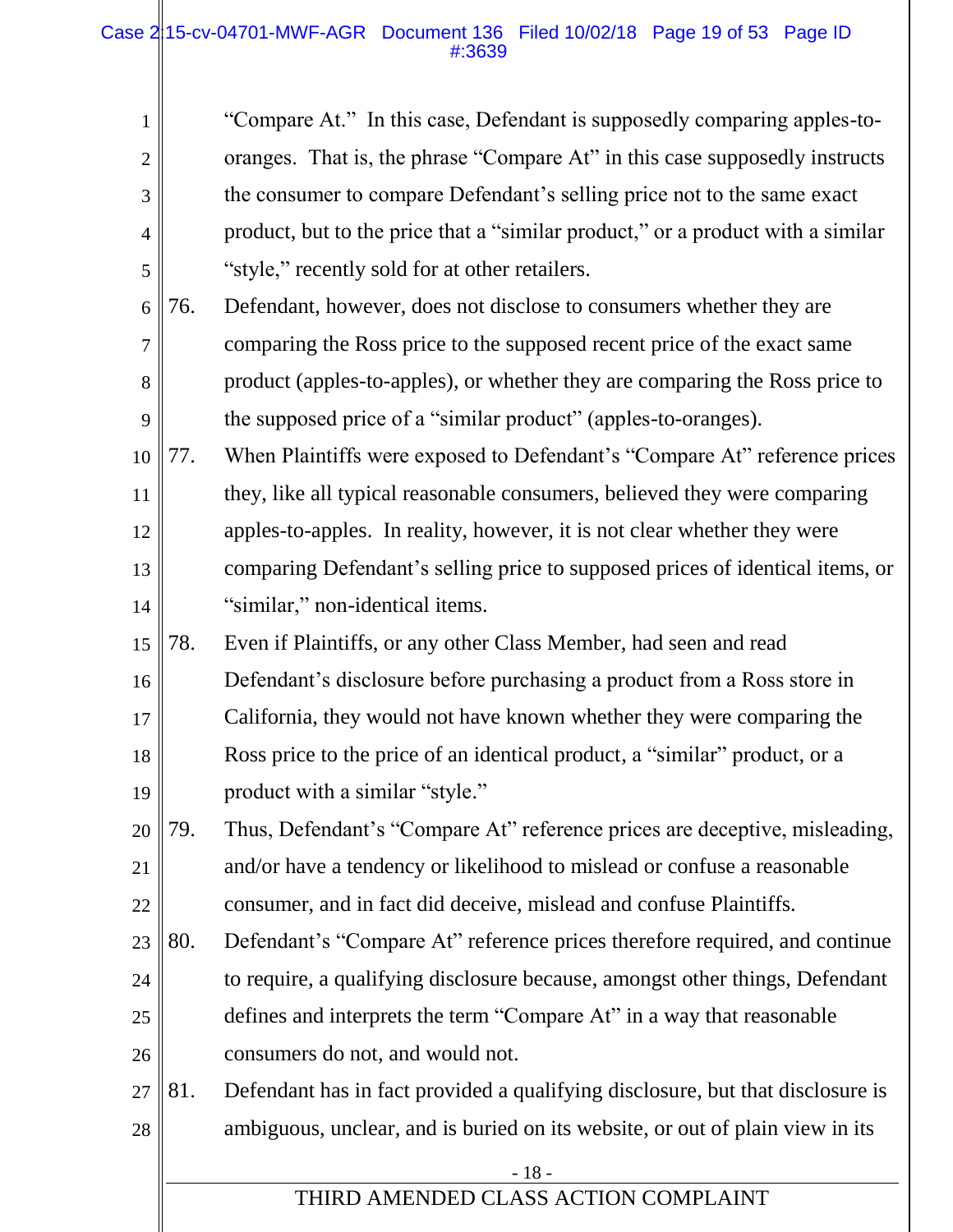#### Case 2|15-cv-04701-MWF-AGR Document 136 Filed 10/02/18 Page 20 of 53 Page ID #:3640

- 19 - THIRD AMENDED CLASS ACTION COMPLAINT 1 2 3 4 5 6 7 8 9 10 11 12 13 14 15 16 17 18 19 20 21 22 23 24 25 26 27 28 stores, and not clearly and conspicuously next to the "Compare At" reference prices, as required by FTC rules. 82. Studies, such as the 2004 study in The Journal of Consumer Affairs by Larry D. Compeau, Ph.D., *et al*., have concluded that "about two-thirds" of consumers "may be deceived by the 'Compare At' phrase if specific information regarding the comparison is not provided." (The Journal of Consumer Affairs, Vol. 38, No. 1, 2004, at 186). 83. Defendant attempts to provide that additional "specific information" by way of a disclosure accessible only through a hyperlink at the bottom of its web page, and in small print on signs in its stores not easily seen by, or made clear or conspicuous to, customers. Defendants' disclosure is inadequate and does not comply with FTC rules and/or guidelines. 84. Where, as here, the retailer and the consumer do not share the same meaning of the comparative reference phrase ("Compare At"), and thus the term is open to more than one interpretation, the use of that term is misleading and deceptive. The FTC states, in its Policy Statement on Deception, that "[w]hen a seller's representation conveys more than one meaning to reasonable consumers, one of which is false, the seller is liable for the misleading interpretation." 85. Defendant's own definition conveys more than one meaning. Either the "Compare At" price refers to the supposed price of the "same" product, a "similar" product, or a product with a similar "style." For any given product, one of those definitions must necessarily be false. Even if Defendant's multiple definitions were reasonable, for each and every item offered for sale at Ross stores in California, at least one of those definitions must be, and has been, false. 86. It is a deceptive marketing act and/or practice for Defendant to define its reference prices as what it believes to be prices of the "same or similar"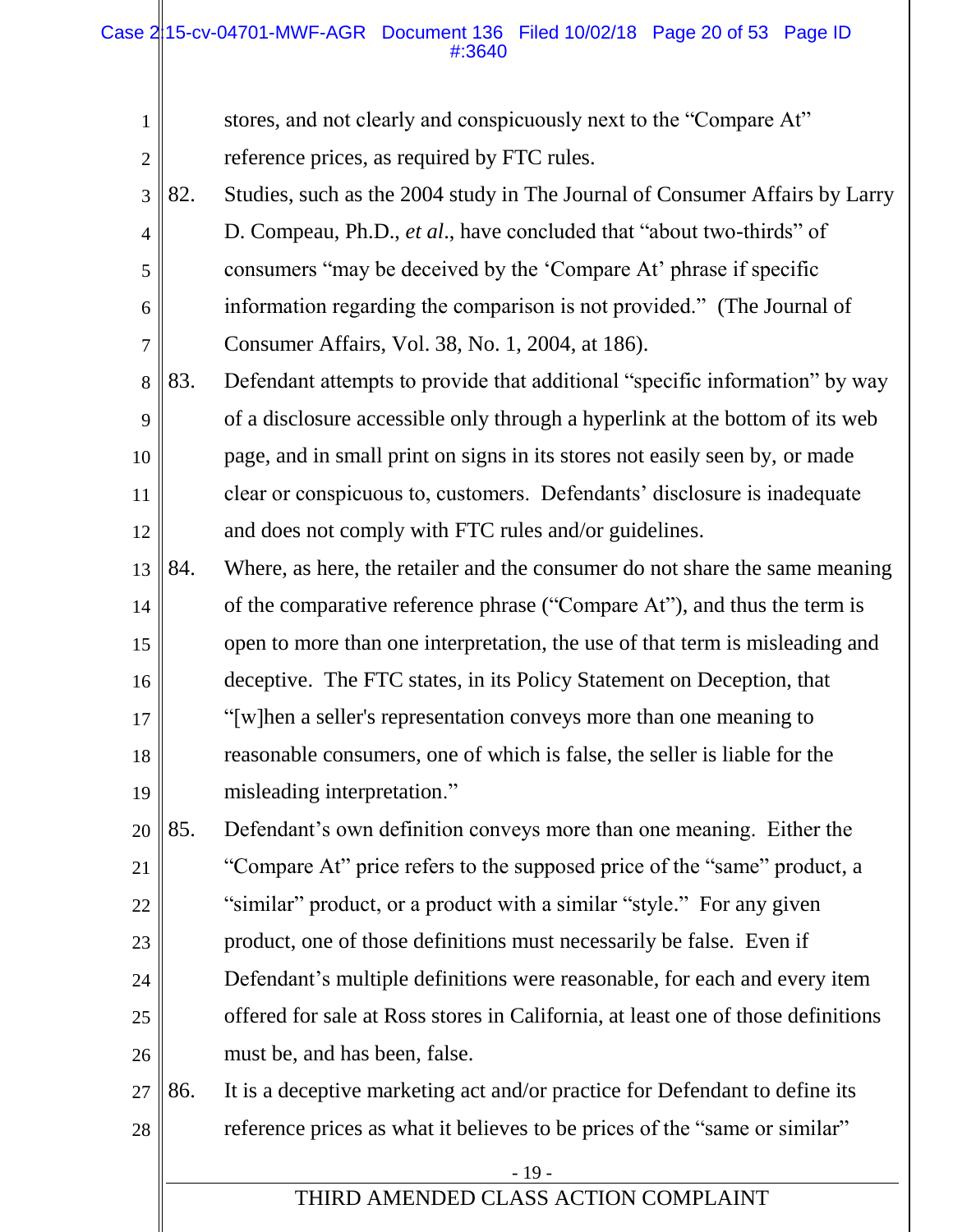| Case $2 15$ -cv-04701-MWF-AGR Document 136 Filed 10/02/18 Page 21 of 53 Page ID | #:3641 |  |  |  |
|---------------------------------------------------------------------------------|--------|--|--|--|
|---------------------------------------------------------------------------------|--------|--|--|--|

products but fail to clearly and conspicuously disclose that definition to consumers. If the reference prices provided by Defendant on the price tags of its products are meant to be prices of similar items, those price tags should say so.

- 5 6 87. Plaintiffs did not, and reasonable consumers would not, interpret the semantic phrase "Compare At" the way Defendant interprets it.
- 7 8 9 10 88. Where, as here, the retailer ascribes a secret, undisclosed meaning to the phrase that differs from that which reasonable consumers, including Plaintiffs, would ascribe to it, the use of that term is deceptive, misleading, and/or likely to mislead reasonable consumers.
- 11 12 13 89. It is a deceptive marketing act and/or practice for Defendant to fail to clearly and conspicuously disclose its definition or interpretation of its phrase "Compare At" to its customers.
- 14 15 16 90. Defendant's use of the semantic term "Compare At" in connection with its ARPs for its products was, and is, false, misleading, and/or deceptive. 91. Defendant's definition of the term "Compare At," which it failed to
- 17 18 19 20 adequately disclose, provides material facts that a reasonable person would have considered material; i.e., facts that would contribute to a reasonable person's decision to purchase merchandise offered for sale by Defendant. Defendant's reference prices, and/or representations of discounts from its
- 21 22 23 comparative prices, and representations of purported savings, discounts and/or bargains, are and were objectively material to reasonable consumers. 92. Plaintiffs and all other Class Members reasonably and justifiably acted and
- 25 relied to their detriment on Defendant's failure to disclose, and concealment of, the truth about its comparative prices, in purchasing merchandise at
- 26 27 Defendant's stores throughout California.  $///$
- 28 / / /

24

1

2

3

4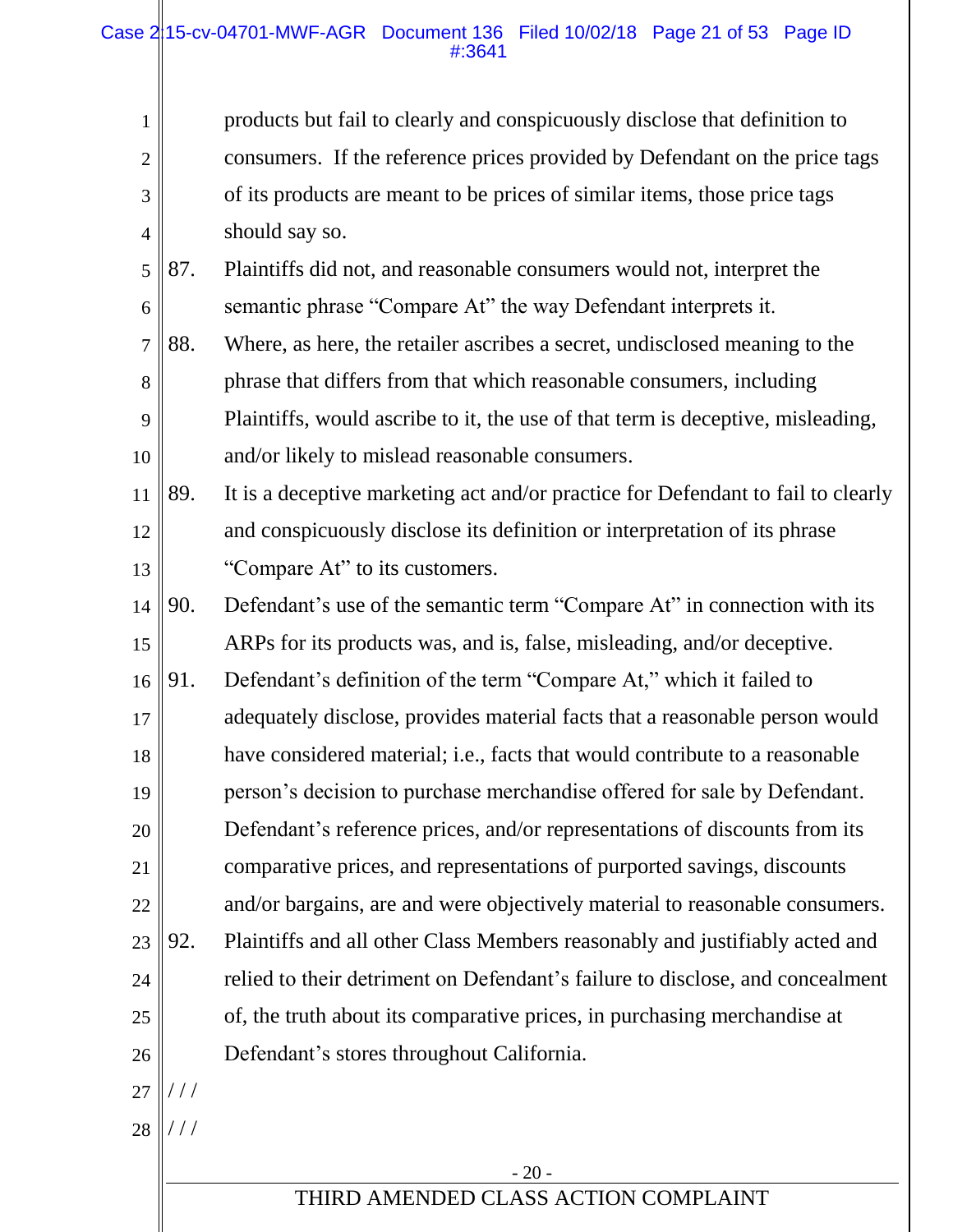Ш

| $\mathbf{1}$   |     | $\mathbf{C}$ .<br><b>Defendant's Failure to Adequately Disclose What Its "Compare"</b> |
|----------------|-----|----------------------------------------------------------------------------------------|
| $\mathbf{2}$   |     | <b>At" Prices Are Violates FTC Guidelines:</b>                                         |
| 3              | 93. | The FTC provides detailed requirements concerning the use of purported                 |
| $\overline{4}$ |     | disclosures in their ".com Disclosures" rules.                                         |
| 5              | 94. | Defendant provides a disclosure of its definition or interpretation of its             |
| 6              |     | "Compare At" prices on its website, and that disclosure therefore is subject           |
| 7              |     | to the FTC's ".com Disclosures" rules. Defendant's disclosure is also                  |
| 8              |     | subject to the FTC's Policy Statement on Deception.                                    |
| 9              | 95. | The FTC has a "clear and conspicuous requirement" for advertising                      |
| 10             |     | disclosures, which requires any such disclosures to be presented to                    |
| 11             |     | consumers "clearly and prominently." The FTC's "clear and conspicuous                  |
| 12             |     | requirement" requires that "disclosures must be clear and conspicuous."                |
| 13             | 96. | When making a disclosure related to an advertising claim, the FTC requires             |
| 14             |     | that "[d] is closures should be placed as close as possible to the claim they          |
| 15             |     | qualify," or the "triggering claim."                                                   |
| 16             | 97. | The FTC requires that "[w] hen the disclosure of qualifying information is             |
| 17             |     | necessary to prevent an ad from being deceptive, the information should be             |
| 18             |     | presented clearly and conspicuously so that consumers can actually notice              |
| 19             |     | and understand it. A disclaimer that is easily missed on a website [is] not            |
| 20             |     | likely to be effective. Nor can advertisers use fine print to contradict other         |
| 21             |     | statements in an ad or to clear up misimpressions that the ad would leave              |
| 22             |     | otherwise To ensure that disclosures are effective, advertisers should use             |
| 23             |     | clear and unambiguous language, [and] place any qualifying information                 |
| 24             |     | close to the claim being qualified."                                                   |
| 25             | 98. | Even if the advertisement is small and space-constrained, the FTC requires             |
| 26             |     | that "[i]f a space-constrained ad contains a claim that requires qualification,        |
| 27             |     | the advertiser disseminating it is not exempt from disclosure requirements."           |
| 28             | 99. | Defendant's "Compare At" reference prices require qualification.                       |
|                |     | $-21-$                                                                                 |
|                |     | THIRD AMENDED CLASS ACTION COMPLAINT                                                   |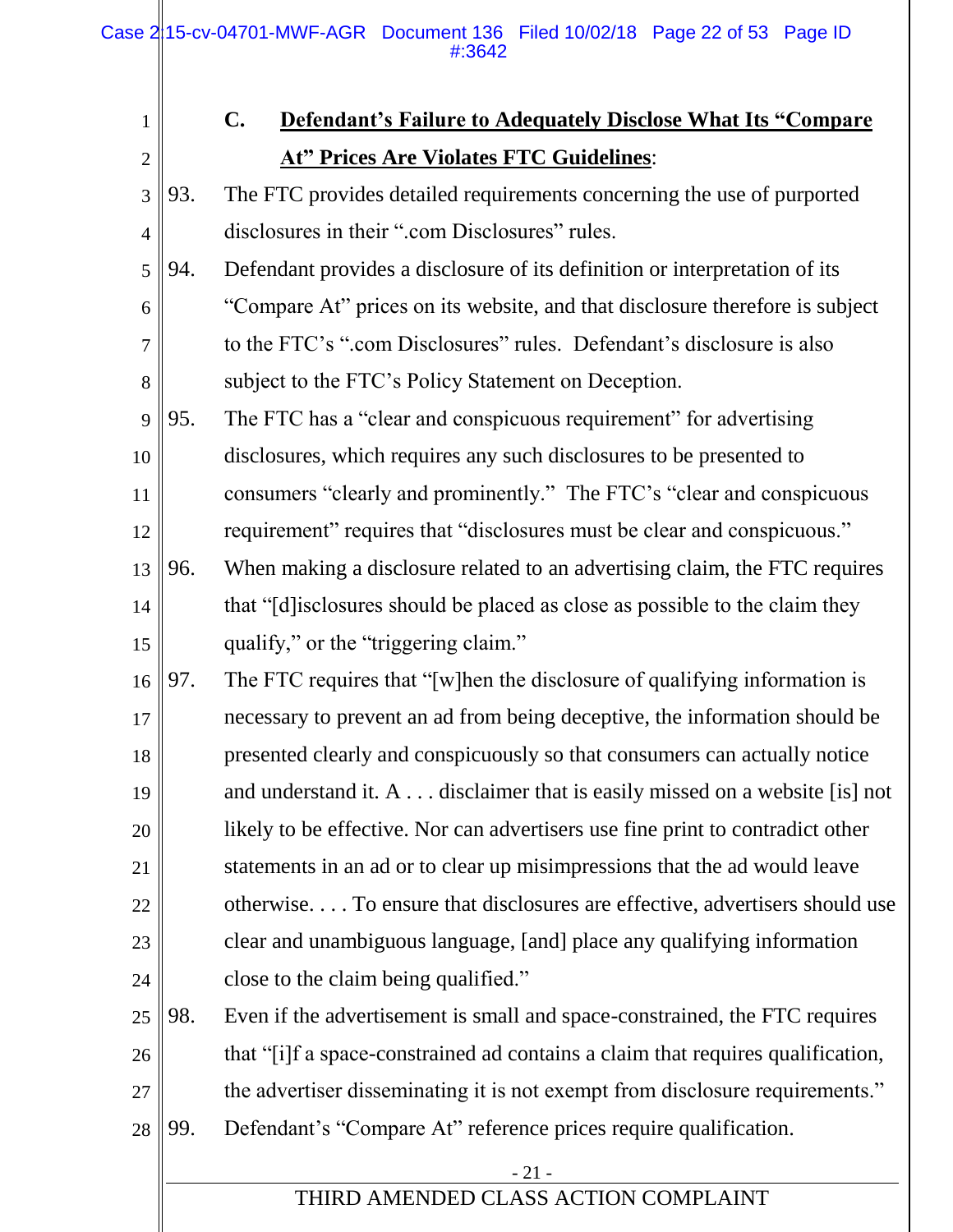#### Case 215-cv-04701-MWF-AGR Document 136 Filed 10/02/18 Page 23 of 53 Page ID #:3643

II

| $\mathbf{1}$   | 100. | Defendant's qualifying disclosures are not presented clearly or                 |
|----------------|------|---------------------------------------------------------------------------------|
| $\overline{2}$ |      | conspicuously, nor are they presented so that consumers can notice them.        |
| 3              | 101. | Defendant's disclosures of qualifying information (i.e., that Defendants'       |
| $\overline{4}$ |      | "Compare At" reference prices are what it believes to be prices of the "same"   |
| 5              |      | or similar" items) are not placed close to the "Compare At" claims. They        |
| 6              |      | are placed on a website only accessible by linking to them through a            |
| $\tau$         |      | hyperlink, and on signage in Defendants' stores that is not easily seen by,     |
| 8              |      | nor made clear and/or conspicuous to, consumers.                                |
| 9              | 102. | Defendant does not, and did not, place any disclosure of qualifying             |
| 10             |      | information regarding its "Compare At" reference prices close to the            |
| 11             |      | "Compare At" claims themselves $-$ i.e., close to its price tags.               |
| 12             | 103. | Plaintiffs did not see, and were not aware of, Defendant's disclosures.         |
| 13             | 104. | When using a hyperlink to lead to a disclosure, the FTC requires, among         |
| 14             |      | other things, that the advertiser make the link "obvious."                      |
| 15             | 105. | Defendant's hyperlinks to its disclosures are not obvious.                      |
| 16             | 106. | The FTC's disclosure rules further provide that "[d] isclosures that are an     |
| 17             |      | integral part of a claim or inseparable from it should not be communicated      |
| 18             |      | through a hyperlink. Instead, they should be placed on the same page and        |
| 19             |      | immediately next to the claim and be sufficiently prominent so that the claim   |
| 20             |      | and the disclosure are read at the same time, without referring the consumer    |
| 21             |      | somewhere else to obtain this important information."                           |
| 22             | 107. | Defendant's qualifying disclosures are an "integral part" of its "Compare"      |
| 23             |      | At" reference price claims. Those disclosures should not be or have been        |
| 24             |      | communicated to consumers through a hyperlink. Those disclosures should         |
| 25             |      | be, and should have been, placed on the price tags of Defendant's products      |
| 26             |      | immediately next to the "Compare At" price claims.                              |
| 27             | 108. | The FTC's disclosure rules further provide that "[a] dvertisers are responsible |
| 28             |      | for ensuring that their messages are truthful and not deceptive. Accordingly,   |
|                |      | $-22-$                                                                          |
|                |      | THIRD AMENDED CLASS ACTION COMPLAINT                                            |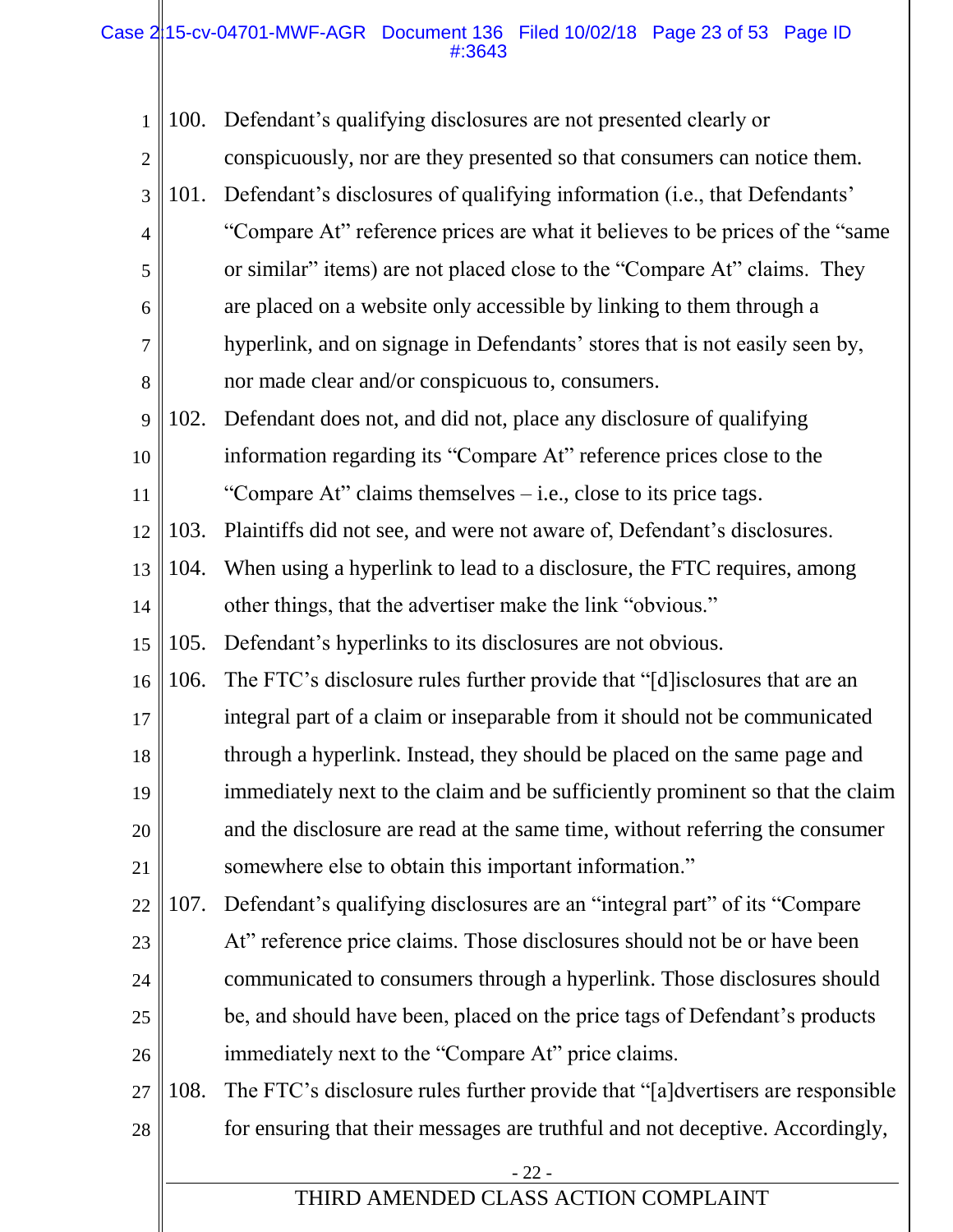| $\mathbf{1}$   |      | disclosures must be communicated effectively so that consumers are likely        |
|----------------|------|----------------------------------------------------------------------------------|
| $\overline{2}$ |      | to notice and understand them in connection with the representations that the    |
| 3              |      | disclosures modify. Simply making the disclosure available somewhere in          |
| $\overline{4}$ |      | the ad, where some consumers might find it, does not meet the clear and          |
| 5              |      | conspicuous standard."                                                           |
| 6              | 109. | Defendant's disclosures do not meet the FTC's "clear and conspicuous             |
| 7              |      | standard."                                                                       |
| 8              | 110. | Defendant's failure to adequately disclose to Class Members, including           |
| 9              |      | Plaintiffs, its definition or interpretation of the phrase "Compare At" violates |
| 10             |      | the FTC's "clear and conspicuous standard."                                      |
| 11             | 111. | The FTC's disclosure rules further provide that "[i]t is the advertiser's        |
| 12             |      | responsibility to draw attention to the required disclosures."                   |
| 13             | 112. | Defendant does not draw attention to its disclosures.                            |
| 14             | 113. | The FTC's disclosure rules further provide that "[d] isclosures must be          |
| 15             |      | effectively communicated to consumers before they make a purchase or             |
| 16             |      | incur a financial obligation."                                                   |
| 17             | 114. | Defendant does not effectively communicate its disclosures concerning its        |
| 18             |      | "Compare At" prices to consumers before they make their purchase(s) at           |
| 19             |      | Ross stores in California.                                                       |
| 20             | 115. | The FTC's Policy Statement on Deception provides that when determining           |
| 21             |      | whether an advertiser's disclosure is adequate, a court should consider "the     |
| 22             |      | totality of the ad or the practice and ask questions such as: how clear is the   |
| 23             |      | representation? how conspicuous is any qualifying information? how               |
| 24             |      | important is the omitted information? do other sources for the omitted           |
| 25             |      | information exist? how familiar is the public with the product or service?"      |
| 26             | 116. | Defendant's disclosure is not clear. The qualifying information Defendant        |
| 27             |      | attempts to provide in its disclosure is not at all conspicuous. The             |
| 28             |      | information provided by Defendant's disclosure is material to consumers,         |
|                |      | $-23-$                                                                           |
|                |      | THIRD AMENDED CLASS ACTION COMPLAINT                                             |
|                |      |                                                                                  |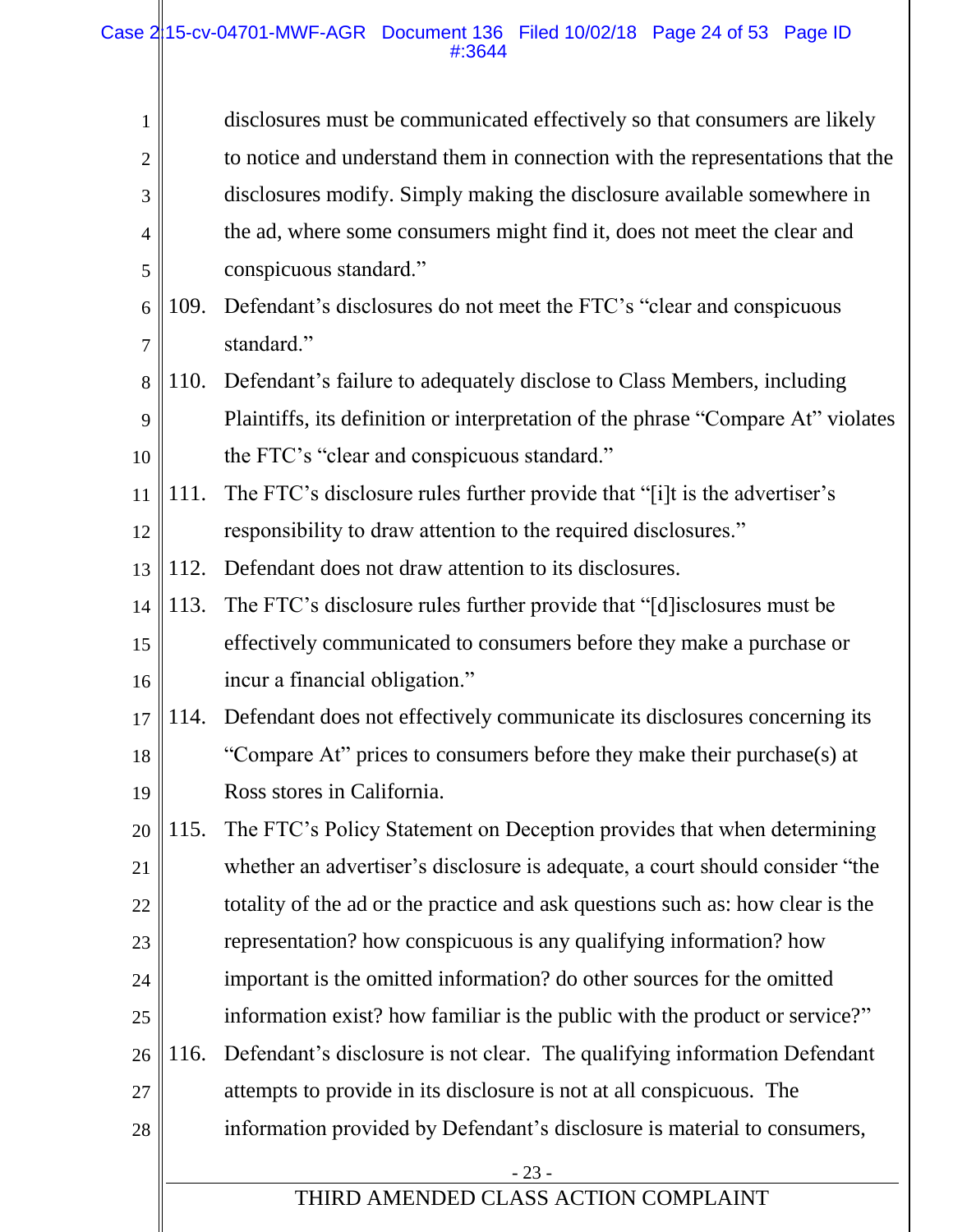#### Case 215-cv-04701-MWF-AGR Document 136 Filed 10/02/18 Page 25 of 53 Page ID #:3645

| $\mathbf{1}$ |             | and thus very important to the purchasing decisions of reasonable                 |
|--------------|-------------|-----------------------------------------------------------------------------------|
| $\mathbf{2}$ |             | consumers, including Plaintiffs. Other than Defendant's disclosure, there         |
| 3            |             | are no other sources from which consumers can acquire the information             |
| 4            |             | provided by the disclosure $-$ i.e., that the reference price may be a reference  |
| 5            |             | to a "similar," non-identical product.                                            |
| 6            | 117.        | The FTC's disclosure rules further provide that "[i]f the disclosure needs to     |
| 7            |             | be in the ad itself but it does not fit, the ad should be modified so it does not |
| 8            |             | require such a disclosure or, if that is not possible, that space-constrained ad  |
| 9            |             | should not be used If a disclosure is necessary to prevent an                     |
| 10           |             | advertisement from being deceptive, unfair, or otherwise violative of a           |
| 11           |             | Commission rule, and if it is not possible to make the disclosure clear and       |
| 12           |             | conspicuous, then either the claim should be modified so the disclosure is        |
| 13           |             | not necessary or the ad should not be disseminated."                              |
| 14           | 118.        | Defendant was required to put a qualifying disclosure on its price tags. Or, if   |
| 15           |             | putting a qualifying disclosure on its price tags was not possible,               |
| 16           |             | Defendant's "Compare At" reference prices should not have been, and               |
| 17           |             | should not be, used.                                                              |
| 18           |             | <b>Defendant's Use of Reference Prices Violates California Law:</b><br>D.         |
|              | $19$   119. | In advertising the "Compare At" price for a product, Defendant did not, and       |
| 20           |             | does not actually present the prevailing market price for that product (i.e. the  |
| 21           |             | price at which other merchants were selling the identical product). Plaintiffs    |
| 22           |             | believe that further investigation and discovery will reveal that Defendant's     |
| 23           |             | "Compare At" prices are also not prices at which substantial sales of             |
| 24           |             | identical product were made at principal retail outlets in California.            |
| 25           | 120.        | Through its deceptive, misleading, and/or false marketing, advertising and        |
| 26           |             | pricing scheme, Defendant has violated, and continues to violate, California      |
| 27           |             | law which prohibits advertising goods for sale at a discount when compared        |
| 28           |             | to unsubstantiated prices at which other merchants purportedly sell the           |
|              |             | $-24-$                                                                            |
|              |             | THIRD AMENDED CLASS ACTION COMPLAINT                                              |
|              |             |                                                                                   |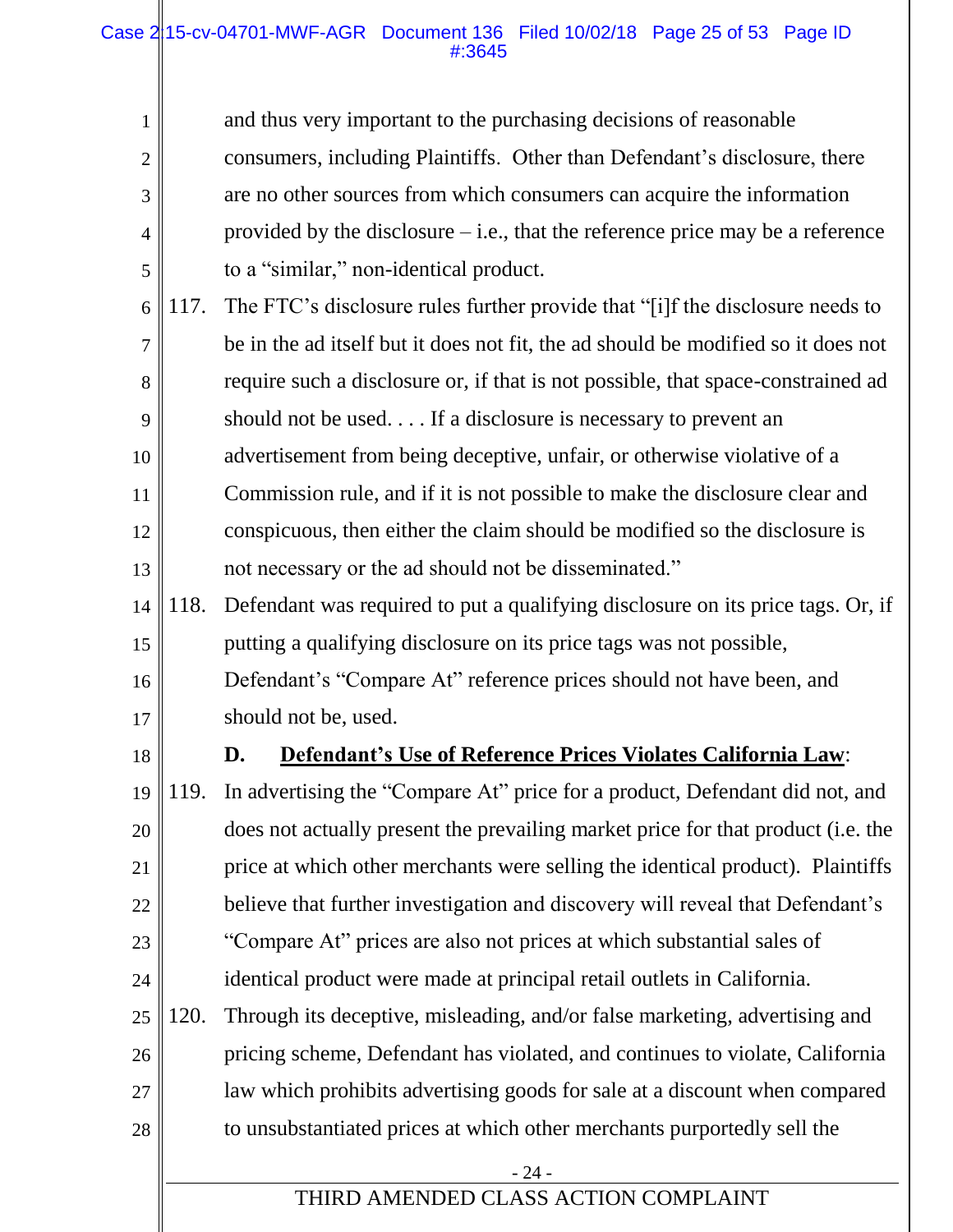#### Case 2|15-cv-04701-MWF-AGR Document 136 Filed 10/02/18 Page 26 of 53 Page ID #:3646

1

2

3

4

5

6

goods and prohibits misleading statements about the existence and amount of comparative prices. Specifically, Defendant has violated, and continues to violate, the UCL, the FAL, the CLRA, and the Federal Trade Commission Act ("FTCA"), which prohibits "unfair or deceptive acts or practices in or affecting commerce" (15 U.S.C.  $\S$ 45(a)(1)), and specifically prohibits false advertisements (15 U.S.C. §52(a)).

- 7 8 9 121. Under the FTCA, advertising must be truthful and non-deceptive, advertisers such as Defendant must have evidence to back up their claims, and advertisements cannot be unfair.
- 10 11 12 13 14 15 16 122. Defendant's false and/or misleading comparative pricing representations made it more likely consumers would purchase products from Defendant. Defendant's misleading claims of significant discounts were likely to persuade consumers who were not inclined to purchase products, and did in fact persuade Plaintiffs, to buy them from Defendant solely because they were misled into believing that they were getting an unusually good deal. 123. Defendant's misrepresentations about its pricing were likely to mislead
- 17 18 19 consumers, and in fact did mislead Plaintiffs, into believing that Defendant's prices would always be significantly lower than the prices offered by other merchants for identical products.
- 20 21 22 23 24 25 26 124. Defendant misrepresented the existence, nature and amount of price discounts by purporting to offer specific dollar discounts from expressly referenced comparative prices, which were misrepresented as "Compare At" prices. These purported discounts were false, deceptive, and/or misleading, however, because the referenced comparative prices were not bona fide reference prices and did not represent true comparative prices for identical products sold by other merchants in California.
- 27 28 125. Defendant has engaged in a company-wide, pervasive and continuous campaign of deceptively claiming that each of its products sold at a far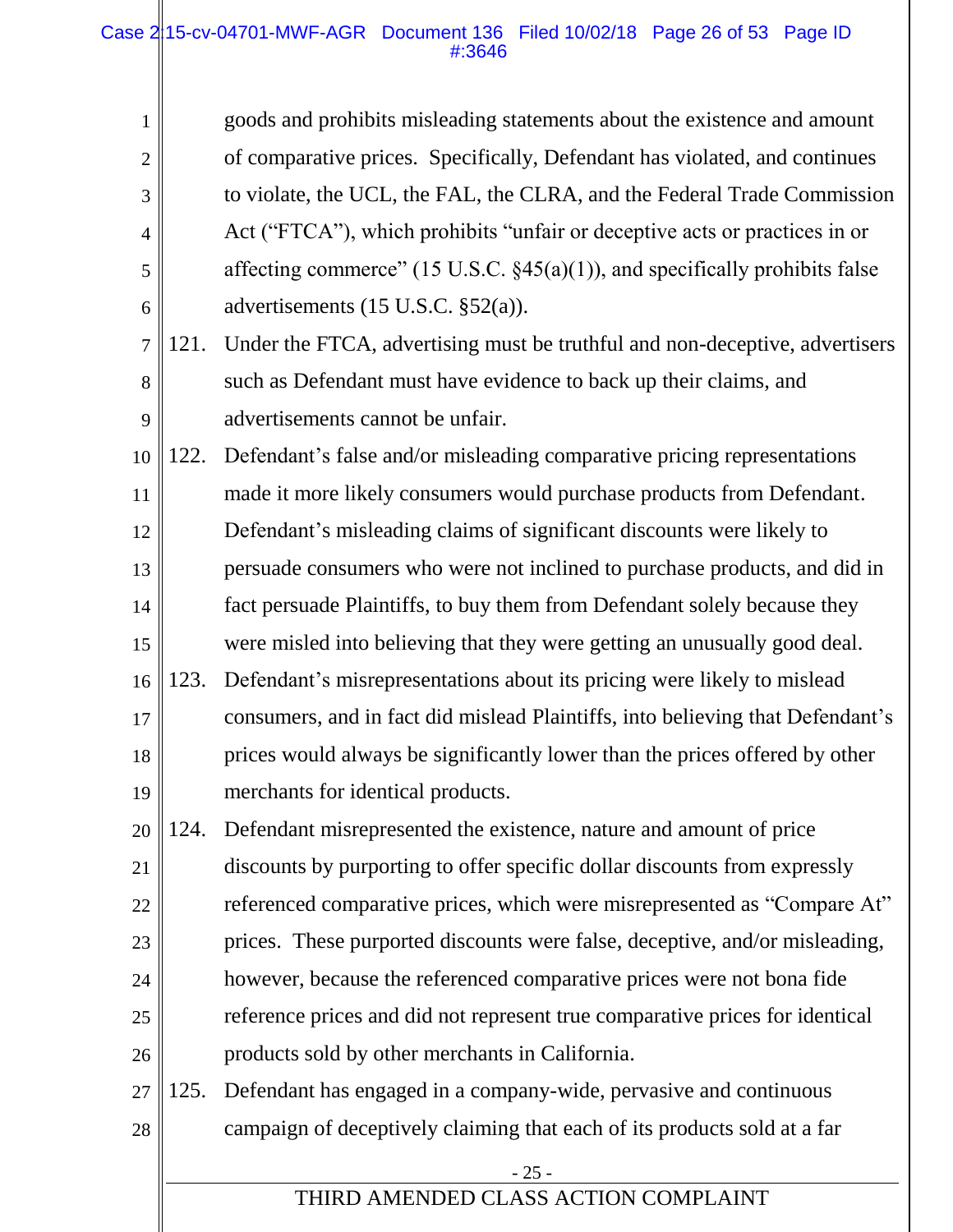#### Case 215-cv-04701-MWF-AGR Document 136 Filed 10/02/18 Page 27 of 53 Page ID #:3647

| $\mathbf{1}$   |      | higher price by other merchants in order to induce Plaintiffs and all Class    |
|----------------|------|--------------------------------------------------------------------------------|
| $\overline{2}$ |      | Members to purchase merchandise at purportedly marked-down sale prices.        |
| 3              |      | California law prohibits such practices.                                       |
| $\overline{4}$ | 126. | Defendant's deceptive and misleading representations, as described herein,     |
| 5              |      | accompanied virtually every product sold in California Ross stores each and    |
| 6              |      | every day throughout the Class Period, and Defendant is still making such      |
| $\overline{7}$ |      | deceptive and misleading comparative price claims for many of the products     |
| 8              |      | in its California stores.                                                      |
| 9              | 127. | Throughout the Class Period Defendant routinely and systematically made        |
| 10             |      | untrue, deceptive, and misleading comparative advertising claims about the     |
| 11             |      | prices of its products, as described herein.                                   |
| 12             | 128. | Throughout the Class Period, Defendant's "Compare At" prices constituted       |
| 13             |      | material misstatements, and/or omitted material information about its          |
| 14             |      | comparative prices, that were likely to mislead reasonable consumers.          |
| 15             | 129. | Defendant has failed to disclose to, and/or concealed from, Plaintiffs and all |
| 16             |      | other Class Members the truth about its alleged comparative prices for the     |
| 17             |      | purpose of inducing Plaintiffs and other Class Members to purchase             |
| 18             |      | merchandise at each of its Ross stores throughout California.                  |
| 19             | 130. | Plaintiffs believe that further investigation and discovery will reveal that   |
| 20             |      | even if and when a "Compare At" price for a product may have represented       |
| 21             |      | an actual recent documented selling price of the same product, Defendant       |
| 22             |      | chose the highest price at which the product was selling in the market place,  |
| 23             |      | and presented that price to consumers as the "Compare At" price.               |
| 24             | 131. | Defendant knew or should have known that its representations concerning its    |
| 25             |      | "Compare At" prices were untrue and/or misleading.                             |
| 26             | 132. | Defendant knows and has known, should reasonably know, or should have          |
| 27             |      | known, that its comparative price advertising is, and has been, deceptive,     |
| 28             |      | misleading, false, fraudulent, unfair and/or unlawful.                         |
|                |      | $-26-$                                                                         |
|                |      | THIRD AMENDED CLASS ACTION COMPLAINT                                           |
|                |      |                                                                                |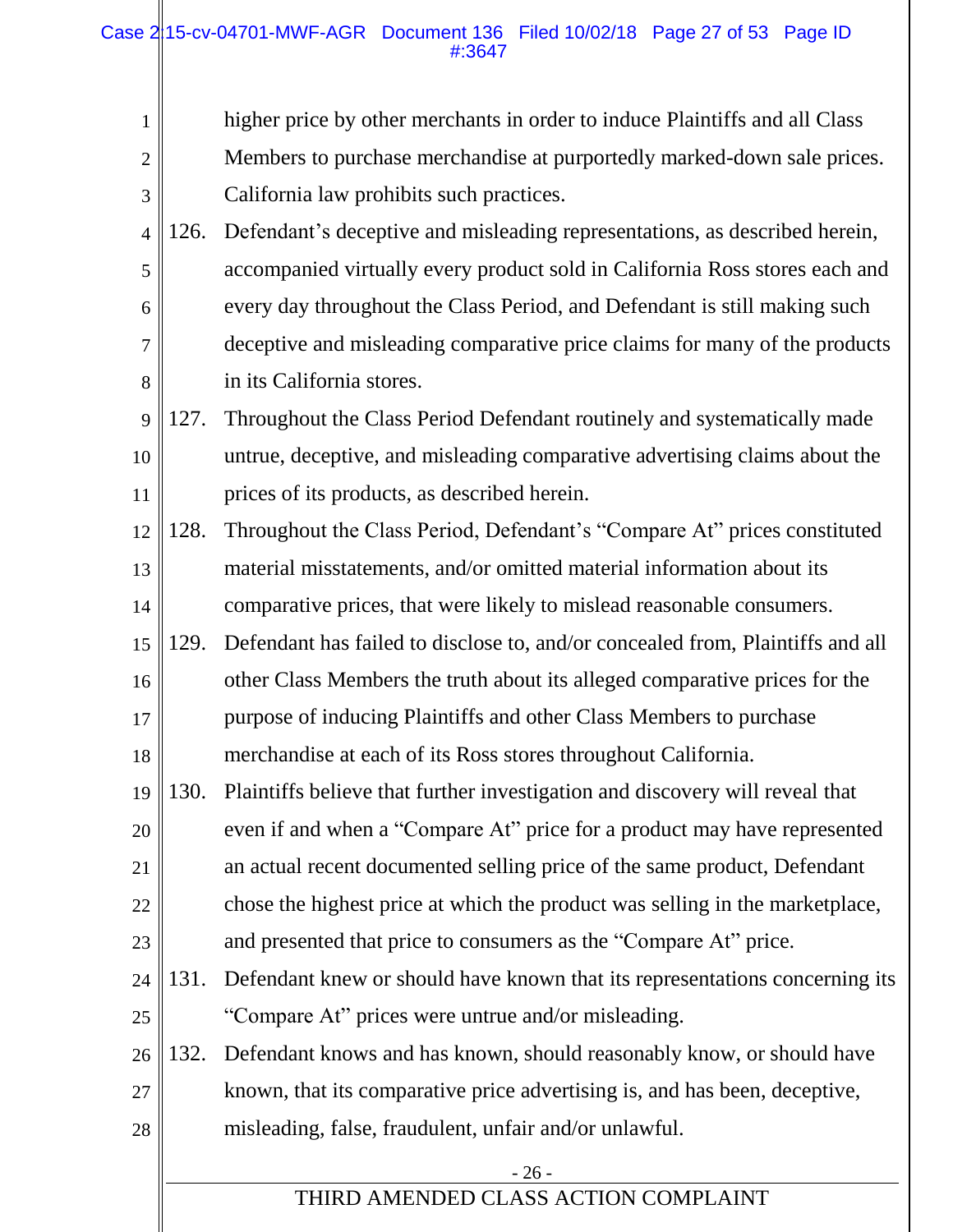#### Case 2|15-cv-04701-MWF-AGR Document 136 Filed 10/02/18 Page 28 of 53 Page ID #:3648

1 2 3 4 5 6 7 133. Defendant knew or should have known that using inflated and/or unverified comparative reference prices without verifying that they were prices at which substantial sales of those products had been made in California, or that using the selling prices of supposedly "similar" products or products with similar "styles," thereby creating either fictitious or inflated "Compare At" prices and either fictitious or inflated discounts or savings, was unlawful.

8 9 10 11 12 13 14 15 16 17 134. The use of the term "Compare At" by Defendant on the price tags of the products sold in its California Ross stores constituted the dissemination of untrue, deceptive and/or misleading statements to consumers about the prices of the products so listed as compared with the prices offered by other merchants for the same products. Defendant knew, or by the exercise of reasonable care should have known, that those statements were untrue, deceptive, and/or misleading. Each such statement constitutes, and has constituted, a separate violation of California Business & Professions Code §17500. Each such statement also violates, and has violated, California Civil Code §§1750(a)(5), (7) and/or (13).

18 19 20 21 135. Plaintiffs, individually and on behalf of all others similarly situated, seek restitution and injunctive relief under the UCL, FAL and CLRA to stop Defendant's pervasive and rampant false and misleading advertising and marketing campaign.

# 22

28

## **PLAINTIFFS' PURCHASES**

23 24 25 26 27 136. Plaintiffs each purchased numerous products throughout the Class Period from Defendant's stores in Southern California, in reliance on Defendant's false, deceptive and/or misleading advertising and false, deceptive, and/or misleading price comparisons, which they would not otherwise have purchased but for Defendant's false, deceptive and/or misleading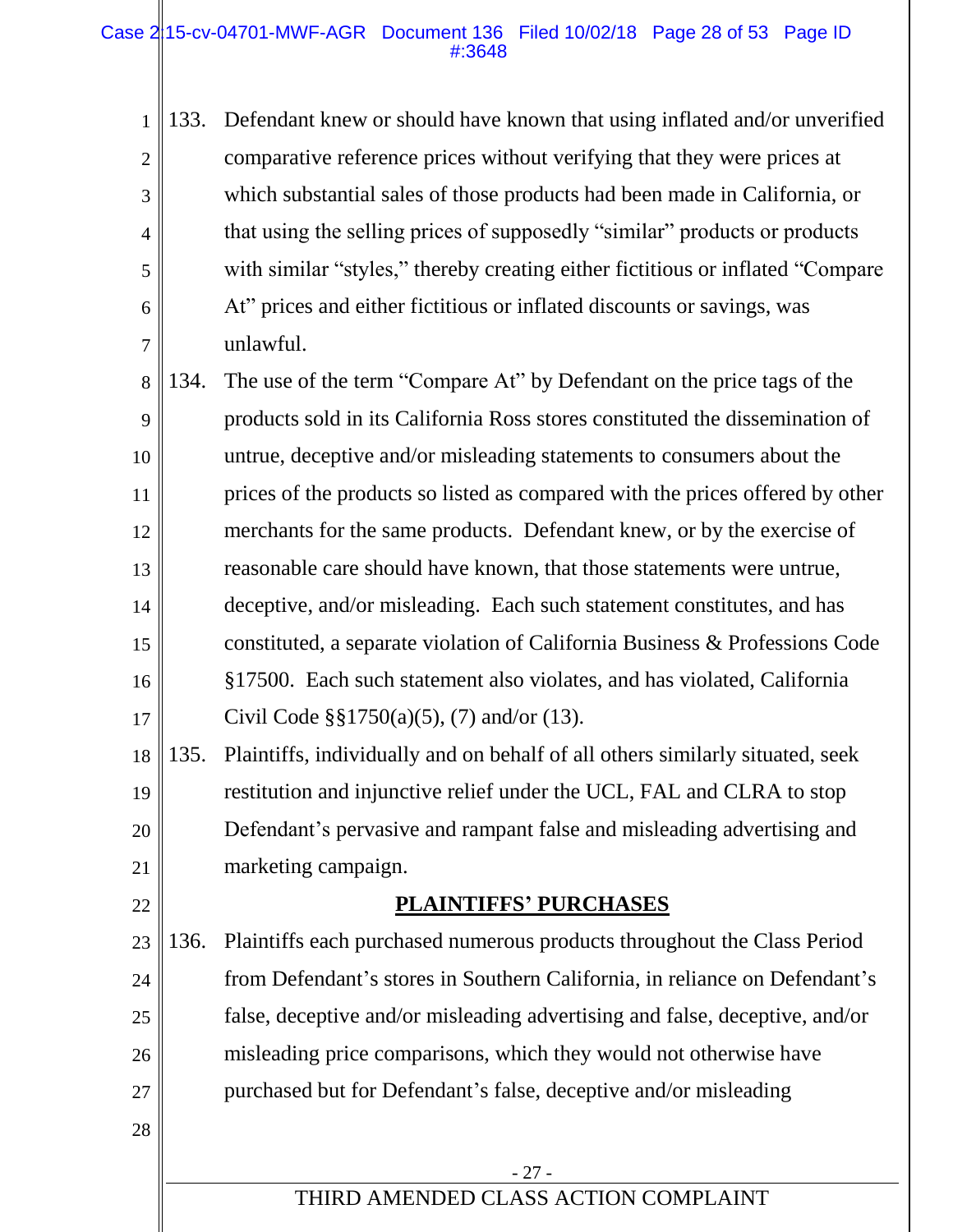1

2

3

4

5

6

7

8

9

10

11

12

13

14

15

|      | advertising, and false, deceptive and/or misleading price comparisons as        |
|------|---------------------------------------------------------------------------------|
|      | described herein.                                                               |
|      | <b>Plaintiff Jacobo Purchases:</b>                                              |
| 137. | For example, and without limitation, on May 18, 2015, Jacobo purchased          |
|      | items from Defendant's La Puente, California, Ross store for a total cost of    |
|      | \$39.21. Among other items, Jacobo purchased a Levi's men's belt for            |
|      | \$10.99. The Levi's belt purchased by Jacobo on May 18, 2015, was               |
|      | advertised with a price tag which had two prices advertised on it: a "Ross"     |
|      | Price" of \$10.99 and a significantly higher "Compare At" reference price       |
|      | advertised as \$25.00.                                                          |
| 138. | As a further example, and without limitation, Jacobo also purchased a Free      |
|      | Authority Outdoors camouflage hat from Defendant for \$7.99. The hat was        |
|      | also advertised with a price tag which had two prices advertised on it: a       |
|      | "Ross Price" of \$7.99 and a significantly higher "Compare At" reference        |
|      | price of \$15.00.                                                               |
| 120  | <u>A</u> are loweuit investigation of other briek and morter stores in Couthorn |

16 17 18 19 20 21 139. A pre-lawsuit investigation of other brick and mortar stores in Southern California, as well as online, conducted prior to filing this lawsuit in an effort to find other retailers selling a Free Authority Outdoors camouflage hat, was unable to find any other retailer in the Southern California area, or anywhere else, that was selling or that had sold the identical Free Authority Outdoors camouflage hat Jacobo purchased at Ross.

22 23 24 25 140. Jacobo did, however, find a similar camouflage hat selling at Sports Authority with a "Duck Dynasty" label, selling for \$14.99 – the same "Compare At" reference price advertised by Defendant for the Free Authority Outdoors brand.

26 27 28 141. Jacobo's pre-lawsuit investigation has led to the conclusion that the Free Authority Outdoors camouflage hat he purchased from Ross is and was not offered for sale at any other stores in Jacobo's area for the "Compare At"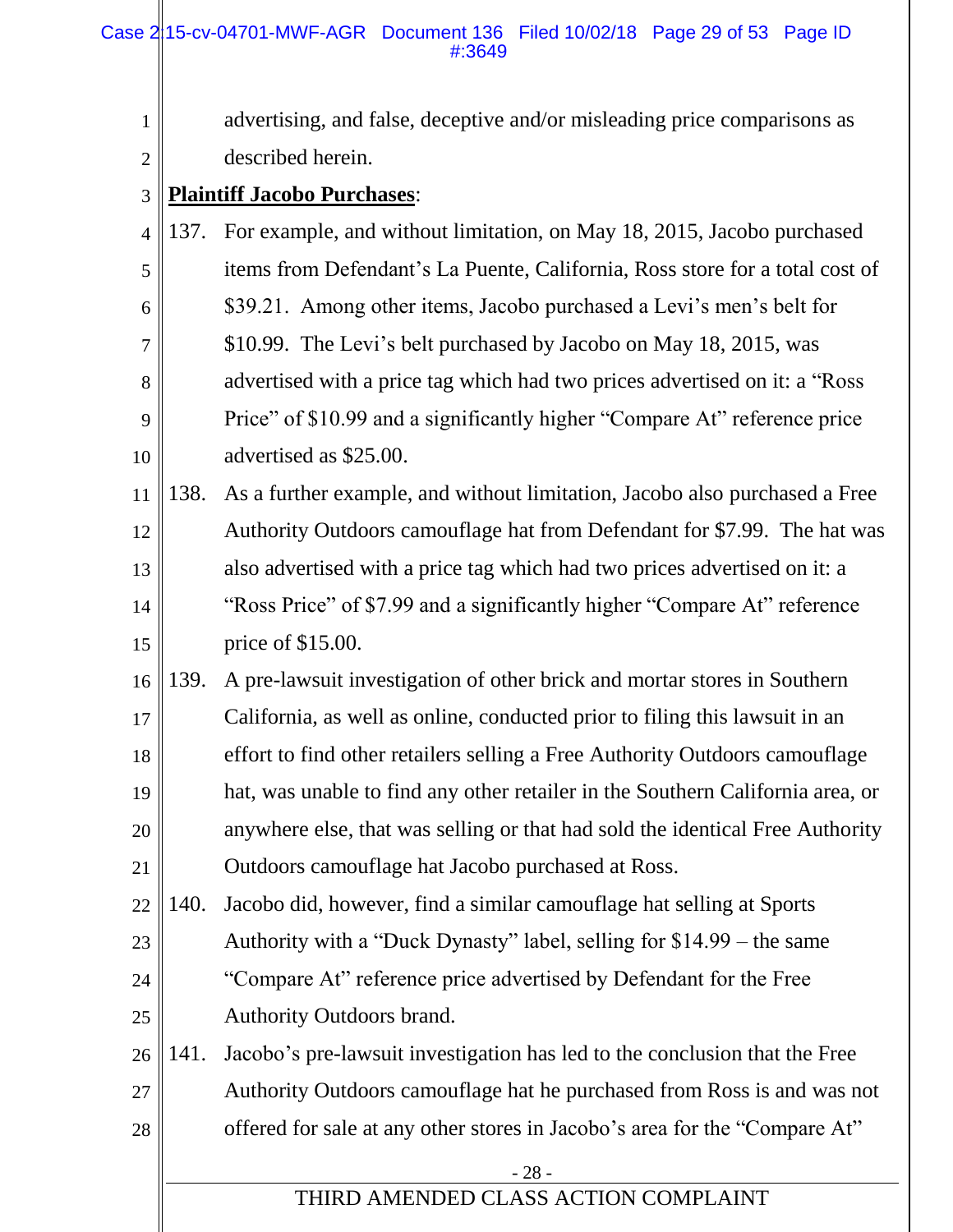#### Case 215-cv-04701-MWF-AGR Document 136 Filed 10/02/18 Page 30 of 53 Page ID #:3650

| 1              |      | reference price advertised by Defendant, but that a similar "Duck Dynasty"     |
|----------------|------|--------------------------------------------------------------------------------|
| $\overline{2}$ |      | brand hat was offered for sale by another retailer in Jacobo's area for the    |
| 3              |      | "Compare At" reference price advertised by Defendant.                          |
| $\overline{4}$ | 142. | Based on his pre-lawsuit investigation, Jacobo believes that the "Compare"     |
| 5              |      | At" reference price of \$15.00 advertised by Defendant in relation to the Free |
| 6              |      | Authority Outdoor camouflage hat he purchased was a reference to the           |
| $\overline{7}$ |      | selling price of a "similar," non-identical product.                           |
| 8              | 143. | Jacobo also purchased at least 2 pieces of metal wall art in the shapes of a   |
| 9              |      | lizard and a butterfly from Ross during the Class Period and prior to filing   |
| 10             |      | this lawsuit in June 2015. Jacobo purchased the metal lizard from Ross for     |
| 11             |      | \$8.99, and it had a "Compare At" reference price on the price tag advertised  |
| 12             |      | as \$18.00. Jacobo purchased the metal butterfly from Ross for \$12.99, and it |
| 13             |      | had a "Compare At" reference price on the price tag advertised as \$25.00.     |
| 14             | 144. | A pre-lawsuit investigation of prices charged by other retailers for identical |
| 15             |      | pieces of metal wall art did not reveal any other brick and mortar, or online, |
| 16             |      | retailers selling the same, identical lizard or butterfly pieces purchased by  |
| 17             |      | Jacobo from Ross.                                                              |
| 18             | 145. | Jacobo's pre-lawsuit investigation of the metal wall art he purchased from     |
| 19             |      | Ross has led to the conclusion that the metal lizard and metal butterfly he    |
| 20             |      | purchased from Ross were not offered for sale at any other stores in Jacobo's  |
| 21             |      | area.                                                                          |
| 22             | 146. | Based on his pre-lawsuit investigation, Jacobo believes that the "Compare"     |
| 23             |      | At" reference prices of \$18.00 and \$25.00 advertised by Defendant in         |
| 24             |      | relation to the metal lizard and metal butterfly he purchased were references  |
| 25             |      | to the selling prices of "similar," non-identical products.                    |
| 26             | 147. | The "Compare At" prices of the Free Authority Outdoors hat, and the metal      |
| 27             |      | lizard and butterfly, were misleading because a reasonable consumer would      |
| 28             |      | think that the "Compare At" prices were prices at which the identical items    |
|                |      | - 29 -<br>THIRD AMENDED CLASS ACTION COMPLAINT                                 |
|                |      |                                                                                |
|                |      |                                                                                |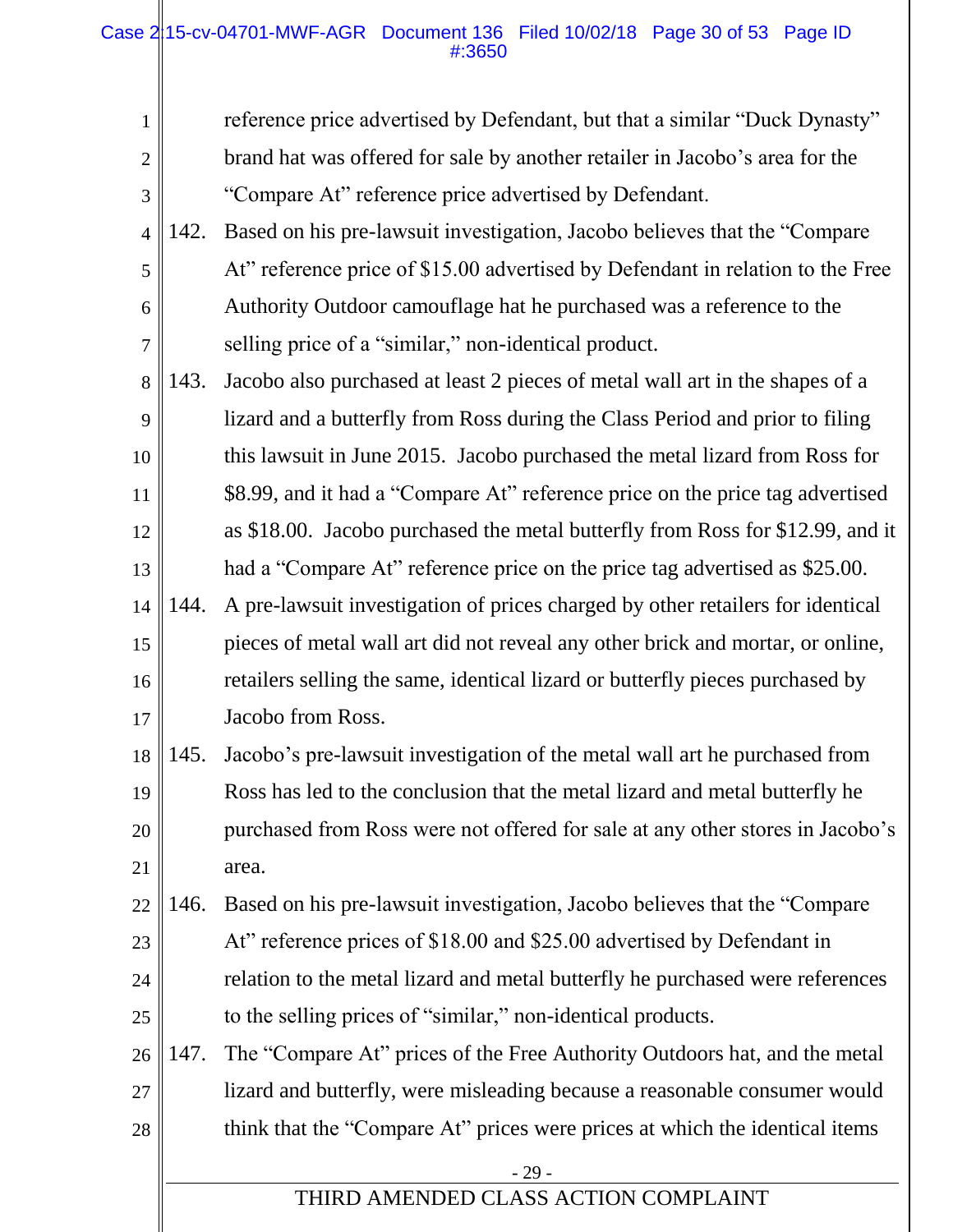#### Case 215-cv-04701-MWF-AGR Document 136 Filed 10/02/18 Page 31 of 53 Page ID #:3651

| $\mathbf{1}$   |      | had sold at some time and at some retailer, and would not think that they         |
|----------------|------|-----------------------------------------------------------------------------------|
| $\overline{2}$ |      | were references to the supposed prices of "similar" products. Jacobo was          |
| 3              |      | misled by Defendant's "Compare At" prices.                                        |
| $\overline{4}$ | 148. | Defendant's price tags were likely to confuse a reasonable consumer               |
| 5              |      | because, among other things, the words "similar product" did not appear           |
| 6              |      | anywhere on the price tags.                                                       |
| $\tau$         | 149. | Defendant's price tags were misleading and confusing because, among other         |
| 8              |      | things, a reasonable consumer like Jacobo would have to look somewhere            |
| 9              |      | other than the price tags themselves to discover that the "Compare At"            |
| 10             |      | prices may have been references to the supposed prices of "similar" items.        |
| 11             | 150. | Each product Jacobo purchased from Defendant was advertised with a price          |
| 12             |      | tag which had two prices advertised on it: a sale price, and a significantly      |
| 13             |      | higher "Compare At" reference price.                                              |
| 14             | 151. | Plaintiffs believe that further investigation and discovery will reveal that the  |
| 15             |      | "Compare At" reference prices advertised by Defendant for the Free                |
| 16             |      | Authority Outdoors camouflage hat, the metal lizard, and the metal butterfly      |
| 17             |      | were references to alleged selling prices of "similar," non-identical products.   |
| 18             | 152. | Plaintiffs believe that further investigation and discovery will also reveal      |
| 19             |      | that the "Compare At" reference prices on the products purchased by Jacobo        |
| 20             |      | were not true, bona fide reference prices as discussed herein $-$ i.e., that they |
| 21             |      | did not represent the prices at which a substantial volume of sales of the        |
| 22             |      | same products had sold for at other principal retail outlets in California at the |
| 23             |      | time Jacobo made his purchases from Ross.                                         |
| 24             | 153. | When Jacobo shopped at Defendant's California Ross stores, he was                 |
| 25             |      | exposed to, saw, believed, and relied on Defendant's "Compare At" price           |
| 26             |      | advertising. Jacobo purchased the products that he did from Ross because          |
| 27             |      | he believed he was receiving added value, or saving a quantifiable amount of      |
| 28             |      | money, equal to the difference between the "Compare At" prices, which he          |
|                |      | $-30-$                                                                            |
|                |      | THIRD AMENDED CLASS ACTION COMPLAINT                                              |
|                |      |                                                                                   |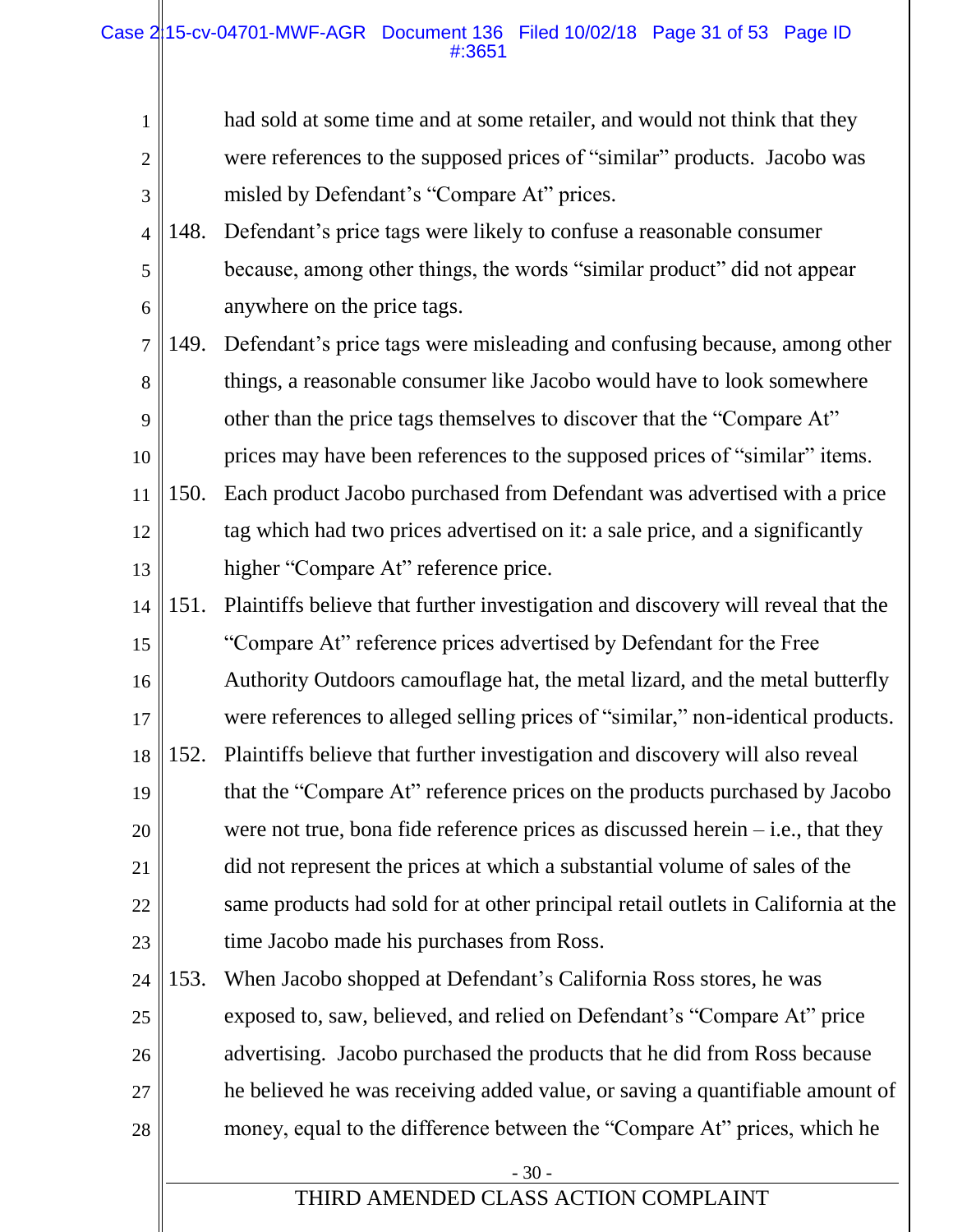#### Case 215-cv-04701-MWF-AGR Document 136 Filed 10/02/18 Page 32 of 53 Page ID #:3652

| $\mathbf{1}$   |      | reasonably believed to be verified market retail prices for the actual identical |
|----------------|------|----------------------------------------------------------------------------------|
| $\overline{2}$ |      | products he purchased, and the Ross sale prices.                                 |
| 3              | 154. | When Jacobo shopped at Defendant's California Ross stores, he was                |
| $\overline{4}$ |      | unaware of Defendant's definition or interpretation of the "Compare At"          |
| 5              |      | price. Defendant failed to clearly, conspicuously, or adequately disclose its    |
| 6              |      | definition or interpretation to Jacobo or any other Class Member.                |
| 7              | 155. | The comparison prices on the items purchased by Jacobo at Defendant's            |
| 8              |      | California Ross stores, and the corresponding price reductions, added value,     |
| 9              |      | and/or savings, were false, misleading and/or deceptive.                         |
| 10             | 156. | Plaintiffs believe that further investigation and discovery will reveal that the |
| 11             |      | prevailing retail prices for the items that Jacobo purchased from Defendant      |
| 12             |      | were materially lower than the "Compare At" prices advertised by                 |
| 13             |      | Defendant. Jacobo reasonably believed that the "Compare At" prices               |
| 14             |      | associated with the items that he purchased from Defendant were the then         |
| 15             |      | prevailing retail prices for the identical items at other full-price retailers.  |
| 16             |      | Jacobo reasonably believed that the "Compare At" prices were the prices he       |
| 17             |      | would pay for those same identical items at other retailers in his general       |
| 18             |      | area. Jacobo would not have purchased any such product from Defendant in         |
| 19             |      | the absence of Defendant's false, misleading and/or deceptive advertising,       |
| 20             |      | and/or misrepresentations as described more fully herein.                        |
| 21             | 157. | In addition to Jacobo's purchases described above, Jacobo made numerous          |
| 22             |      | other purchases of products from Defendant's California Ross stores              |
| 23             |      | throughout the Class Period located in City of Industry, West Covina, La         |
| 24             |      | Habra, Brea, and Montebello. With respect to each such purchase, Jacobo          |
| 25             |      | purchased those products from Defendant after viewing and relying on             |
| 26             |      | Defendant's advertising which included false and/or misleading comparison        |
| 27             |      | prices placed on the price tags of the items which he purchased. Plaintiffs      |
| 28             |      | believe that further investigation and discovery will reveal that the            |
|                |      | $-31-$                                                                           |
|                |      | THIRD AMENDED CLASS ACTION COMPLAINT                                             |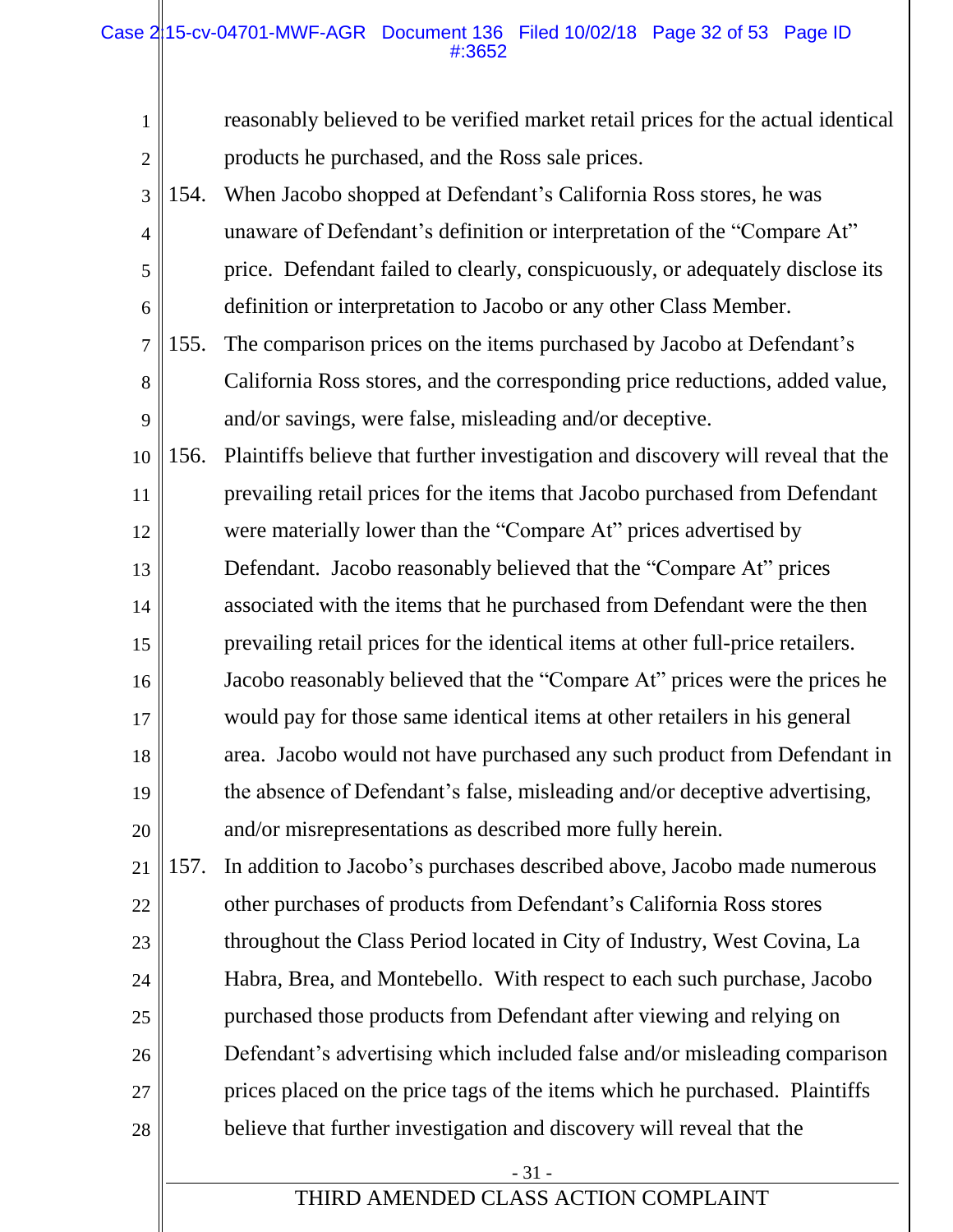#### Case 215-cv-04701-MWF-AGR Document 136 Filed 10/02/18 Page 33 of 53 Page ID #:3653

| $\mathbf{1}$   |      | comparison prices, and the corresponding price reductions and/or savings,       |
|----------------|------|---------------------------------------------------------------------------------|
| $\overline{2}$ |      | were false and deceptive. Plaintiffs also believe that further investigation    |
| 3              |      | and discovery will reveal that the prevailing retail prices for the items that  |
| $\overline{4}$ |      | Jacobo purchased from Defendant were materially lower than the "Compare"        |
| 5              |      | At" prices advertised by Defendant. Jacobo would not have purchased any         |
| 6              |      | such product from Defendant in the absence of Defendant's false, and/or         |
| 7              |      | deceptive, and/or misleading advertising, and/or misrepresentations.            |
| 8              |      | <b>Plaintiff Metoyer's Purchases:</b>                                           |
| 9              | 158. | Plaintiff Metoyer also made numerous purchases from Ross stores in              |
| 10             |      | Southern California throughout the Class Period. For example, and without       |
| 11             |      | limitation, on February 11, 2015, Metoyer purchased items from                  |
| 12             |      | Defendant's Beaumont, California, Ross store for a total cost of \$113.51.      |
| 13             |      | Among other items, Metoyer purchased a pair of women's Patricia Wedge           |
| 14             |      | Pump shoes for \$17.99. The shoes purchased by Metoyer on February 11,          |
| 15             |      | 2015, were advertised with a price tag which had two prices: a "Ross Price"     |
| 16             |      | of \$17.99 and a significantly higher "Compare At" reference price which, to    |
| 17             |      | the best of Metoyer's recollection, was advertised as \$65.00.                  |
| 18             | 159. | A pre-lawsuit investigation of other brick and mortar stores in Southern        |
| 19             |      | California, as well as online, was conducted prior to filing this lawsuit in an |
| 20             |      | effort to find other retailers selling the same or similar Patricia Wedge Pump  |
| 21             |      | shoes purchased by Metoyer from Ross. The pre-lawsuit investigation found       |
| 22             |      | only one brick and mortar retailer, Sears, selling similar Patricia Wedge       |
| 23             |      | Pump shoes. The selling price at Sears for similar Patricia Wedge Pump          |
| 24             |      | shoes ranged from \$19.79 to \$21.99, approximately 65% less than the           |
| 25             |      | "Compare At" price advertised by Defendant.                                     |
| 26             | 160. | Metoyer's pre-lawsuit investigation of prices for Patricia Wedge Pump shoes     |
| 27             |      | also revealed Patricia Wedge Pump shoes similar to those she purchased          |
| 28             |      |                                                                                 |
|                |      | $-32-$                                                                          |
|                |      |                                                                                 |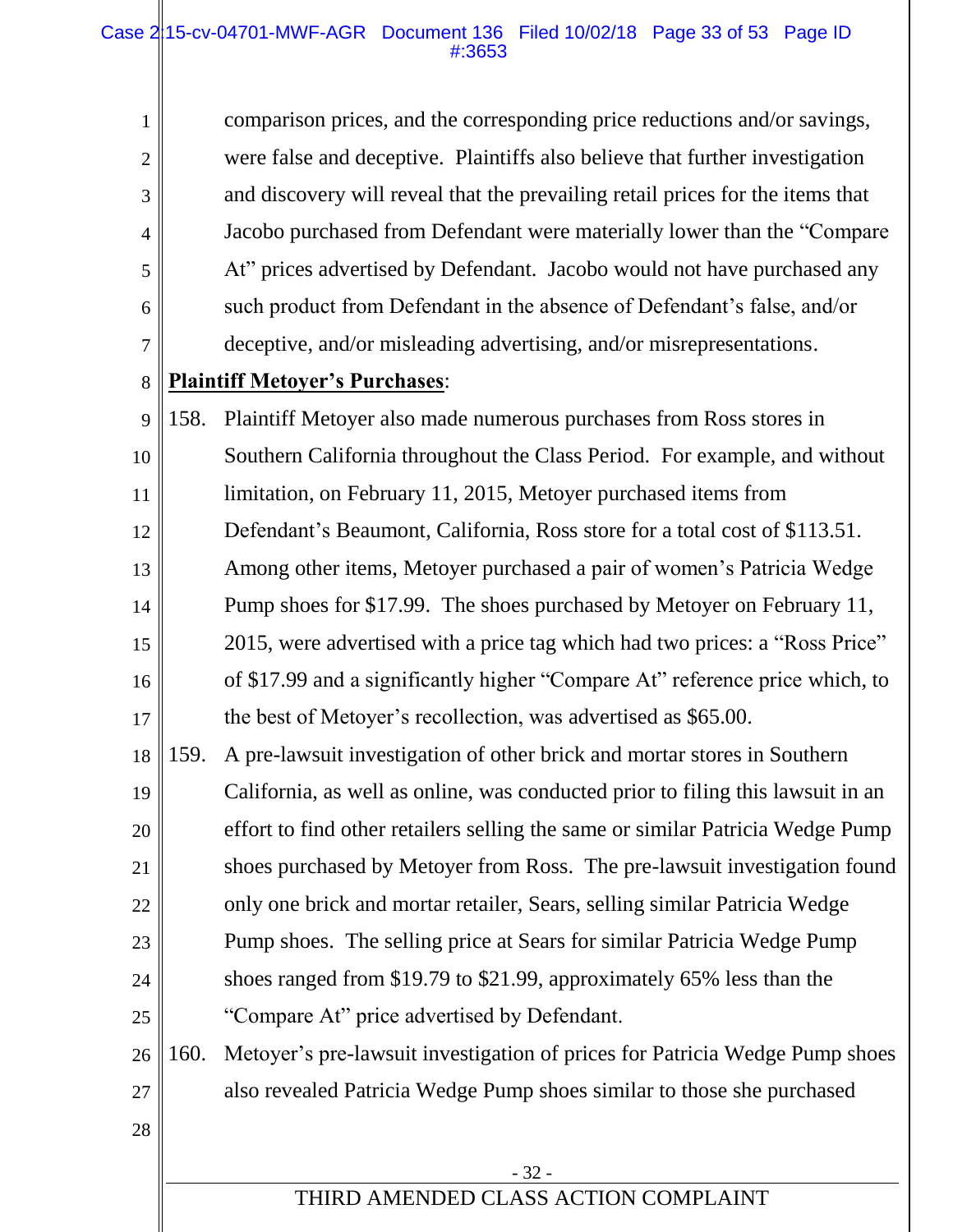| $\mathbf{1}$   |      | from Ross selling on Amazon.com for \$14.60 to \$28.99, again more than      |
|----------------|------|------------------------------------------------------------------------------|
| $\overline{2}$ |      | 50% less than the "Compare At" price advertised by Defendant.                |
| 3              | 161. | Metoyer's pre-lawsuit investigation has led to the conclusion that the       |
| $\overline{4}$ |      | Patricia Wedge Pump shoes she purchased from Ross are and were not           |
| 5              |      | offered for sale at any other stores in Metoyer's area for the "Compare At"  |
| 6              |      | reference price advertised by Defendant, but that similar Patricia Wedge     |
| 7              |      | Pump shoes were offered for sale by other brick-and-mortar retailers in      |
| 8              |      | Metoyer's area, and online, for approximately the same amount that she paid  |
| 9              |      | at Ross, and more than 50% less than the "Compare At" reference price        |
| 10             |      | advertised by Defendant.                                                     |
| 11             | 162. | Based on her pre-lawsuit investigation, Metoyer believes that the "Compare   |
| 12             |      | At" reference price advertised by Defendant in relation to the Patricia      |
| 13             |      | Wedge Pump shoes she purchased was a reference to the selling price of a     |
| 14             |      | "similar," non-identical product.                                            |
| 15             | 163. | Metoyer also purchased numerous other products from Ross stores in           |
| 16             |      | California throughout the Class Period, many of which she now believes had   |
| 17             |      | "Compare At" reference prices that were references to prices of "similar,"   |
| 18             |      | non-identical items.                                                         |
| 19             | 164. | Metoyer believes that further investigation and discovery will reveal that   |
| 20             |      | many of the items she purchased from Ross, some of which are set forth in    |
| 21             |      | the pictures of Metoyer's receipts herein below, were advertised with        |
| 22             |      | "Compare At" reference prices that were references to alleged selling prices |
| 23             |      | of "similar," non-identical products.                                        |
| 24             | 165. | Each product Metoyer purchased from Defendant was advertised with a          |
| 25             |      | price tag which had two prices advertised on it: a sale price, and a         |
| 26             |      | significantly higher "Compare At" reference price.                           |
| 27             | 166. | Defendant knows which of the items Metoyer purchased were advertised         |
| 28             |      | with Compare At prices that were references to the prices of supposed        |
|                |      | $-33-$                                                                       |
|                |      | THIRD AMENDED CLASS ACTION COMPLAINT                                         |
|                |      |                                                                              |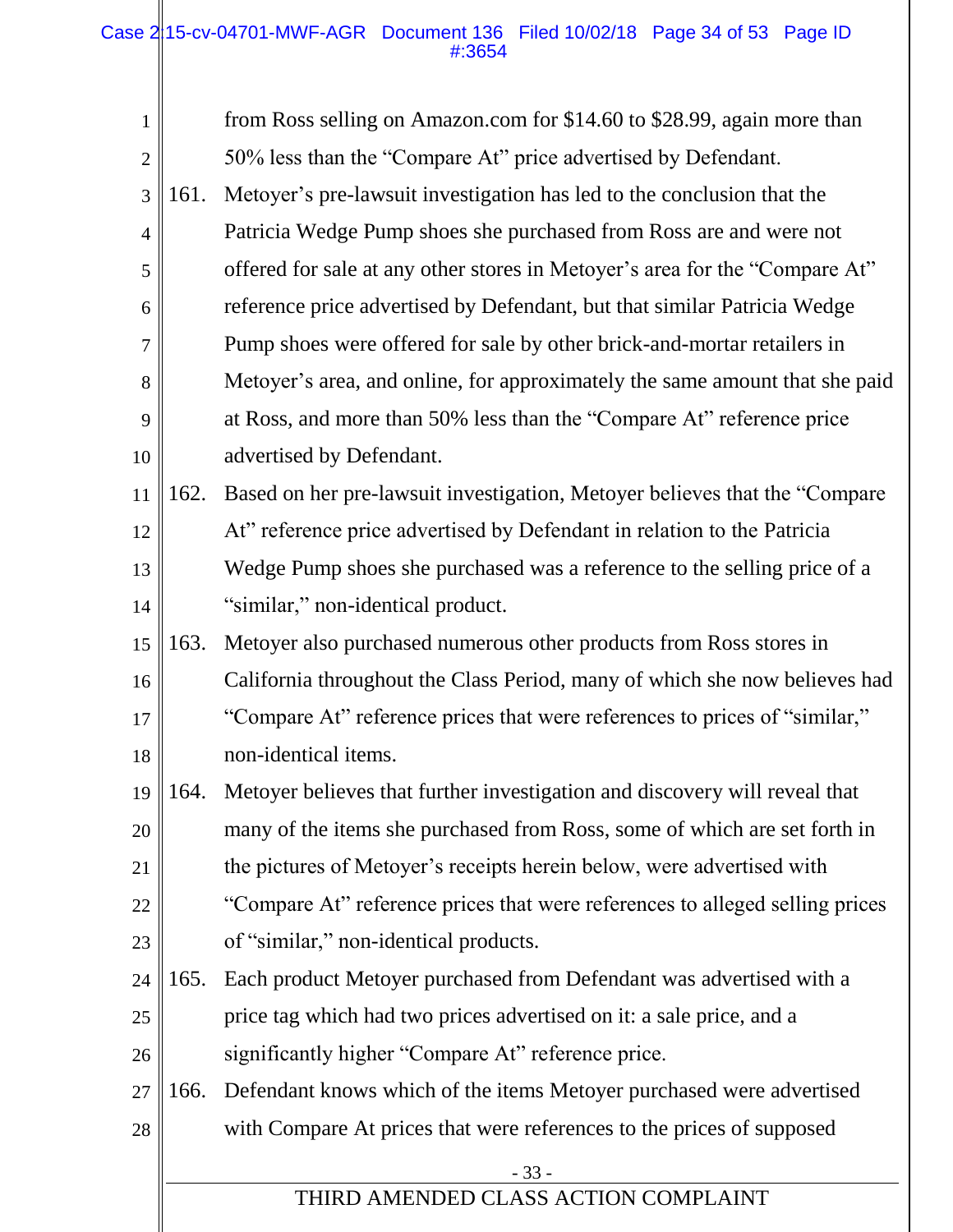#### Case  $2/15$ -cv-04701-MWF-AGR Document 136 Filed 10/02/18 Page 35 of 53 Page ID #:3655

| $\mathbf{1}$   |      | "similar" items. Plaintiffs believe that further investigation and discovery |
|----------------|------|------------------------------------------------------------------------------|
| 2              |      | will reveal those items that Metoyer purchased which had "Compare At"        |
| 3              |      | reference prices that were references to prices of supposed "similar" items. |
|                | 167. | The "Compare At" price of the Patricia Wedge Pump shoes was misleading       |
| $\overline{5}$ |      | because a reasonable consumer would think that the "Compare At" price        |
| 6              |      | was a price at which the identical item had sold and would not think that it |
| $\overline{7}$ |      | was a reference to the supposed price of a "similar" product. Metoyer was    |
| 8              |      | misled by Defendant's "Compare At" prices.                                   |
|                |      |                                                                              |

- 9 10 11 168. Defendant's price tags were likely to confuse a reasonable consumer because, among other things, the words "similar product" did not appear anywhere on the price tags.
- 12 13 14 15 16 17 18 19 20 21 169. Defendant's price tags were misleading and confusing because, among other things, a reasonable consumer like Metoyer would have to look somewhere other than the price tags themselves to discover that the "Compare At" prices may have been references to the supposed prices of "similar" items. 170. Plaintiffs believe that further investigation and discovery will reveal that the "Compare At" reference prices on the products purchased by Metoyer were not true, bona fide reference prices as discussed herein – i.e., they did not represent the prices at which a substantial volume of sales of the products had sold for at other principal retail outlets in California at the time Metoyer made her purchases.
- 22 23 24 25 26 27 28 171. When Metoyer shopped at Defendant's California Ross stores, she was exposed to, saw, believed, and relied on Defendant's "Compare At" price advertising. Metoyer purchased the products that she did from Ross because she believed she was receiving added value, or saving a quantifiable amount of money, equal to the difference between the "Compare At" prices, which she reasonably believed to be verified market retail prices for the actual identical products she purchased, and the Ross sale prices.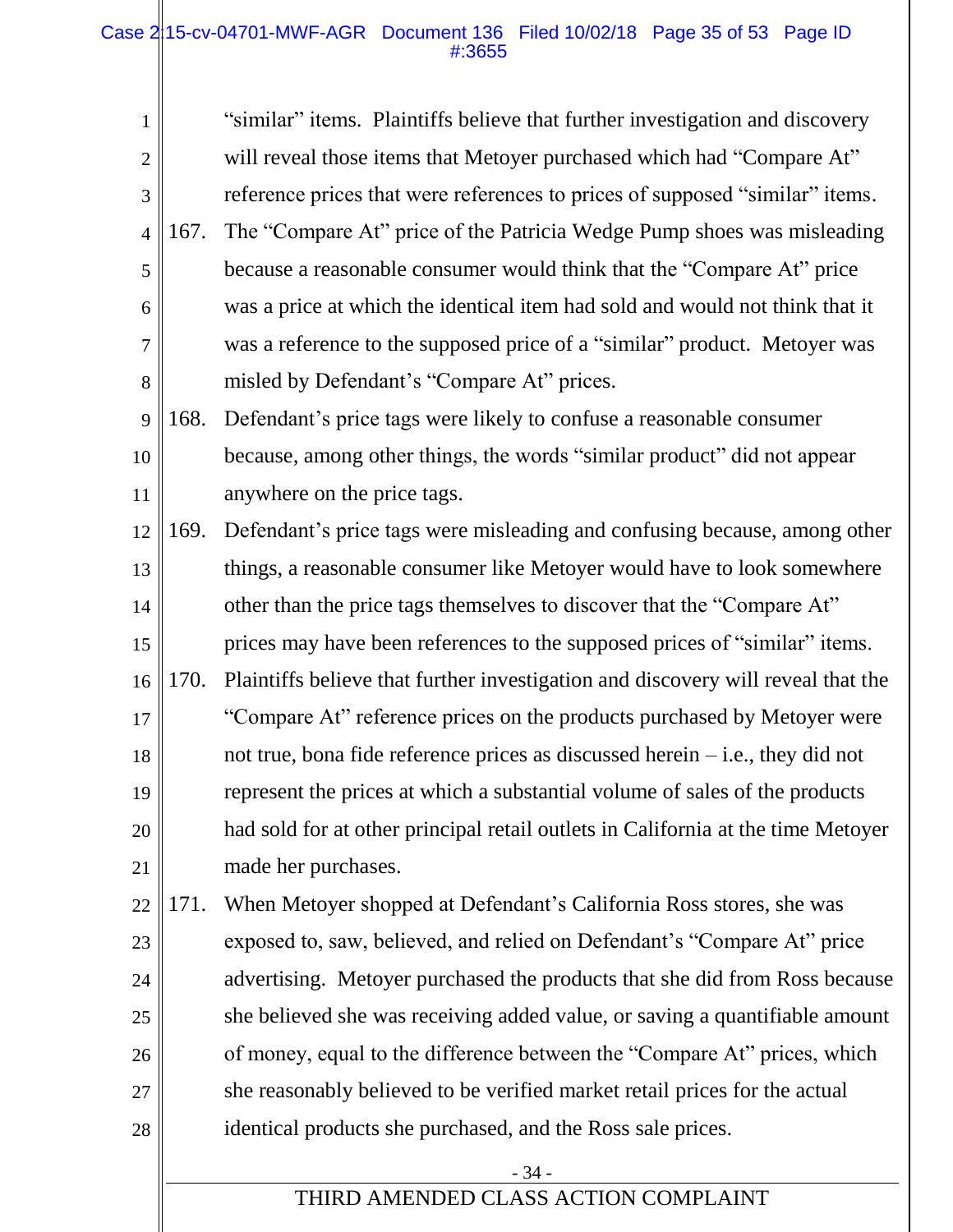#### Case 215-cv-04701-MWF-AGR Document 136 Filed 10/02/18 Page 36 of 53 Page ID #:3656

| $\mathbf{1}$   | 172. | When Metoyer shopped at Defendant's California Ross stores, she was              |
|----------------|------|----------------------------------------------------------------------------------|
| $\overline{2}$ |      | unaware of Defendant's definition or interpretation of the "Compare At"          |
| 3              |      | price. Defendant failed to clearly, conspicuously, or adequately disclose its    |
| $\overline{4}$ |      | definition or interpretation to Metoyer or any other Class Member.               |
| 5              | 173. | The comparison prices on the items purchased by Metoyer at Defendant's           |
| 6              |      | California Ross stores, and the corresponding price reductions, added value,     |
| $\overline{7}$ |      | and/or savings, were false, misleading and/or deceptive.                         |
| 8              | 174. | Plaintiffs believe that further investigation and discovery will reveal that the |
| 9              |      | prevailing retail prices for the items that she purchased from Defendant were    |
| 10             |      | materially lower than the "Compare At" prices advertised by Defendant.           |
| 11             |      | Metoyer reasonably believed that the "Compare At" prices associated with         |
| 12             |      | the items that she purchased from Defendant were the then prevailing retail      |
| 13             |      | prices for the identical items at other full-price retailers. Metoyer reasonably |
| 14             |      | believed that the "Compare At" prices were the prices she would pay for          |
| 15             |      | those same items at other retailers in her general area. Metoyer would not       |
| 16             |      | have purchased any such product from Defendant in the absence of                 |
| 17             |      | Defendant's false, misleading and/or deceptive advertising, and/or               |
| 18             |      | misrepresentations as described more fully herein.                               |
| 19             | 175. | With respect to each purchase Metoyer made at Ross stores in California          |
| 20             |      | during the Class Period, Metoyer purchased those products from Defendant         |
| 21             |      | after viewing and relying on Defendant's advertising which included false        |
| 22             |      | and/or misleading comparison prices placed on the price tags of the items        |
| 23             |      | which she purchased. Plaintiffs believe that further investigation and           |
| 24             |      | discovery will reveal that the comparison prices, and the corresponding price    |
| 25             |      | reductions and/or savings, were false and deceptive. Plaintiffs also believe     |
| 26             |      | that further investigation and discovery will reveal that the prevailing retail  |
| 27             |      | prices for the items that Metoyer purchased from Defendant were materially       |
| 28             |      | lower than the "Compare At" prices advertised by Defendant. Metoyer              |
|                |      | $-35-$                                                                           |
|                |      | THIRD AMENDED CLASS ACTION COMPLAINT                                             |
|                |      |                                                                                  |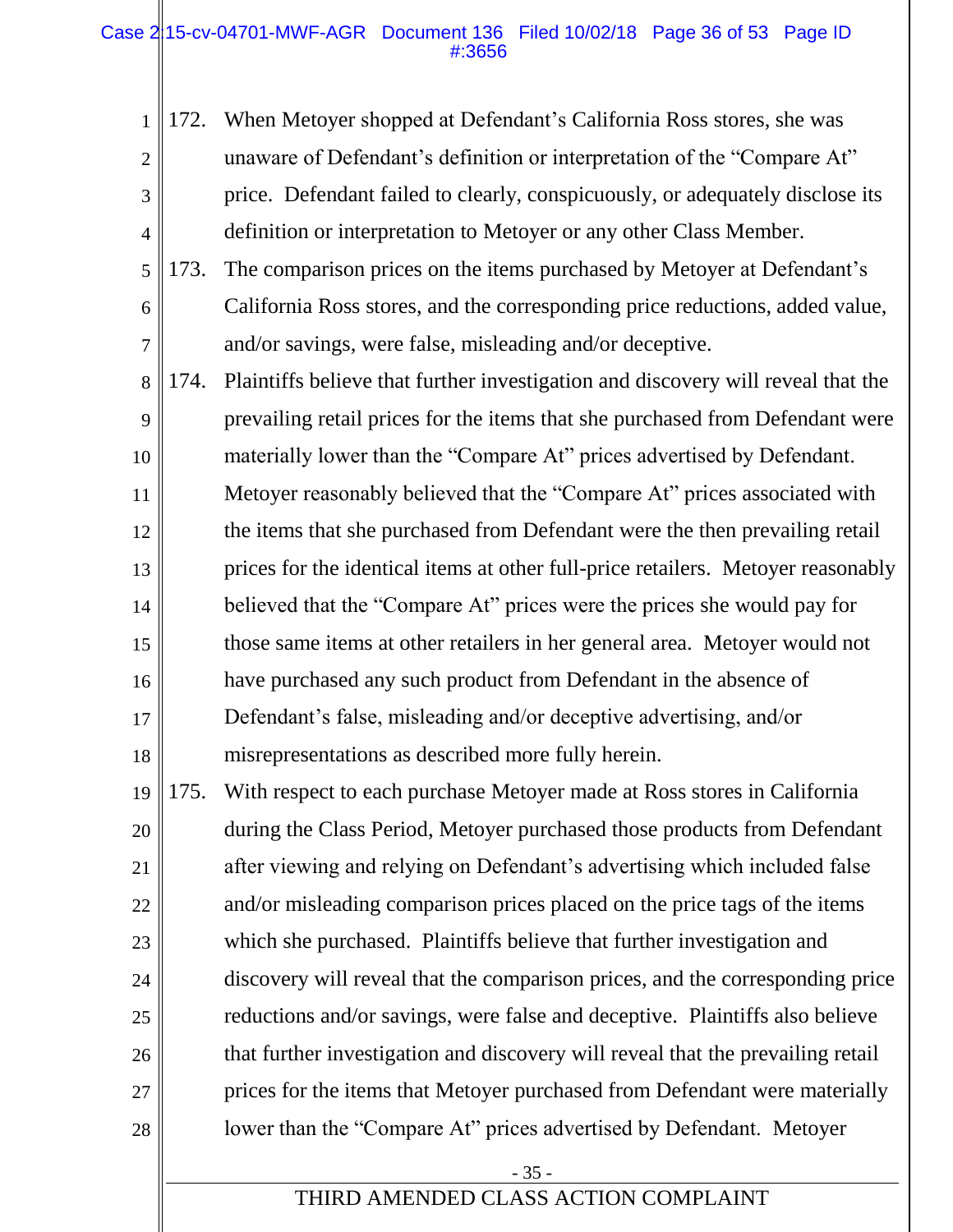|                |      | Case 215-cv-04701-MWF-AGR Document 136 Filed 10/02/18 Page 37 of 53 Page ID<br>#:3657                                                                                                                                                  |
|----------------|------|----------------------------------------------------------------------------------------------------------------------------------------------------------------------------------------------------------------------------------------|
| 1              |      | would not have purchased any such product from Defendant in the absence                                                                                                                                                                |
| $\overline{2}$ |      | of Defendant's false, and/or deceptive, and/or misleading advertising, and/or                                                                                                                                                          |
| $\mathfrak{Z}$ |      | misrepresentations.                                                                                                                                                                                                                    |
| $\overline{4}$ |      | <b>CLASS ACTION ALLEGATIONS</b>                                                                                                                                                                                                        |
| 5              | 176. | Plaintiffs bring this action on behalf of themselves and on behalf of all other                                                                                                                                                        |
| 6              |      | persons similarly situated (the "Class" or "Class Members") against                                                                                                                                                                    |
| 7              |      | Defendant, namely:                                                                                                                                                                                                                     |
| 8              |      |                                                                                                                                                                                                                                        |
| 9              |      |                                                                                                                                                                                                                                        |
| 10             |      | All persons who, while in the United States of America, and between<br>June 20, 2011, and the present (the "Class Period"), purchased from<br>Ross one or more items at any Ross store in any state in the United<br>States of America |
| 11             |      |                                                                                                                                                                                                                                        |
| 12             |      | Defendants' officers, employees, agents or affiliates, and any judge<br>who presides over this action, as well as all past and present                                                                                                 |
| 13             |      | employees, officers and directors of any Defendant.                                                                                                                                                                                    |
| 14             | 177. | Plaintiffs reserve the right to expand, limit, modify, or amend this class                                                                                                                                                             |
| 15             |      | definition, including the addition of one or more subclasses, in connection                                                                                                                                                            |
| 16             |      | with their motion for class certification, or at any other time, based upon,                                                                                                                                                           |
| $17\,$         |      | among other things, changing circumstances and/or new facts obtained                                                                                                                                                                   |
| 18             |      | during discovery.                                                                                                                                                                                                                      |
| 19             | 178. | Defendant's deceptive, misleading, and/or false comparative price                                                                                                                                                                      |
| 20             |      | advertising scheme, disseminated to consumers throughout the United States                                                                                                                                                             |
| 21             |      | via representations on the price tags has been rampant throughout California                                                                                                                                                           |
| 22             |      | and the United States as part of a massive, years-long, pervasive campaign                                                                                                                                                             |
| 23             |      | and has been consistent across all of Defendant's merchandise at each of its                                                                                                                                                           |
| 24             |      | stores. Defendant's pricing scheme has throughout the Class Period been                                                                                                                                                                |
| $25\,$         |      | prominently displayed directly on the price tag of each item sold, with                                                                                                                                                                |
| 26             |      | express references to alleged comparative prices that have never existed                                                                                                                                                               |
| 27             |      | and/or do not, and/or did not then, currently constitute the prevailing market                                                                                                                                                         |
| 28             |      |                                                                                                                                                                                                                                        |
|                |      | $-36-$                                                                                                                                                                                                                                 |
|                |      | THIRD AMENDED CLASS ACTION COMPLAINT                                                                                                                                                                                                   |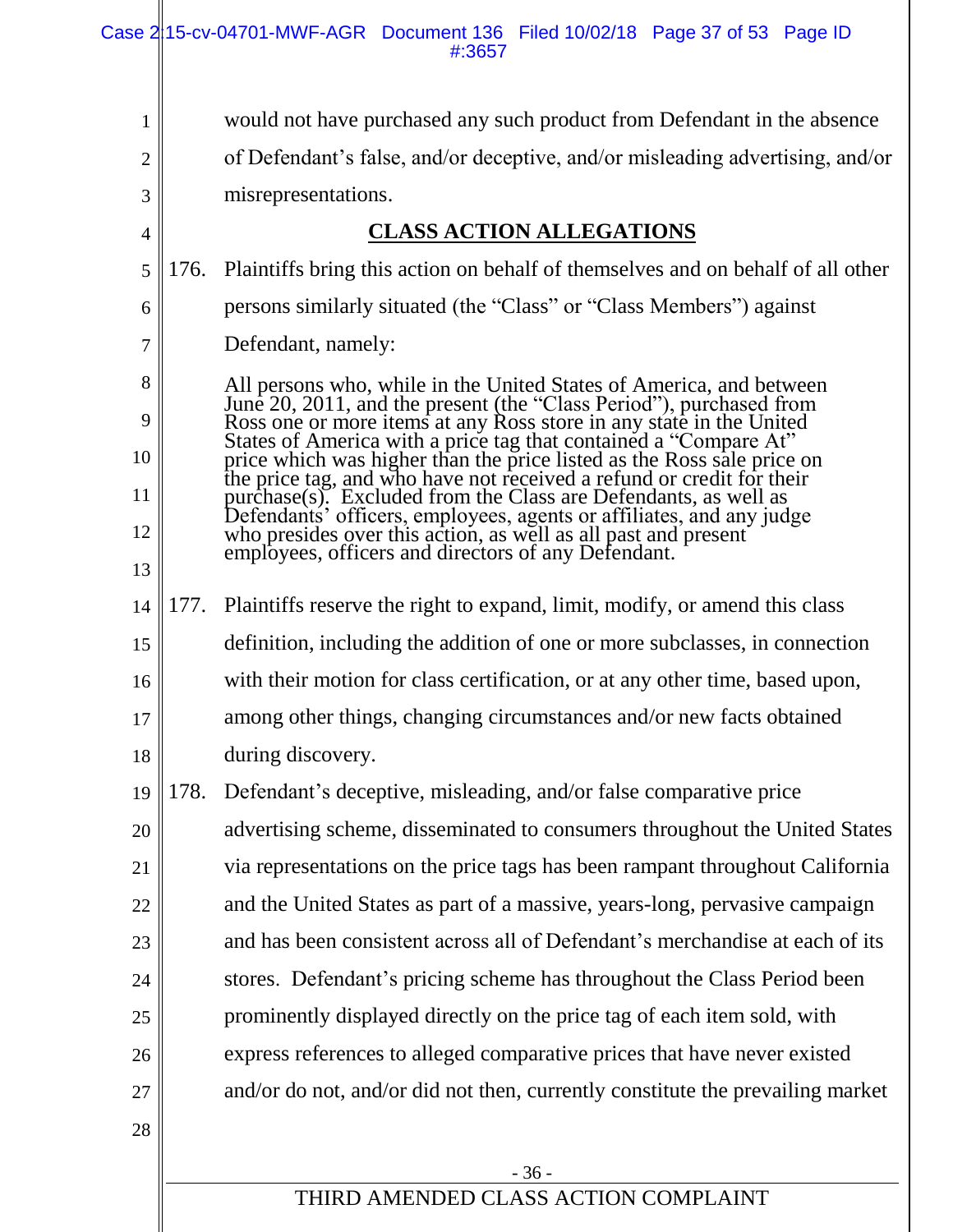#### Case 215-cv-04701-MWF-AGR Document 136 Filed 10/02/18 Page 38 of 53 Page ID #:3658

| $\mathbf{1}$   |      | retail prices for identical merchandise or prices at which a substantial        |
|----------------|------|---------------------------------------------------------------------------------|
| $\mathbf{2}$   |      | volume of sales of each such product had been made.                             |
| 3              | 179. | Plaintiffs and all other Class Members were each exposed to Defendant's         |
| $\overline{4}$ |      | deceptive, misleading, and/or false comparative price advertising.              |
| 5              | 180. | Plaintiffs are informed and believe, and on that basis allege, that hundreds of |
| 6              |      | thousands of consumers have been victims of Defendant's deceptive,              |
| 7              |      | misleading and unlawful pricing scheme.                                         |
| 8              | 181. | Plaintiffs are and have been members of the proposed Class described            |
| 9              |      | herein.                                                                         |
| 10             | 182. | The number of persons in the proposed Class is so numerous that joinder of      |
| 11             |      | all such persons would be impracticable. While the exact number and             |
| 12             |      | identities of all such persons are unknown to Plaintiffs at this time and can   |
| 13             |      | only be obtained through appropriate discovery, Plaintiffs believe that the     |
| 14             |      | proposed Class herein includes over 100,000 persons.                            |
| 15             | 183. | Common questions of law and/or fact exist in this case with respect to the      |
| 16             |      | Class which predominate over any questions affecting only individual            |
| 17             |      | members of the Class, which do not vary between members thereof, and            |
| 18             |      | which drive the resolution of the claims of Plaintiffs and all other Class      |
| 19             |      | Members.                                                                        |
| 20             | 184. | The common questions of law and/or fact include, but are not limited to:        |
| 21             |      | a. Whether products at Ross stores in California and throughout the             |
| 22             |      | United States are and/or were during the Class Period advertised with           |
| 23             |      | "Compare At" reference prices;                                                  |
| 24             |      | b. Whether a reasonable consumer would interpret the phrase "Compare"           |
| 25             |      | At" as Defendant interprets it;                                                 |
| 26             |      | c. How a reasonable consumer interprets the phrase "Compare At" on a            |
| 27             |      | price tag;                                                                      |
| 28             |      |                                                                                 |
|                |      | $-37-$                                                                          |
|                |      | THIRD AMENDED CLASS ACTION COMPLAINT                                            |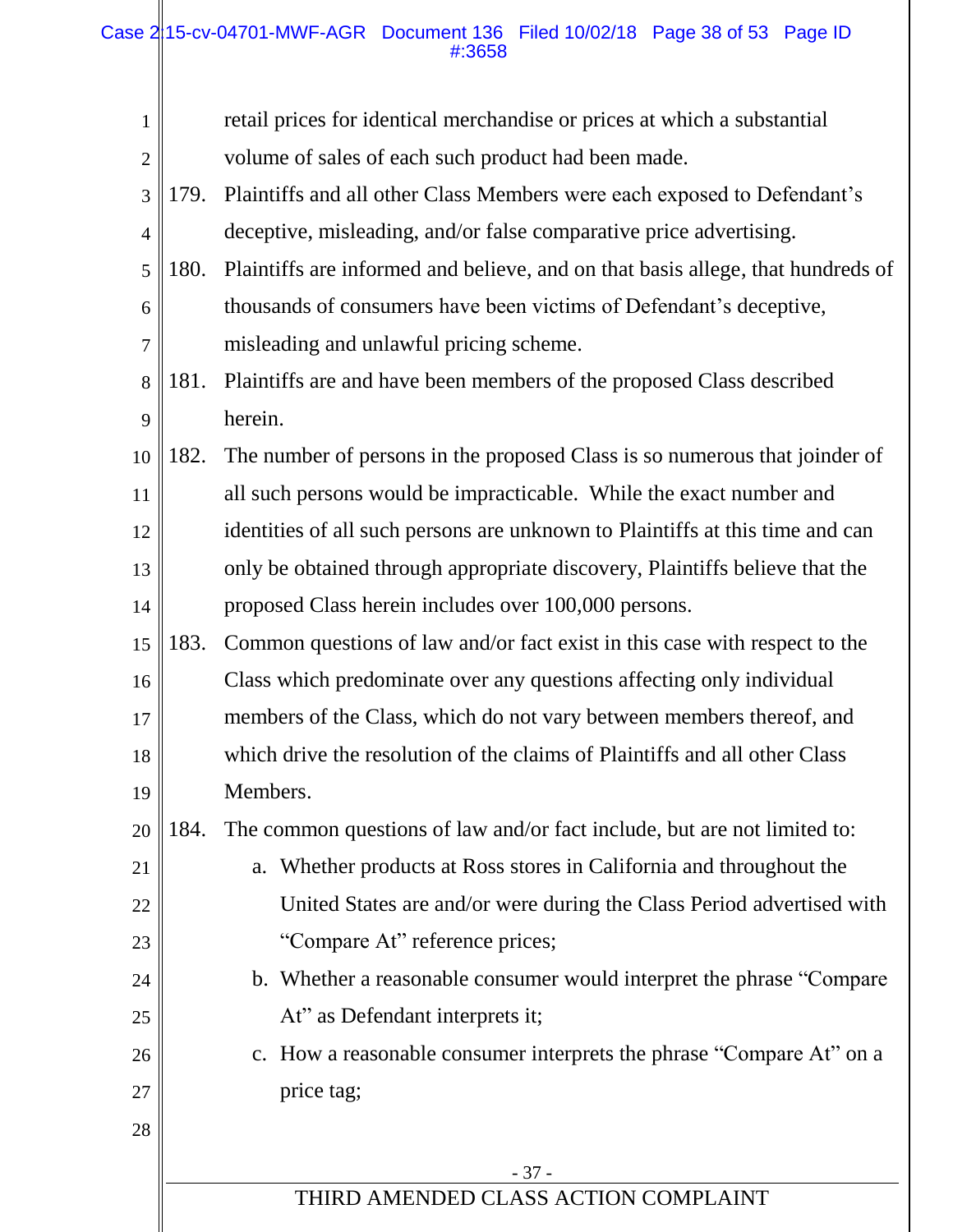| $\mathbf{1}$   |                | d. Whether a reasonable consumer is likely to be deceived by              |
|----------------|----------------|---------------------------------------------------------------------------|
| $\overline{2}$ |                | Defendant's use of its "Compare At" reference prices;                     |
| 3              |                | e. Whether the phrase "Compare At" is susceptible to more than one        |
| $\overline{4}$ |                | reasonable interpretation;                                                |
| 5              | f.             | Whether the phrase "Compare At" is misleading and/or deceptive;           |
| 6              | $g_{\cdot}$    | Whether, during the Class Period, Defendant used false and/or             |
| 7              |                | misleading "Compare At" prices on the price tags of items sold in its     |
| 8              |                | California stores, and throughout the United States, and whether          |
| 9              |                | Defendant misleadingly advertised comparative price discounts for its     |
| 10             |                | merchandise;                                                              |
| 11             |                | h. Whether, during the Class Period, the "Compare At" prices advertised   |
| 12             |                | by Defendant were in fact the prevailing market prices for the            |
| 13             |                | respective identical items sold by other retailers in the marketplace at  |
| 14             |                | the time of the dissemination and/or publication of the advertised        |
| 15             |                | "Compare At" prices;                                                      |
| 16             | $\mathbf{1}$ . | Whether, during the Class Period, the "Compare At" prices advertised      |
| 17             |                | by Defendant were in fact prices at which substantial sales of those      |
| 18             |                | same products were made at principal retail outlets in California and     |
| 19             |                | the United States;                                                        |
| 20             | $\cdot$        | Whether Defendant failed to adequately disclose its interpretation of     |
| 21             |                | its "Compare At" reference prices to consumers;                           |
| 22             |                | k. Whether Defendant's disclosures of its interpretation of its "Compare" |
| 23             |                | At" reference prices comply with established legal requirements for       |
| 24             |                | advertising disclosures;                                                  |
| 25             | 1.             | Whether Defendant's price tags omit necessary information;                |
| 26             |                | m. Whether Defendant adequately verified that its "Compare At"            |
| 27             |                | reference prices meet FTC and/or other legal requirements;                |
| 28             |                |                                                                           |
|                |                | $-38-$                                                                    |
|                |                | THIRD AMENDED CLASS ACTION COMPLAINT                                      |
|                |                |                                                                           |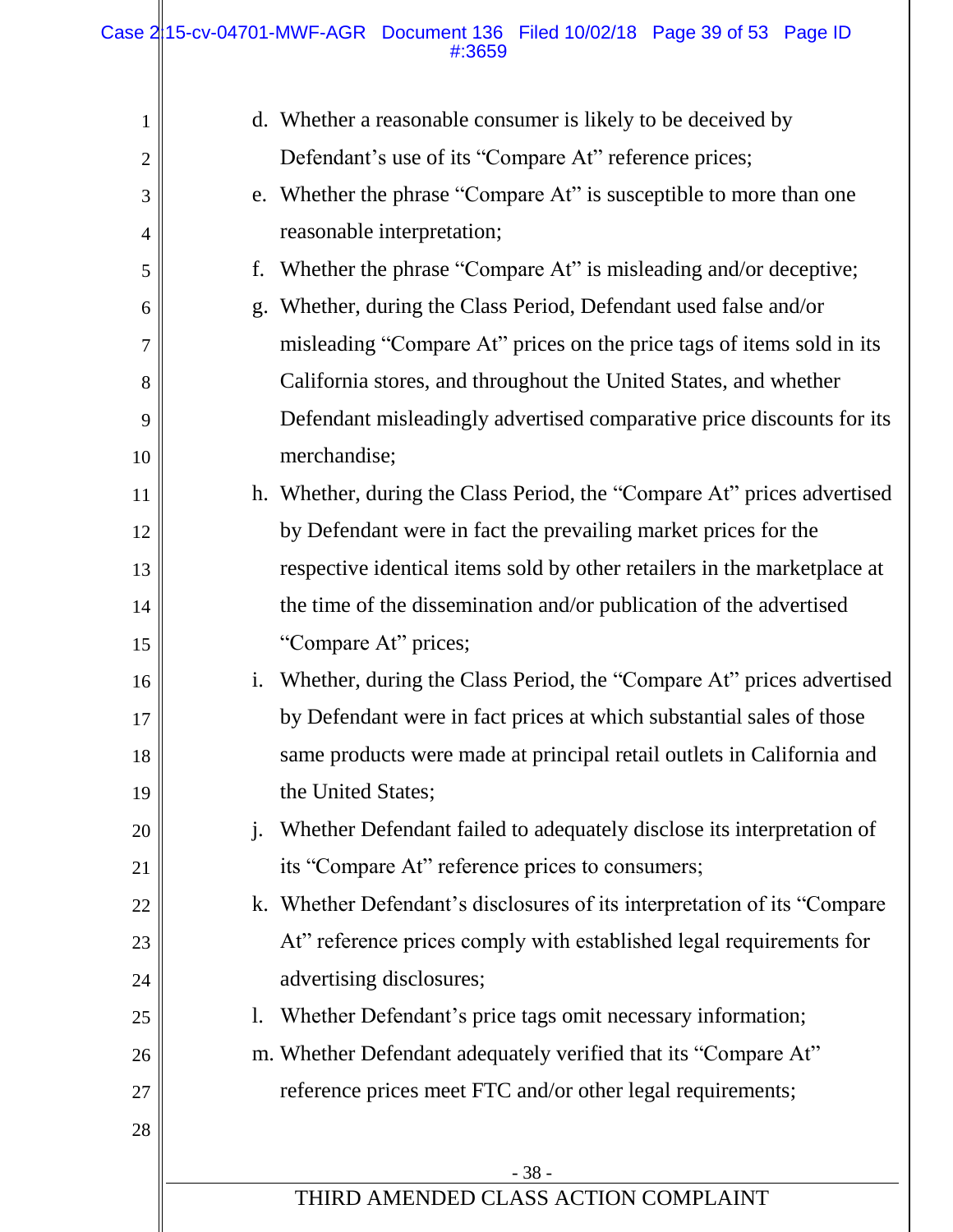Ш

| 1              |      | n. Whether Defendant's price-comparison advertising was false,                |
|----------------|------|-------------------------------------------------------------------------------|
| $\overline{2}$ |      | deceptive or misleading within the meaning of the UCL, FAL, CLRA              |
| 3              |      | and/or FTCA;                                                                  |
| $\overline{4}$ |      | o. Whether Defendant's comparative pricing on its "Compare At" price          |
| 5              |      | tags would be material to a reasonable consumer's purchasing                  |
| 6              |      | decisions;                                                                    |
| 7              |      | p. Whether Defendant engaged in unfair, unlawful and/or fraudulent            |
| 8              |      | business practices under California law;                                      |
| 9              |      | q. Whether Defendant misrepresented and/or failed to disclose material        |
| 10             |      | facts about its product pricing and purported discounts;                      |
| 11             |      | Whether Defendant has made false or misleading statements of fact<br>r.       |
| 12             |      | concerning the reasons for, existence of, or amounts of price                 |
| 13             |      | reductions;                                                                   |
| 14             |      | Whether Class Members are entitled to restitution; and, if so, what the<br>S. |
| 15             |      | proper measure of restitution is; and,                                        |
| 16             |      | Whether Defendant continues to use false, deceptive, misleading<br>t.         |
| 17             |      | and/or unlawful price comparisons such that an injunction is                  |
| 18             |      | necessary.                                                                    |
| 19             | 185. | Plaintiffs' claims and those of all other Class Members arise out of a        |
| 20             |      | common course of conduct by Defendant.                                        |
| 21             | 186. | All Class Members, including the proposed Class representatives, were         |
| 22             |      | exposed to Defendant's misrepresentations or omissions of material fact       |
| 23             |      | claiming that its "Compare At" prices were accurate bona fide comparison      |
| 24             |      | prices. Defendant's misrepresentations or omissions of material fact were     |
| 25             |      | uniformly made to all respective Class Members. In addition, it can be        |
| 26             |      | reasonably presumed that all Class Members, including Plaintiffs,             |
| 27             |      | affirmatively acted in response to the representations contained in           |
| 28             |      |                                                                               |
|                |      | $-39-$                                                                        |
|                |      | THIRD AMENDED CLASS ACTION COMPLAINT                                          |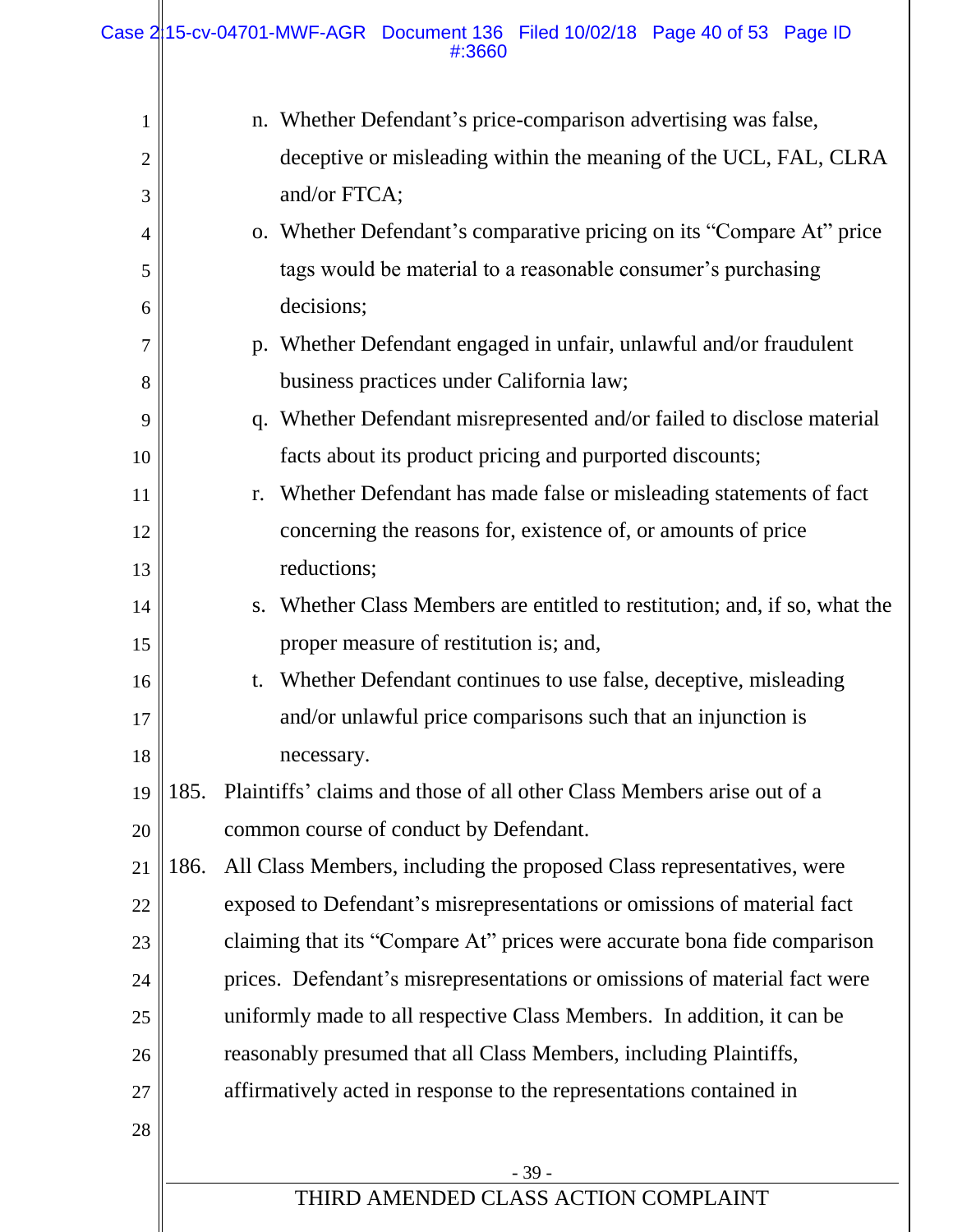|                |      | Case 215-cv-04701-MWF-AGR Document 136 Filed 10/02/18 Page 41 of 53 Page ID<br>#:3661 |
|----------------|------|---------------------------------------------------------------------------------------|
| $\mathbf{1}$   |      | Defendant's false comparative price advertising scheme when purchasing                |
| $\overline{2}$ |      | merchandise at each and any of Defendant's stores in California.                      |
| 3              | 187. | The common questions of law and/or fact in this case are susceptible to               |
| $\overline{4}$ |      | common proof.                                                                         |
| 5              | 188. | Resolution of the common questions of law and/or fact in this case will               |
| 6              |      | resolve issues that are central to Plaintiffs' claims and the claims of all other     |
| $\overline{7}$ |      | Class Members.                                                                        |
| 8              | 189. | The claims of Plaintiffs and all Class Members involve the same untrue,               |
| 9              |      | deceptive, and/or misleading representations by Defendant conveyed to each            |
| 10             |      | Class Member by way of representations on the price tags of each product              |
| 11             |      | sold to each Class Member.                                                            |
| 12             | 190. | Each Class Members' claims, including those of Plaintiffs, allege that                |
| 13             |      | Defendant's price tags convey a deceptive, misleading, and/or untrue                  |
| 14             |      | representation that the price at which Defendant offered a product was lower          |
| 15             |      | compared to a fictitious, deceptive, or misleading "Compare At" price.                |
| 16             | 191. | Common proof in this case will produce a common answer as to whether                  |
| 17             |      | Defendant's use of "Compare At" reference prices complies with legal                  |
| 18             |      | requirements for the use of such reference prices, and whether Defendant's            |
| 19             |      | price-comparison advertising resulted in false, deceptive, or misleading price        |

20 comparisons.

28

- 21 22 192. Common proof will resolve the common questions essential to resolution of the Class claims in this case in one stroke for all Class Members.
- 23 24 25 26 27 193. The claims of the named Plaintiffs in this case are typical of, and not antagonistic to, those of the other Class Members which they seek to represent. Plaintiffs and the Class they seek to represent have all been exposed to and deceived (or were likely to be deceived) by Defendant's false comparative price advertising scheme, as alleged herein.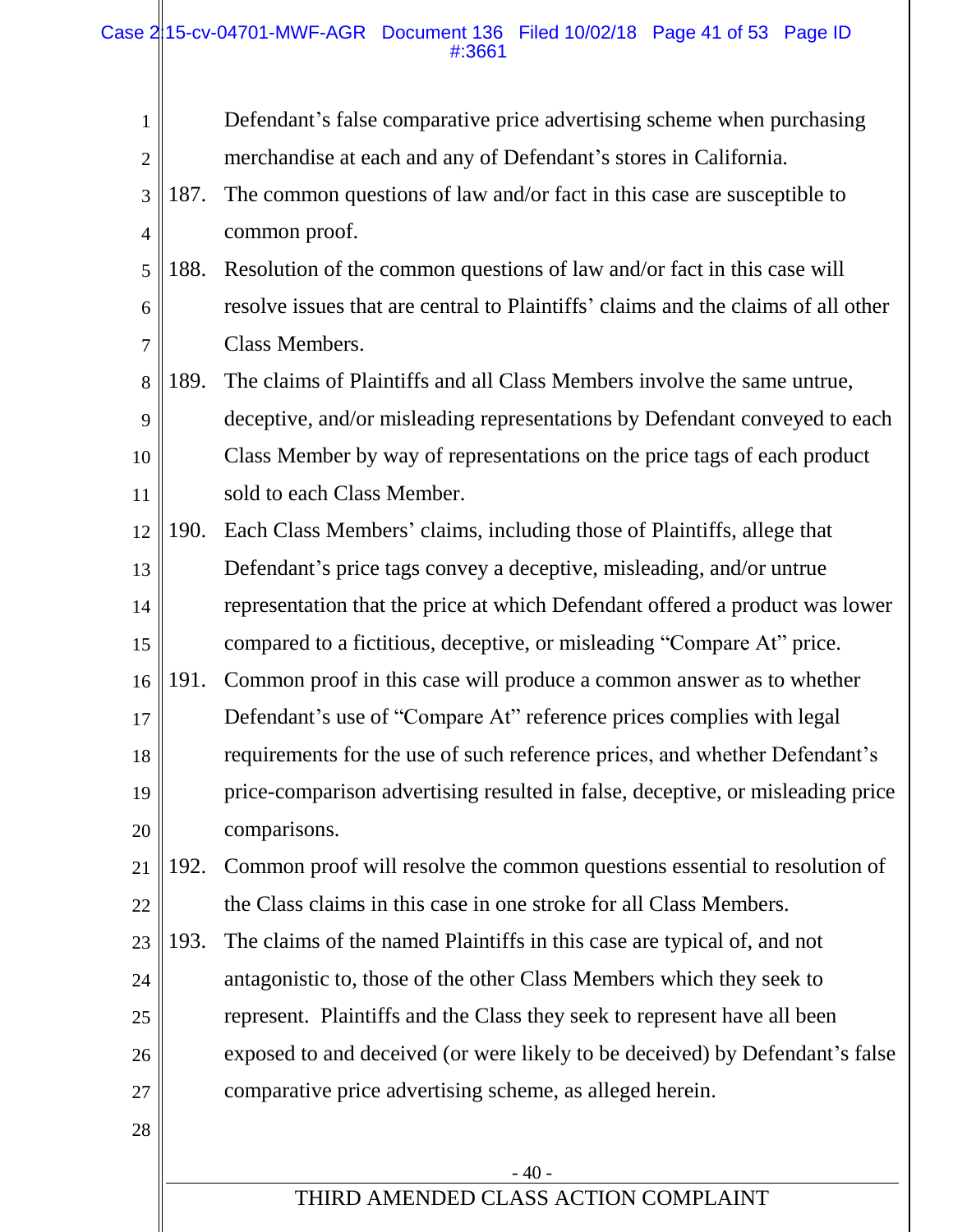| $\mathbf{1}$   | 194.        | The crux of Plaintiffs' claims - that Defendant's price tags on each item in     |
|----------------|-------------|----------------------------------------------------------------------------------|
| $\overline{2}$ |             | each of its California stores convey false, deceptive, and/or misleading         |
| 3              |             | comparative prices as described more fully herein - is common to all Class       |
| $\overline{4}$ |             | Members.                                                                         |
| 5              | 195.        | Plaintiffs' claims, and those of all Class Members, are based on conduct         |
| 6              |             | which is not unique to either of the named Plaintiffs.                           |
| 7              | 196.        | Plaintiffs and all Class Members have been injured by the same common            |
| 8              |             | course of conduct by Defendant, and have suffered the same or similar            |
| 9              |             | injury, as alleged herein.                                                       |
| 10             | 197.        | Disposition of Plaintiffs' claims in a class action will benefit all parties and |
| 11             |             | the Court.                                                                       |
| 12             | 198.        | A class action in this case is superior to any other available method for the    |
| 13             |             | fair and efficient adjudication of the claims presented herein.                  |
| 14             | 199.        | If individual Class Members were each required to bring his or her own           |
| 15             |             | individual claims, any potential recovery by any such Class Member would         |
| 16             |             | be dwarfed by the cost of litigating on an individual basis.                     |
| 17             | <b>200.</b> | In this case, Plaintiffs seek to recover relatively small sums for themselves    |
| 18             |             | and all other Class Members. Accordingly, the disparity between the cost of      |
| 19             |             | litigating individual claims and the individual recoveries sought make           |
| 20             |             | individual claims highly unlikely, if not impossible. Litigation costs would     |
| 21             |             | render individual prosecution of Class Members' claims prohibitive. In           |
| 22             |             | cases such as this, where the individual recoveries sought by each Class         |
| 23             |             | Member are relatively small and eclipsed by the cost of litigating an            |
| 24             |             | individual claim, a class action is the only method by which Class Members       |
| 25             |             | may hope to resolve their claims.                                                |
| 26             | 201.        | The prosecution of separate actions by individual members of the proposed        |
| 27             |             | Class herein would create a risk of inconsistent and/or varying adjudications    |
| 28             |             | with respect to individual members of the proposed Class which would or          |
|                |             | $-41-$                                                                           |
|                |             | THIRD AMENDED CLASS ACTION COMPLAINT                                             |
|                |             |                                                                                  |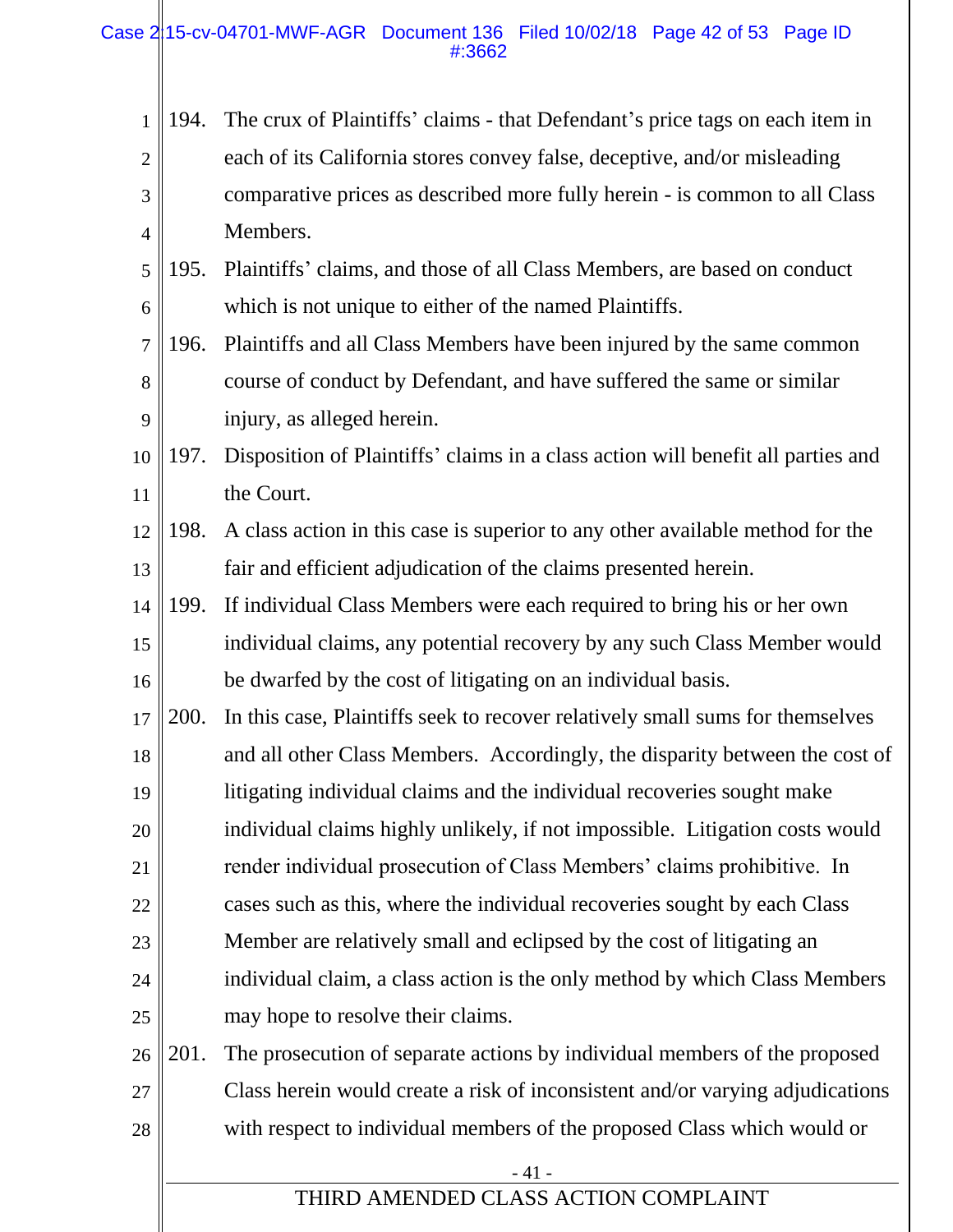#### Case  $2/15$ -cv-04701-MWF-AGR Document 136 Filed 10/02/18 Page 43 of 53 Page ID #:3663

1

2

3

4

5

6

7

28

may establish incompatible standards of conduct for Defendant, and which would also create a risk of adjudications with respect to individual members of the proposed Class herein which would, as a practical matter, be dispositive of the interests of other members of the proposed Class not parties to the particular individual adjudications, and/or would or may substantially impede or impair the ability of those other members to protect their interests.

8 9 10 11 12 13 14 15 16 202. Plaintiffs are adequate representatives of the Class they seek to represent because they are each members of the Class, and their interests do not conflict with the interests of the Class Members they seek to represent. Plaintiffs will fairly and adequately represent and protect the interest of the Class because their interests are not antagonistic to the Class. Plaintiffs have no conflict of interest with any other Class Member. Plaintiffs have retained counsel who are competent and experienced in the prosecution of consumer fraud and class action litigation. Plaintiffs and their counsel will prosecute this action vigorously on behalf of the Class.

17 18 19 20 21 22 203. Plaintiffs are informed and believe, and on that basis allege, that Defendant has one or more databases through which a significant majority of Class Members may be identified and ascertained, and that Defendant maintains contact information, including email and home mailing addresses, through which notice of this action could be disseminated in accordance with due process requirements.

23 24 25 26 27 204. The definition of the proposed Class herein objectively depicts who the members of the Class are, making it administratively feasible to determine whether a particular person is a Member of the Class described herein. Because the alleged misrepresentations in this case (i.e., the false, deceptive, and/or misleading comparative prices) appear on the price tags of each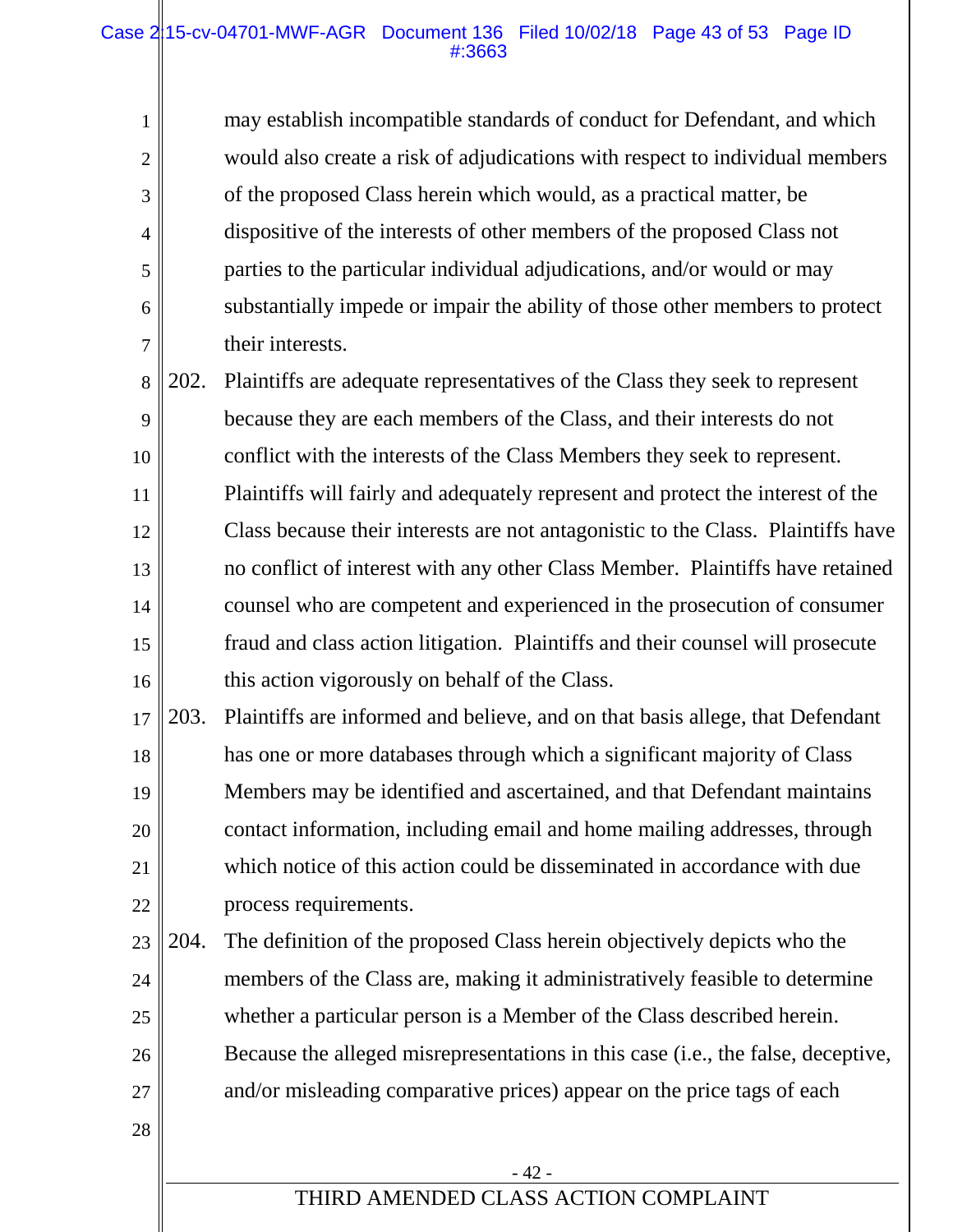| 1              |      | product purchased, there is no concern that the Class may include                 |
|----------------|------|-----------------------------------------------------------------------------------|
| $\overline{c}$ |      | individuals who were not exposed to Defendant's misrepresentations.               |
| 3              |      | <b>FIRST CAUSE OF ACTION</b>                                                      |
| 4              |      | <b>UNFAIR BUSINESS PRACTICES</b>                                                  |
| 5              |      | (California Business & Professions Code §17200 et seq.)                           |
| 6              |      | (By Plaintiffs on behalf of themselves and all others similarly situated, and the |
| 7              |      | general public, against Defendant)                                                |
| 8              | 205. | Plaintiffs re-allege and incorporate by reference, as though fully set forth      |
| 9              |      | herein, all previous paragraphs of this Complaint.                                |
| 10             | 206. | The UCL defines unfair business competition to include any "unlawful,             |
| 11             |      | unfair or fraudulent" act or practice, as well as any "unfair, deceptive, untrue  |
| 12             |      | or misleading" advertising. Cal. Bus. & Prof. Code §17200.                        |
| 13             | 207. | Advertising or promotional practices are unlawful under the UCL if a              |
| 14             |      | reasonable consumer is likely to be deceived by them.                             |
| 15             | 208. | Defendant has violated the "unfair" prong of the UCL by representing false,       |
| 16             |      | deceptive, and/or misleading comparative prices and corresponding price           |
| 17             |      | discounts and/or savings for merchandise where Defendant, in fact, inflated,      |
| 18             |      | estimated, or fabricated the purported "Compare At" prices for such               |
| 19             |      | products, or based the purported savings on a comparison to "similar," non-       |
| 20             |      | identical products and failed to adequately disclose to consumers what such       |
| 21             |      | "Compare At" prices were, such that the promised discount and/or saving           |
| 22             |      | was false, misleading and/or deceptive.                                           |
| 23             | 209. | These acts and practices were unfair because they caused Plaintiffs, and          |
| 24             |      | were likely to cause reasonable consumers, to falsely believe that Defendant      |
| 25             |      | is, and has throughout the Class Period been, offering value, discounts or        |
| 26             |      | bargains from the prevailing market price, value or worth of the products         |
| 27             |      | sold that did not, in fact, exist. As a result, purchasers, including Plaintiffs, |
| 28             |      | reasonably perceived that they were receiving products that regularly sold in     |
|                |      | $-43-$                                                                            |
|                |      | THIRD AMENDED CLASS ACTION COMPLAINT                                              |
|                |      |                                                                                   |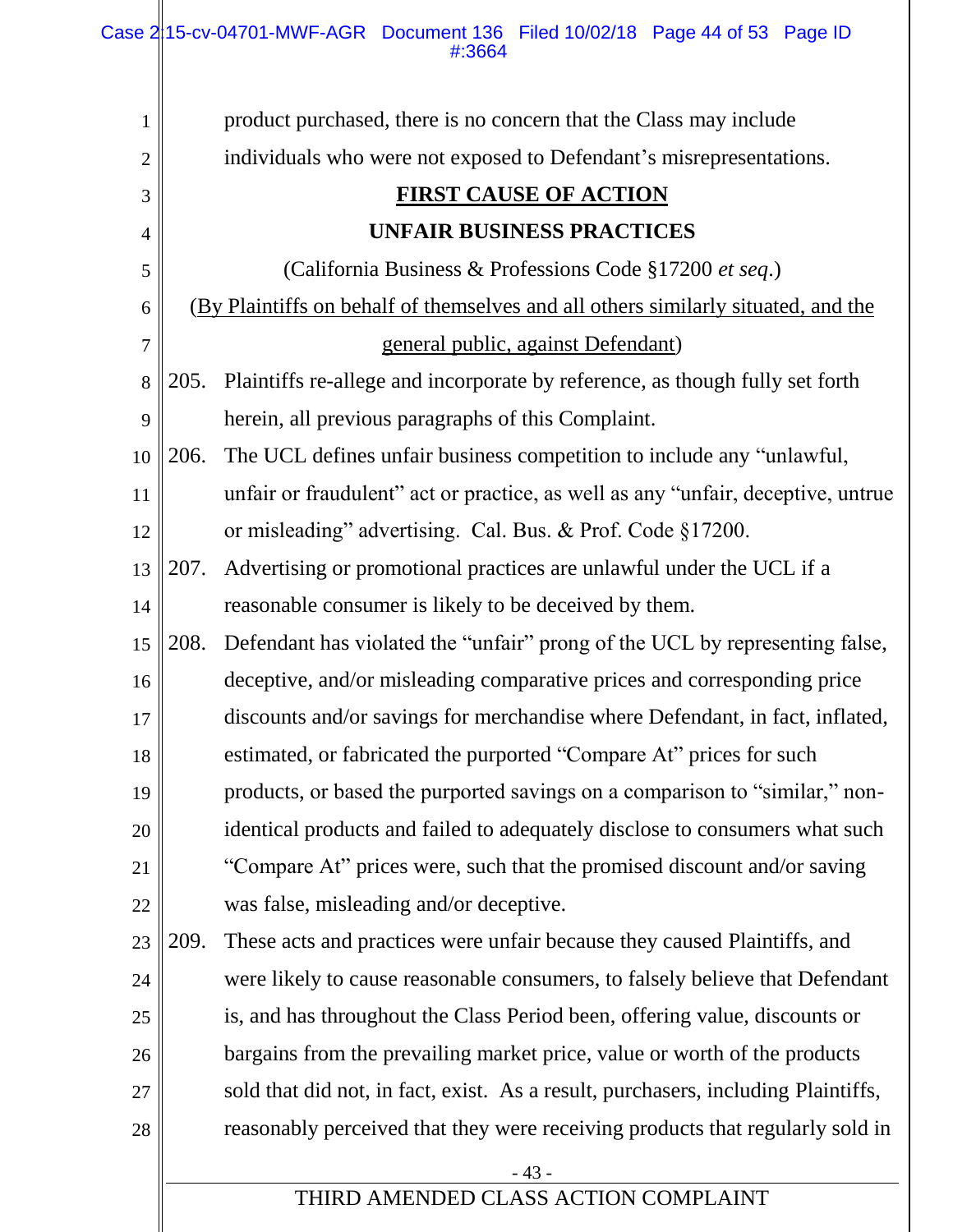#### Case 2|15-cv-04701-MWF-AGR Document 136 Filed 10/02/18 Page 45 of 53 Page ID #:3665

1

2

3

4

the retail marketplace at substantially higher prices than what they paid (and were, therefore, worth more or had a higher value than they actually had). This perception has induced reasonable purchasers, including Plaintiffs, to buy such products, which they otherwise would not have purchased.

- 5 6 7 210. Plaintiffs and all other Class Members were likely to be deceived by Defendants' use of the term "Compare At" on the price tags of merchandise at Ross stores in California.
- 8 9 10 11 12 13 14 15 16 211. In deciding to purchase merchandise at Ross, Plaintiffs each relied on Defendant's misleading and deceptive representations regarding "Compare At" prices. The comparative "Compare At" prices placed by Defendant on the price tags of merchandise in its California stores played a substantial role in each Plaintiff's decisions to purchase the products they purchased from Defendant, and neither Plaintiff would have purchased those items in the absence of Defendant's misrepresentations. Accordingly, Plaintiffs have suffered monetary loss as a direct result of Defendant's unlawful practices described herein.
- 17 18 19 20 21 22 23 24 25 26 27 28 212. Plaintiffs, like all other Class Members, saw Defendant's "Compare At" reference prices on the products they purchased before purchasing those products. The "Compare At" prices were material to Plaintiffs, as they were to all other Class Members. Plaintiffs relied on the "Compare At" prices in making their purchasing decisions. Plaintiffs, like all other Class members, placed added value on the products they purchased from Ross because they believed the "Compare At" reference prices were true, accurate, verified comparative reference prices that represented the market retail prices of the identical products they purchased. Because Defendant's "Compare At" prices were not true, accurate, or verified comparative reference prices (as described herein), the actual value of the products Plaintiffs and all other Class Members purchased at Ross was less then they believed and less than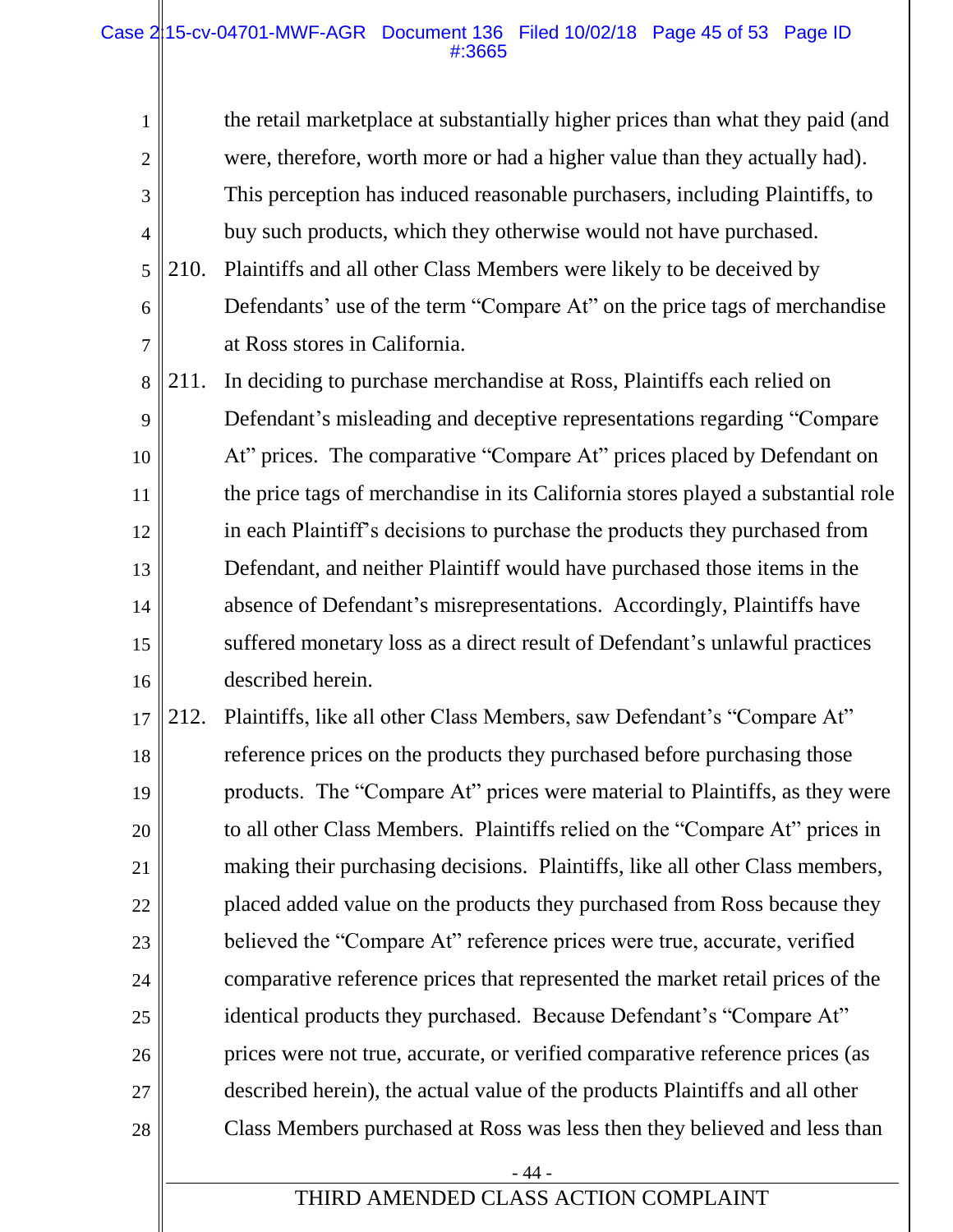| $\mathbf{1}$   |      | what they paid for those products. Plaintiffs and all other Class Members         |
|----------------|------|-----------------------------------------------------------------------------------|
| $\overline{2}$ |      | therefore paid more for the products they purchased from Defendant than the       |
| 3              |      | value they received.                                                              |
| $\overline{4}$ | 213. | The gravity of the harm to Class Members resulting from these unfair acts         |
| 5              |      | and practices outweighed any conceivable reasons, justifications and/or           |
| 6              |      | motives of Defendant for engaging in such deceptive acts and practices. By        |
| 7              |      | committing the acts and practices alleged above, Defendant engaged in             |
| 8              |      | unfair business practices within the meaning of California Business $\&$          |
| 9              |      | Professions Code §17200, et seq.                                                  |
| 10             | 214. | Through its unfair acts and practices, Defendant has improperly obtained          |
| 11             |      | money from Plaintiffs and all other Class Members. As such, Plaintiffs            |
| 12             |      | request that this Court cause Defendant to restore this money to Plaintiffs       |
| 13             |      | and all Class Members, and to enjoin Defendant from continuing to violate         |
| 14             |      | the UCL as discussed herein and/or from violating the UCL in the future.          |
| 15             |      | Otherwise, Plaintiffs, the Class, and members of the general public may be        |
| 16             |      | irreparably harmed and/or denied an effective and complete remedy if such         |
| 17             |      | an order is not granted.                                                          |
| 18             |      | <b>SECOND CAUSE OF ACTION</b>                                                     |
| 19             |      | <b>FRAUDULENT BUSINESS PRACTICES</b>                                              |
| 20             |      | (California Business & Professions Code §17200 et seq.)                           |
| 21             |      | (By Plaintiffs on behalf of themselves and all others similarly situated, and the |
| 22             |      | <u>general public, against Defendant</u> )                                        |
| 23             | 215. | Plaintiffs re-allege and incorporate by reference, as though fully set forth      |
| 24             |      | herein, all previous paragraphs of this Complaint.                                |
| 25             | 216. | A business act or practice is "fraudulent" under the UCL if it is likely to       |
| 26             |      | deceive members of the consuming public.                                          |
| 27             | 217. | Defendant's false comparative prices, including, but not limited to, its          |
| 28             |      | "Compare At" prices placed on the price tags of the products sold in its          |
|                |      | $-45-$                                                                            |
|                |      | THIRD AMENDED CLASS ACTION COMPLAINT                                              |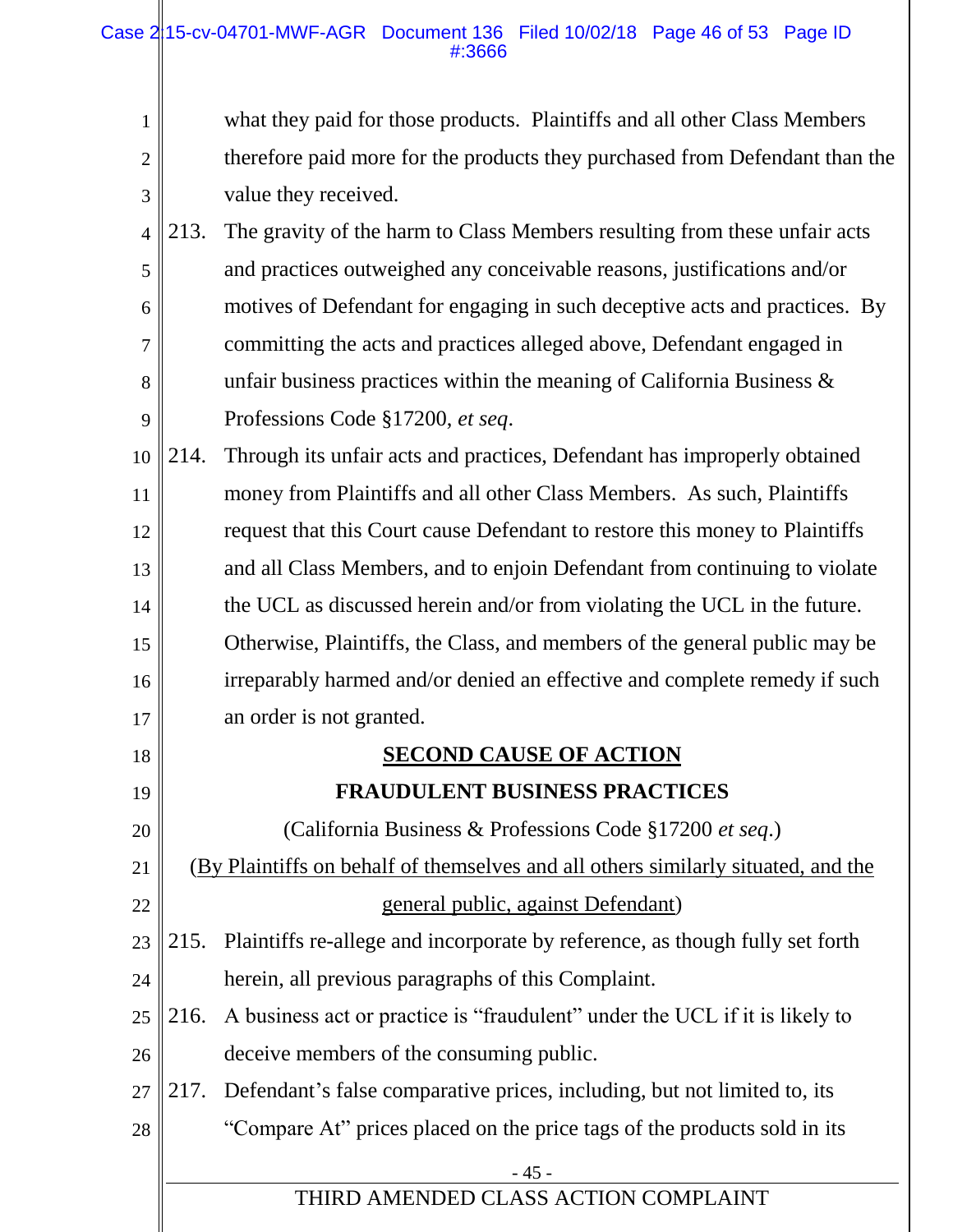#### Case  $2/15$ -cv-04701-MWF-AGR Document 136 Filed 10/02/18 Page 47 of 53 Page ID #:3667

1

2

3

4

5

6

7

8

9

10

11

California Ross stores, were "fraudulent" within the meaning of the UCL because they deceived Plaintiffs, and were likely to deceive reasonable consumers and Class Members, into believing that Defendant was offering value, discounts or bargains from the prevailing market price, value or worth of the products sold that did not, in fact, exist. As a result, purchasers, including Plaintiffs, reasonably perceived that they were receiving products that regularly sold in the retail marketplace at substantially higher prices than what they paid (and were, therefore, worth more and had a higher value than they actually had). This perception induced reasonable purchasers, including Plaintiffs, to buy such products from Defendant's stores in California, which they otherwise would not have purchased. 218. Defendant's acts and practices as described herein have deceived Plaintiffs

12 13 14 15 16 17 18 19 20 21 22 23 24 25 26 27 28 and were highly likely to deceive reasonable members of the consuming public. In deciding to purchase merchandise at Ross, each Plaintiff relied on Defendant's misleading and deceptive representations regarding its "Compare At" prices. The comparative "Compare At" prices placed by Defendant on the price tags of merchandise at Ross stores in California played a substantial role in each Plaintiff's decisions to purchase those products, and Plaintiffs would not have purchased those items in the absence of Defendant's misrepresentations. Accordingly, Plaintiffs have suffered monetary loss as a direct result of Defendant's unlawful practices, and did not receive the value they thought they were getting, as described herein. 219. As a result of the conduct described above, Defendant has been unjustly enriched at the expense of Plaintiffs and all other Class Members. Specifically, Defendant has been unjustly enriched by obtaining revenues and profits that it would not otherwise have obtained absent its false, misleading and/or deceptive conduct.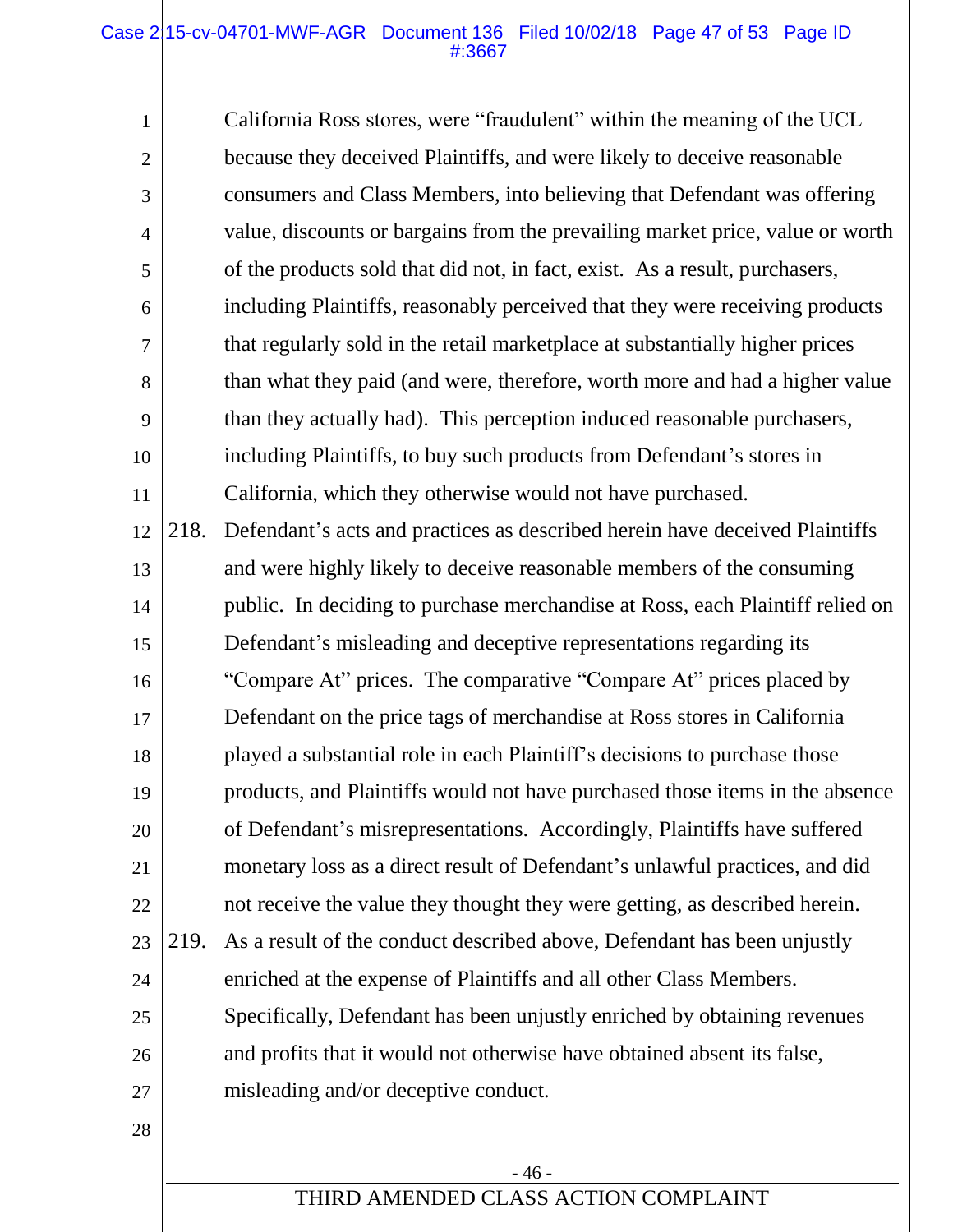Case  $2/15$ -cv-04701-MWF-AGR Document 136 Filed 10/02/18 Page 48 of 53 Page ID #:3668

- 47 - THIRD AMENDED CLASS ACTION COMPLAINT 1 2 3 4 5 6 7 8 9 10 11 12 13 14 15 16 17 18 19 20 21 22 23 24 25 26 27 28 220. Through its fraudulent acts and practices, Defendant has improperly obtained money from Plaintiffs and all other Class Members. As such, Plaintiffs request that this Court cause Defendant to restore this money to Plaintiffs and all Class Members, and to enjoin Defendant from continuing to violate the UCL as discussed herein and/or from violating the UCL in the future. Otherwise, Plaintiffs, the Class, and members of the general public may be irreparably harmed and/or denied an effective and complete remedy if such an order is not granted. **THIRD CAUSE OF ACTION FALSE ADVERTISING** (California Business & Professions Code §17500 *et seq*.) (By Plaintiffs on behalf of themselves and all others similarly situated, and the general public, against Defendant) 221. Plaintiffs re-allege and incorporate by reference, as though fully set forth herein, all previous paragraphs of this Complaint. 222. The FAL prohibits unfair, deceptive, untrue, or misleading advertising, including, but not limited to, false statements as to worth and/or value. 223. The FAL makes it unlawful for a business to disseminate any statement which is untrue or misleading, and which is known, or which by the exercise of reasonable care should be known, to be untrue or misleading. 224. Defendant's practice of disseminating allegedly comparative "Compare At" prices associated with its merchandise, which were materially greater than the true prevailing prices of identical products, and/or not true or verified comparative prices for identical products, as alleged more fully herein, was an unfair, deceptive and/or misleading advertising practice because it gave the false impression that the products sold by Defendant regularly sold in the retail marketplace at substantially higher prices than they actually did (and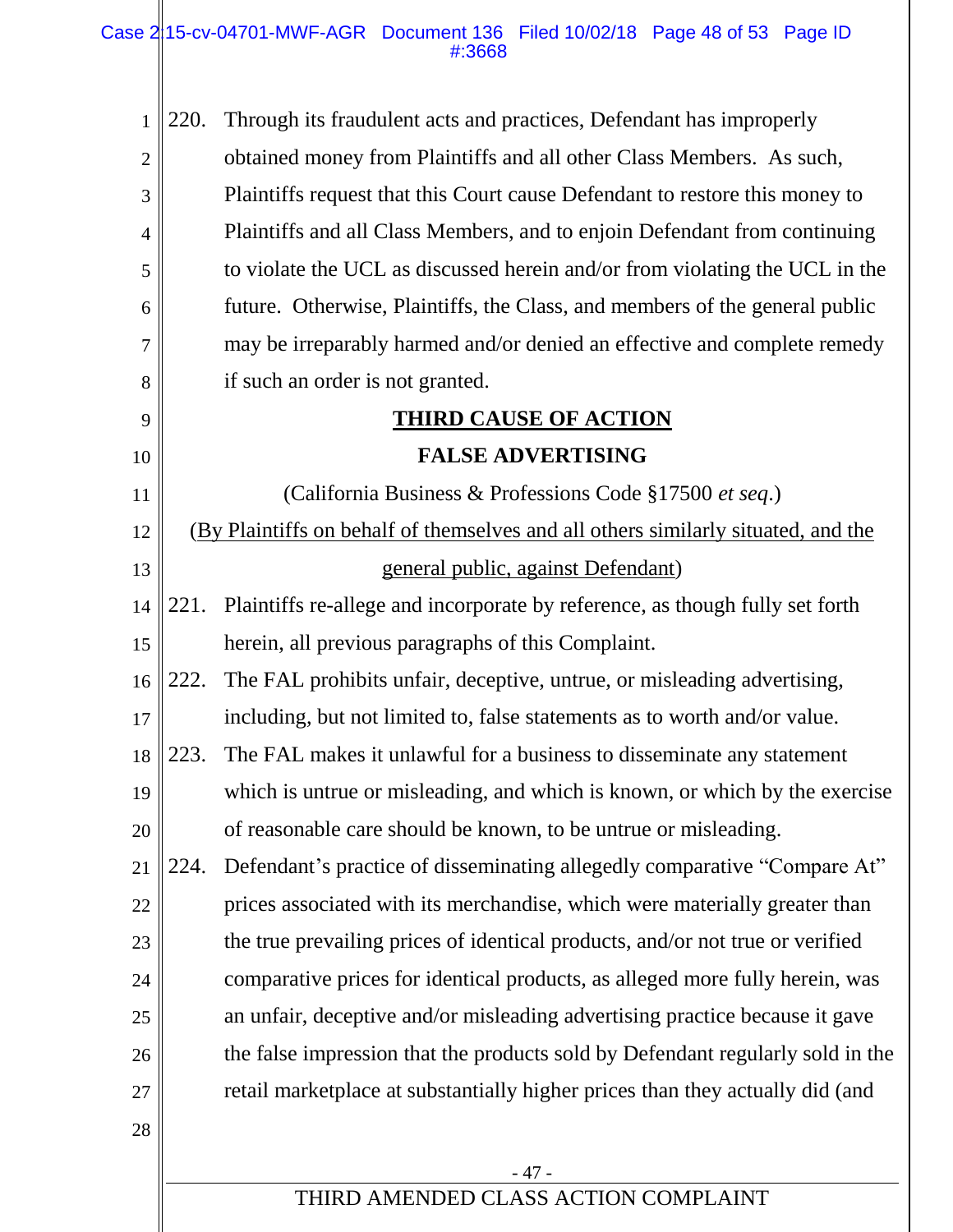1

2

were, therefore, worth more than they actually were, and had greater value than they actually did).

- 48 - THIRD AMENDED CLASS ACTION COMPLAINT 3 4 5 6 7 8 9 10 11 12 13 14 15 16 17 18 19 20 21 22 23 24 25 26 27 28 225. Defendant's practice of failing to adequately disclose to consumers what the phrase "Compare At" means on the price tags of the merchandise in California Ross stores, was misleading to Plaintiffs and all other Class Members. Defendant knew, or by the exercise of reasonable care should have known, that reasonable consumers, such as Plaintiffs, would not interpret the phrase "Compare At" the way Defendant interprets it. 226. On each day throughout the Class Period, Defendant, with the intent to induce members of the public to purchase products offered at its California stores, made or caused to be made each of the untrue and/or misleading statements, claims, and/or representations described herein. 227. On each day throughout the Class Period, Defendant, with the intent to induce members of the public to purchase products offered at its California stores, made or caused to be made untrue and/or misleading claims to consumers throughout California including, but not limited to, the following claims with respect to products offered for sale at California Ross stores: a. That when other merchants offered an identical product for sale, Defendant had previously ascertained and/or determined the price at which substantial sales of that product had been made by principal retail outlets in California. b. That the "Compare At" price for a product was the price at which other principal retail outlets in California regularly sold that identical product. c. That Defendant's sale price for a product was lower than the price at which other principal retail outlets in California regularly sold that identical product.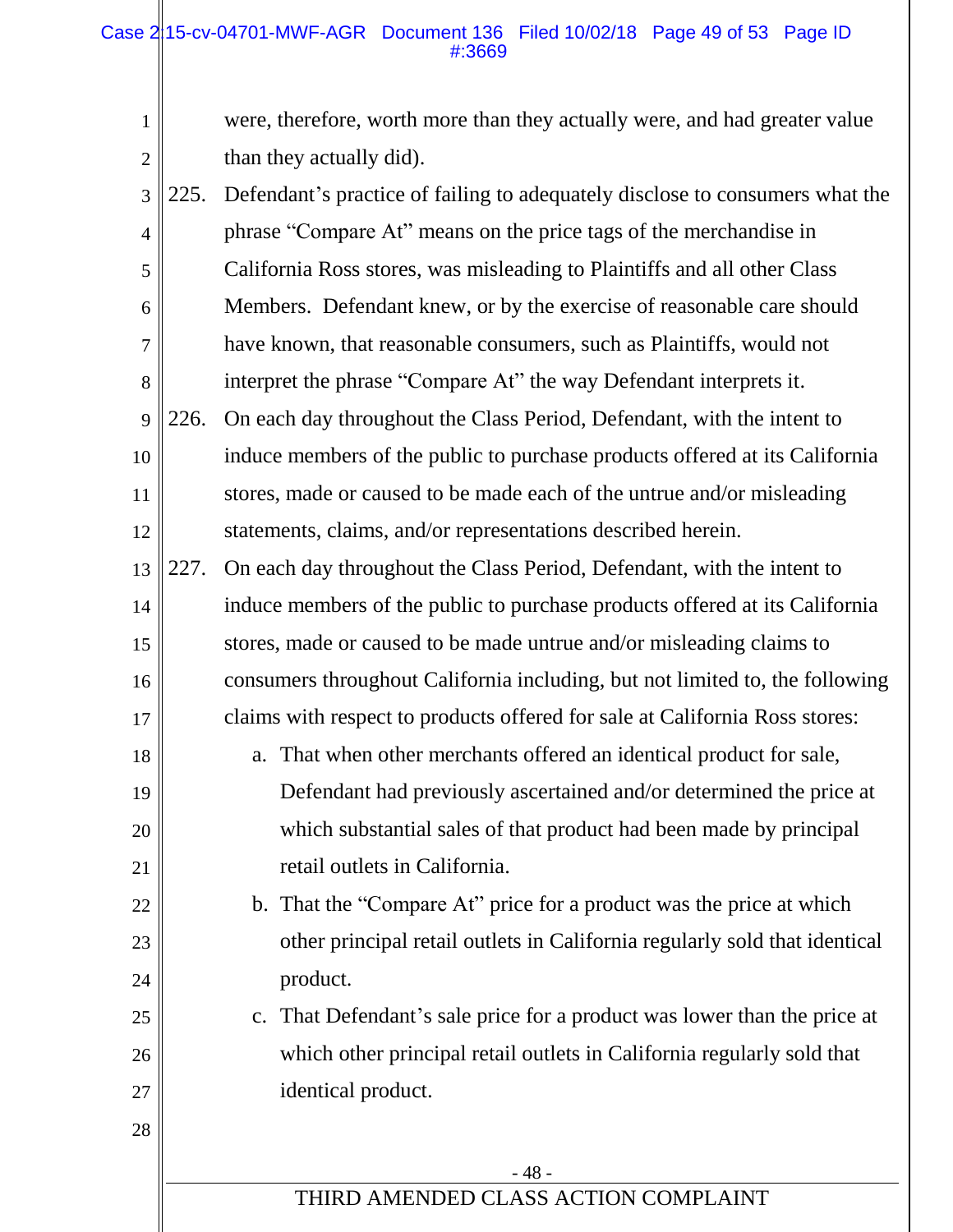| $\mathbf{1}$   | d. That Defendant's sale price for a product was a discount from the               |
|----------------|------------------------------------------------------------------------------------|
| $\mathbf{2}$   | price at which other principal retail outlets in California regularly sold         |
| 3              | that identical product.                                                            |
| $\overline{4}$ | Defendant knew, or by the exercise of reasonable care should have known,<br>228.   |
| 5              | that these claims were untrue, deceptive, and/or misleading.                       |
| 6              | In addition to the allegations made above, each of Defendant's statements,<br>229. |
| 7              | claims, and/or representations described herein were untrue, deceptive,            |
| 8              | and/or misleading because, among other things:                                     |
| 9              | a. Defendant set "Compare At" prices without ascertaining and/or                   |
| 10             | determining the prices at which other principal retail outlets in                  |
| 11             | California regularly sold the identical products;                                  |
| 12             | b. Defendant's "Compare At" prices were fictitious, having been based              |
| 13             | on something other than the prices at which other principal retail                 |
| 14             | outlets in California regularly sold the identical products;                       |
| 15             | c. Defendant's "Compare At" prices were calculated by using the                    |
| 16             | highest sales price at which another merchant was offering, or had                 |
| 17             | offered, the identical product for sale, instead of the price at which             |
| 18             | other principal retail outlets in California regularly sold the identical          |
| 19             | products;                                                                          |
| 20             | d. A reasonable consumer would not interpret the phrase "Compare At"               |
| 21             | the way Defendant interprets it; and/or                                            |
| 22             | e. Defendant's "Compare At" prices were higher than the lowest price at            |
| 23             | which a consumer would commonly be able to purchase the identical                  |
| 24             | product at a retail establishment in the consumer's area, and:                     |
| 25             | Defendant knew that the "Compare At" price was higher than<br>i.                   |
| 26             | the lowest price at which a consumer would commonly be able                        |
| 27             | to purchase the identical product at other retail establishments                   |
| 28             | in the consumer's area; or                                                         |
|                | - 49 -                                                                             |
|                | THIRD AMENDED CLASS ACTION COMPLAINT                                               |
|                |                                                                                    |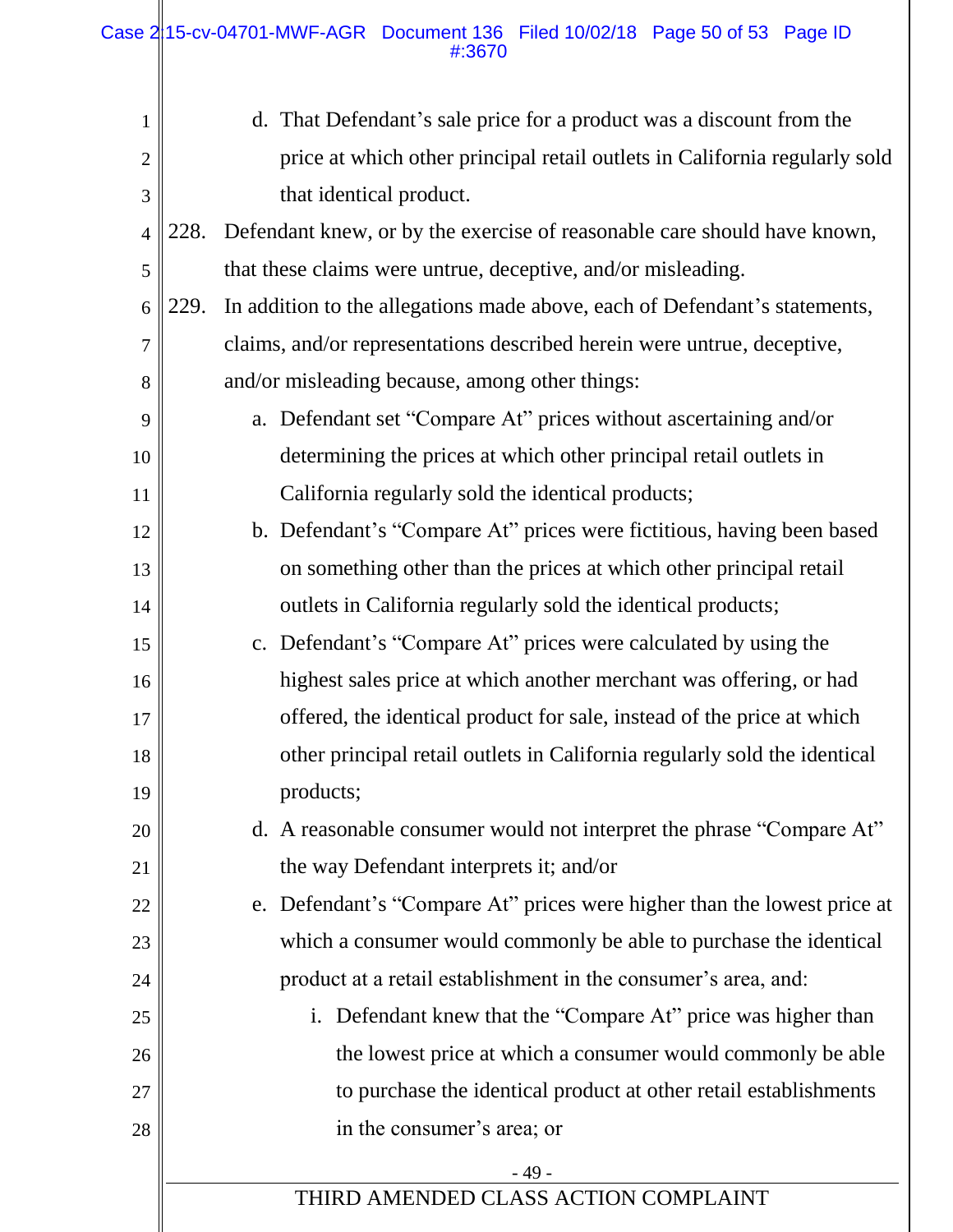Ш

| 1              |             | Defendant did not know whether other merchants regularly sold<br>11.              |
|----------------|-------------|-----------------------------------------------------------------------------------|
| $\overline{2}$ |             | the product at the "Compare At" price.                                            |
| 3              | <b>230.</b> | When Defendant made or caused to be made the untrue and/or misleading             |
| $\overline{4}$ |             | claims, statements, and/or misrepresentations described herein to consumers       |
| 5              |             | in California, including Plaintiffs, Defendant failed to adequately disclose      |
| 6              |             | the facts pleaded herein.                                                         |
| $\overline{7}$ | 231.        | Through its unfair acts and practices, Defendant has improperly obtained          |
| 8              |             | money from Plaintiffs and all other Class Members. As such, Plaintiffs            |
| 9              |             | request that this Court cause Defendant to restore this money to Plaintiffs       |
| 10             |             | and all other Class Members, and to enjoin Defendant from continuing to           |
| 11             |             | violate the FAL, and/or from violating the FAL in the future. Otherwise,          |
| 12             |             | Plaintiffs, the Class, and members of the general public may be irreparably       |
| 13             |             | harmed and/or denied an effective and complete remedy if such an order is         |
| 14             |             | not granted.                                                                      |
| 15             |             | <b>FOURTH CAUSE OF ACTION</b>                                                     |
|                |             |                                                                                   |
| 16             |             | NEGLIGENT MISREPRESENTATION                                                       |
| 17             |             | (By Plaintiffs on behalf of themselves and all others similarly situated, and the |
| 18             |             | general public, against Defendant)                                                |
| 19             |             | 232. Plaintiffs re-allege and incorporate by reference, as though fully set forth |
| 20             |             | herein, all previous paragraphs of this Complaint.                                |
| 21             | 233.        | Defendant represented to Plaintiffs that items for sale in their stores           |
| 22             |             | previously sold in the marketplace for an advertised "Compare At" reference       |
| 23             |             | price, when in fact the "Compare At" reference price did not refer to the         |
| 24             |             | price that the actual identical item sold for but rather what a "similar"         |
| 25             |             | product sold for, Defendant has used misleading and inflated reference            |
| 26             |             | prices.                                                                           |
| 27             | 234.        | The comparison or juxtaposition of the price of a "similar," non-identical        |
| 28             |             | item as a "Compare At" reference price compared to Defendant's selling            |
|                |             | $-50-$<br>THIRD AMENDED CLASS ACTION COMPLAINT                                    |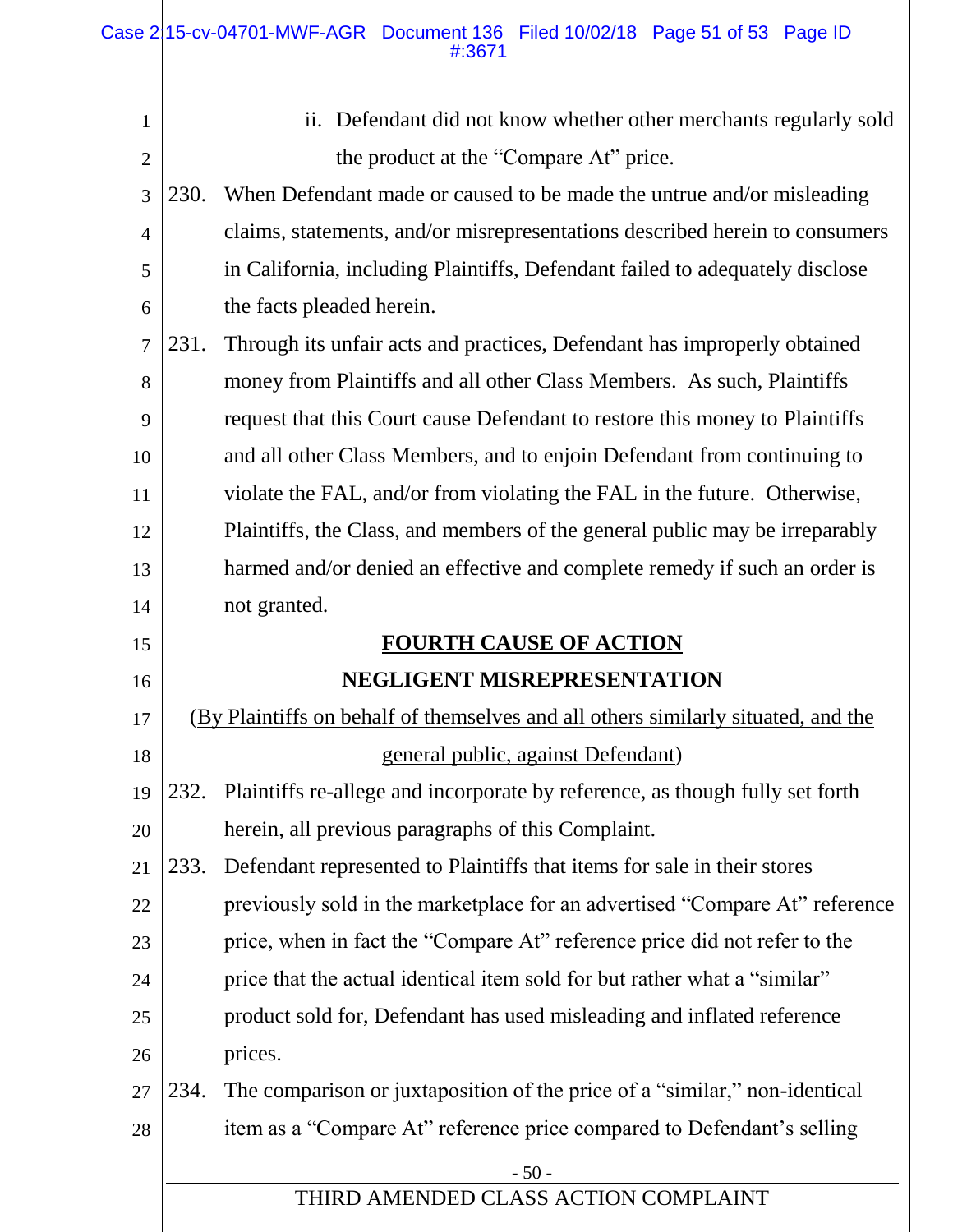| 1  |      | price amounts to a misleading statement of material fact concerning the                 |
|----|------|-----------------------------------------------------------------------------------------|
| 2  |      | existence of or amount of a price reduction.                                            |
| 3  | 235. | Defendant's representations in its advertising higher "Compare At" prices in            |
| 4  |      | comparison to its lower selling prices and using "Compare At" reference                 |
| 5  |      | prices that are not actual prices at which identical items sold for, but are            |
| 6  |      | references to prices of "similar," non-identical items, were false and                  |
| 7  |      | misleading statements of fact concerning the existence of and/or amounts of             |
| 8  |      | price reductions.                                                                       |
| 9  | 236. | Defendant had no reasonable grounds for believing such material                         |
| 10 |      | representations to be true during the time period it made such                          |
| 11 |      | misrepresentations;                                                                     |
| 12 | 237. | As a result of Defendant's negligent misrepresentations, Defendant has been             |
| 13 |      | unjustly enriched by obtaining revenues and profits and has improperly                  |
| 14 |      | obtained money from Plaintiffs and all other Class Members.                             |
| 15 |      | <b>PRAYER FOR RELIEF</b>                                                                |
| 16 |      | WHEREFORE, Plaintiffs, on behalf of themselves and on behalf of all Class               |
| 17 |      | Members, pray for judgment against Defendant as follows:                                |
| 18 |      | <b>CLASS CERTIFICATION</b>                                                              |
| 19 | 1.   | That the Court certify the Class herein to proceed as a class action pursuant           |
| 20 |      | to Fed. R. Civ. Proc. $23(b)(1)$ , $23(b)(2)$ and/or $23(b)(3)$ , adjudge Plaintiffs to |
| 21 |      | be adequate representatives of the Class, and appoint Plaintiffs' counsel as            |
| 22 |      | counsel for the Class.                                                                  |
| 23 |      | VIOLATION OF BUSINESS & PROFESSIONS CODE §§17200 et seq.,                               |
| 24 |      | 17500 et seq. and NEGLIGENT MISREPRESENTATION:                                          |
| 25 | 2.   | A judgment awarding Plaintiffs and all Class Members restitution and/or                 |
| 26 |      | other equitable relief, including, without limitation, restitutionary                   |
| 27 |      | disgorgement of all profits, or some portion of profits, and/or unjust                  |
| 28 |      |                                                                                         |
|    |      | $-51-$                                                                                  |
|    |      | THIRD AMENDED CLASS ACTION COMPLAINT                                                    |
|    |      |                                                                                         |